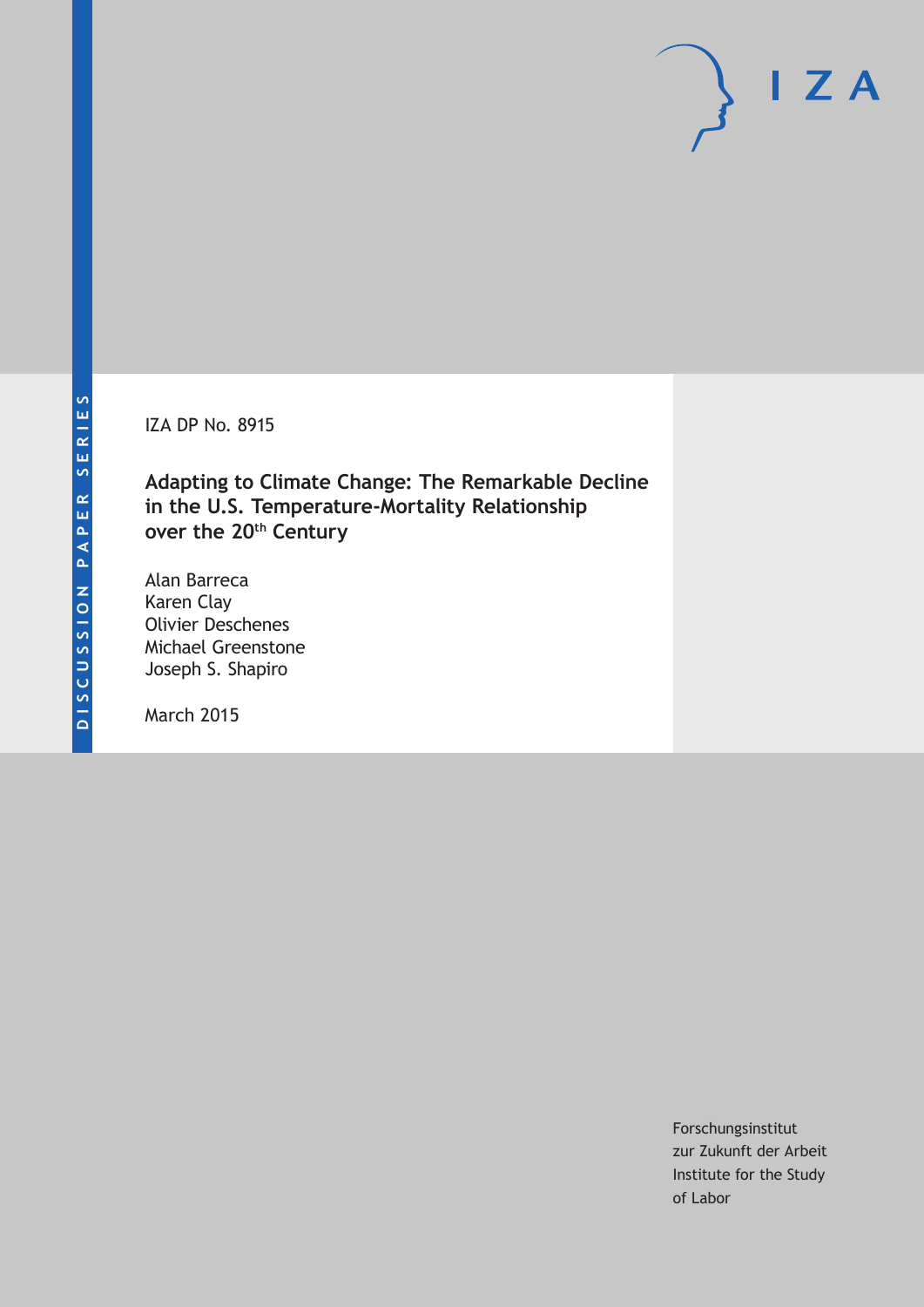# **Adapting to Climate Change: The Remarkable Decline in the U.S. Temperature-Mortality Relationship over the 20th Century**

### **Alan Barreca**

*Tulane University, IZA and NBER*

### **Karen Clay**

*Carnegie Mellon University and NBER*

### **Michael Greenstone**

*University of Chicago and NBER*

### **Joseph S. Shapiro**

*Yale University and NBER*

### **Olivier Deschenes**

*UCSB, IZA and NBER*

### Discussion Paper No. 8915 March 2015

IZA

P.O. Box 7240 53072 Bonn **Germany** 

Phone: +49-228-3894-0 Fax: +49-228-3894-180 E-mail: iza@iza.org

Any opinions expressed here are those of the author(s) and not those of IZA. Research published in this series may include views on policy, but the institute itself takes no institutional policy positions. The IZA research network is committed to the IZA Guiding Principles of Research Integrity.

The Institute for the Study of Labor (IZA) in Bonn is a local and virtual international research center and a place of communication between science, politics and business. IZA is an independent nonprofit organization supported by Deutsche Post Foundation. The center is associated with the University of Bonn and offers a stimulating research environment through its international network, workshops and conferences, data service, project support, research visits and doctoral program. IZA engages in (i) original and internationally competitive research in all fields of labor economics, (ii) development of policy concepts, and (iii) dissemination of research results and concepts to the interested public.

<span id="page-1-0"></span>IZA Discussion Papers often represent preliminary work and are circulated to encourage discussion. Citation of such a paper should account for its provisional character. A revised version may be available directly from the author.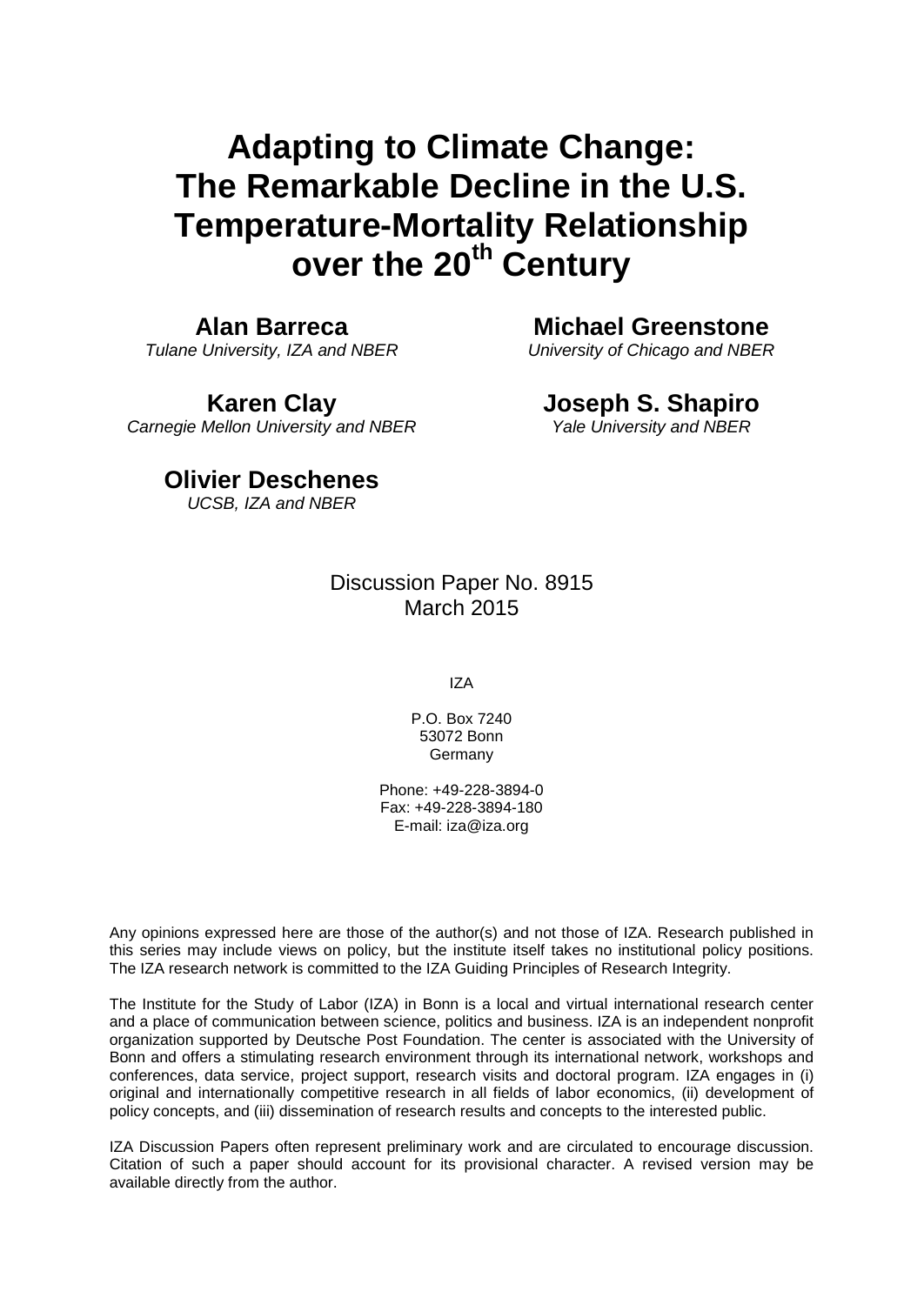IZA Discussion Paper No. 8915 March 2015

## **ABSTRACT**

### **Adapting to Climate Change: The Remarkable Decline in the U.S. Temperature-Mortality Relationship over the 20<sup>th</sup> Century<sup>[\\*](#page-1-0)</sup>**

A critical part of adapting to the higher temperatures that climate change brings will be the deployment of existing technologies to new sectors and regions. This paper examines the evolution of the temperature-mortality relationship over the course of the entire  $20<sup>th</sup>$  century in the United States both for its own interest but also to identify potentially useful adaptations that may be useful in the coming decades. There are three primary findings. First, the mortality impact of days with a mean temperature exceeding 80° F has declined by about 70%. Almost the entire decline occurred after 1960. There are about 14,000 fewer fatalities annually than if the pre-1960 impacts of high temperature on mortality still prevailed. Second, the diffusion of residential air conditioning can explain essentially the entire decline in hot day related fatalities. Third, using Dubin-McFadden's discrete-continuous model, we estimate that the present value of US consumer surplus from the introduction of residential air conditioning (AC) in 1960 ranges from \$83 to \$186 billion (\$2012) with a 5% discount rate. The monetized value of the mortality reductions on high temperature days due to AC accounts for a substantial fraction of these welfare gains.

JEL Classification: I18, J10, Q54

Keywords: health, temperature, air conditioning, climate change adaptation

Corresponding author:

Olivier Deschenes Department of Economics 2127 North Hall University of California Santa Barbara, CA 93106 USA E-mail: [olivier@econ.ucsb.edu](mailto:olivier@econ.ucsb.edu)

We thank Daron Acemoglu, Robin Burgess, our discussant Peter Nilsson, conference participants at the "Climate and the Economy" Conference and seminar participants at many universities for their comments. We also thank the editor and three anonymous referees for their comments. Jonathan Petkun and Daniel Stuart provided outstanding research assistance.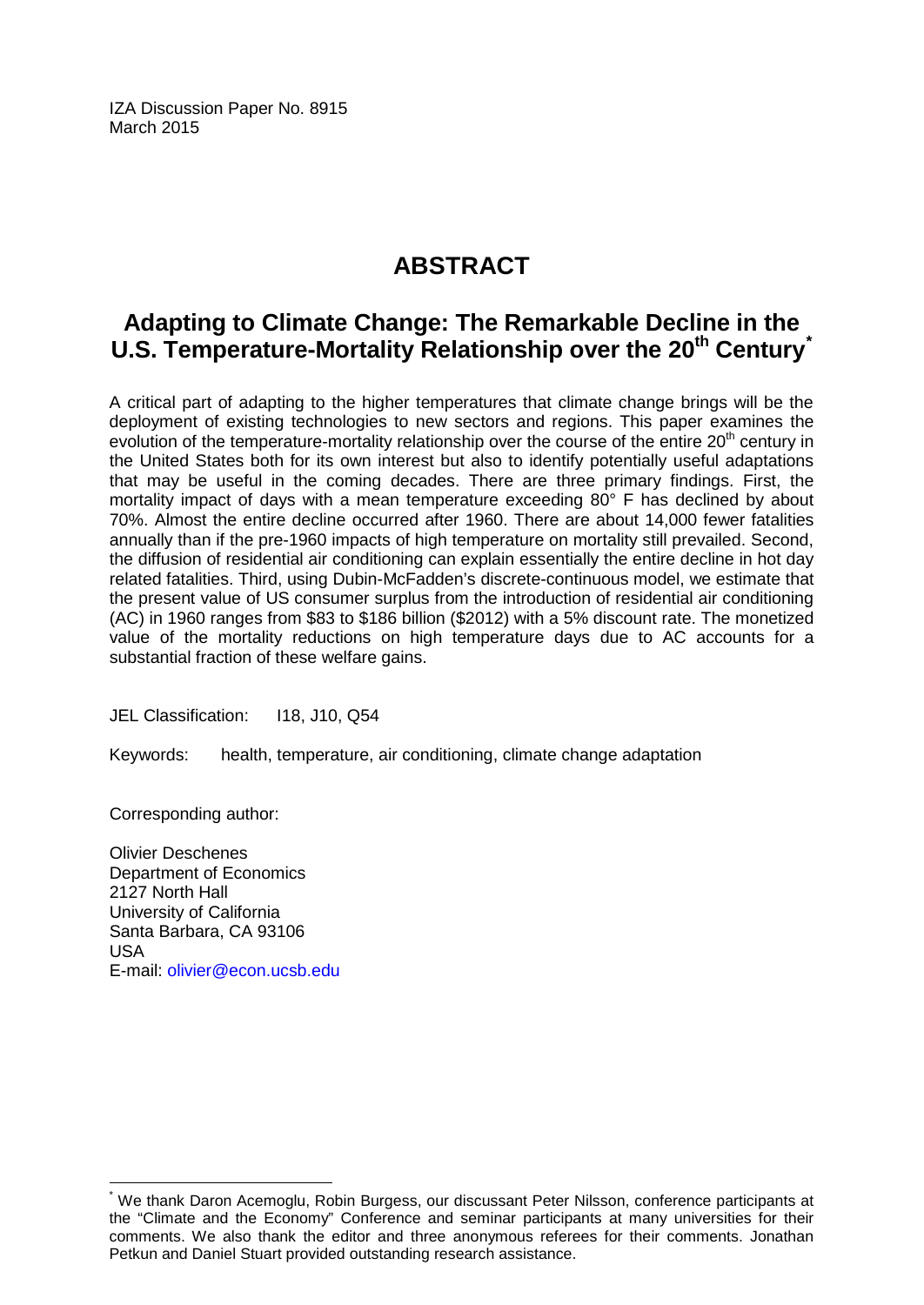#### **I. Introduction**

The accumulation of greenhouse gases (GHGs) in the atmosphere threatens to alter the climate dramatically and in a relatively short period of geological time. While much attention has been devoted to reducing GHG emissions, comparatively little has been devoted to understanding how societies will adapt to climate change. Adaptation, according to the Intergovernmental Panel on Climate Change (IPCC), is defined as "adjustment in natural or human systems in response to actual or expected climatic stimuli or their effects, which moderates harm or exploits beneficial opportunities" (IPCC 2007). These adjustments can take the form of alterations in the uses of existing technologies and/or the invention of new technologies. The poor state of knowledge about adaptation opportunities and adaptation's costs proves a challenge both for developing reliable estimates of the costs of climate change and for identifying solutions to the risks that climate change poses.

The health and broader welfare consequences of increases in temperatures are an area of special concern. For example, the identification of adaptation opportunities that can reduce the human health costs of climate change is recognized as global research priority of the 21st century (WHO 2008; NIEHS 2010). This need is especially great in developing countries where high temperatures can cause dramatic changes in life expectancy (Burgess et al. 2014). High temperatures, beyond their health consequences, can have a range of other negative consequences, including causing workers to be less productive, making it difficult for children to study, and generally leading to less pleasant lives (Hsiang 2010, Sudarshan et al. 2014).

This paper provides the first large-scale empirical evidence on long-run adaptation opportunities through changes in the use of currently existing technologies. The empirical analysis is divided into three parts. The first part documents a remarkable decline in the mortality effect of temperature extremes: the impact of days with a mean temperature exceeding 80° F has declined by about 70% over the course of the 20th century in the United States, with almost the entire decline occurring after 1960. The result is that there are about 14,000 fewer fatalities annually than if the pre-1960 impacts of mortality still prevailed. At the same time, the mortality effect of cold temperatures declined by a substantially smaller amount. In effect, U.S. residents adapted in ways that leave them largely protected from extreme heat.

The second part of the analysis aims to uncover the adaptations that muted the relationship between mortality and high temperatures. We focus attention on the spread of three health-related innovations in the 20th century United States: residential electricity, access to health care, and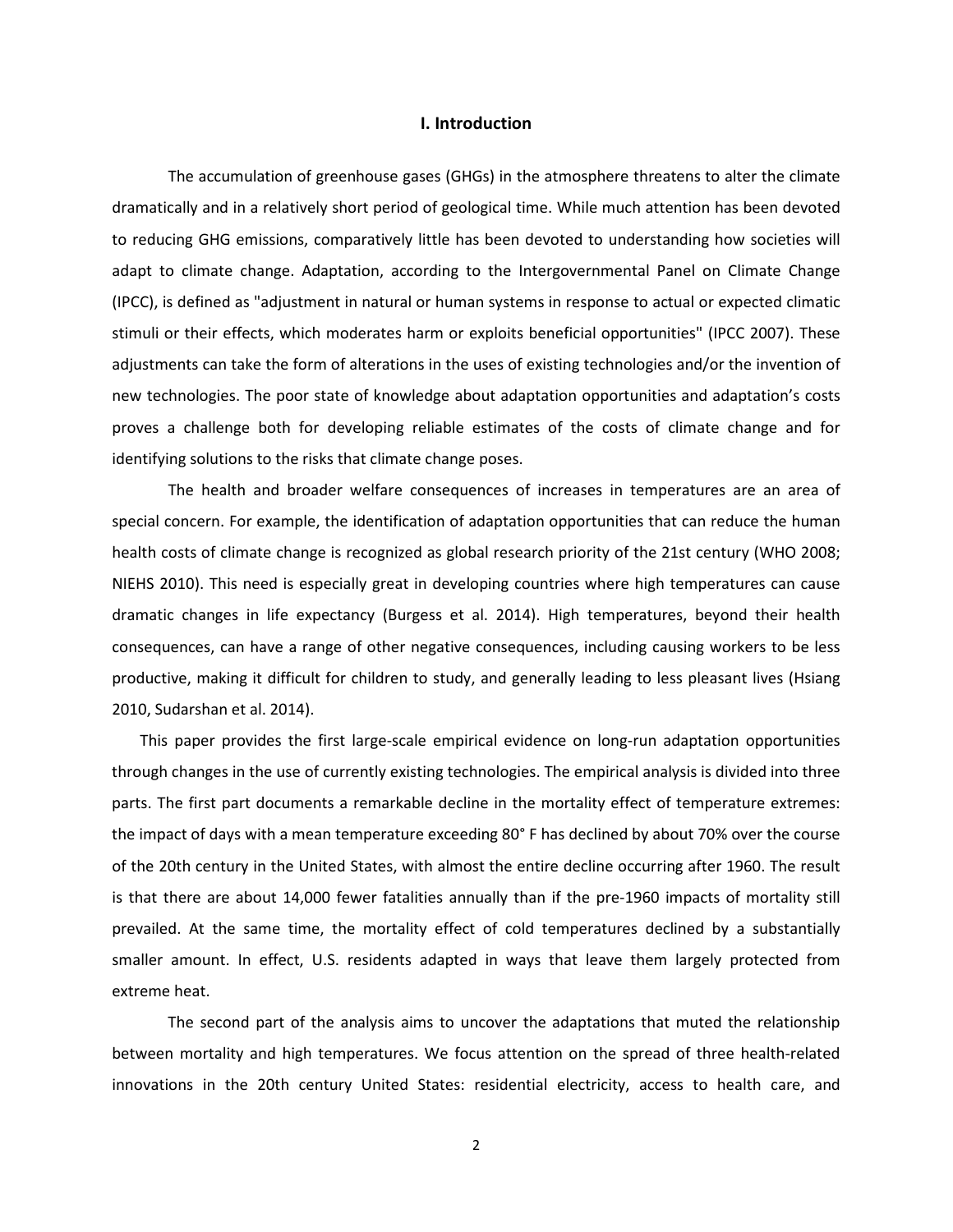residential air conditioning (AC). There are good reasons to believe that these innovations mitigated the health consequences of hot temperatures (in addition to providing other services). Electrification enabled a wide variety of innovations including fans, refrigeration, and later air conditioning. Increased access to health care allowed both preventative treatment and emergency intervention (e.g., intravenous administration of fluids in response to dehydration, see Almond, Chay and Greenstone (2006)). Air conditioning made it possible to reduce the stress on their thermoregulatory systems during periods of extreme heat.

The empirical results point to air conditioning as a central determinant of the reduction of the mortality risk associated with high temperatures during the  $20<sup>th</sup>$  century. Specifically, the diffusion of residential AC after 1960 is related to a statistically significant and economically meaningful reduction in the temperature-mortality relationship at high temperatures. Indeed, the adoption of residential air conditioning explains essentially the entire decline in the relationship between mortality and days with an average temperature exceeding 80 °F. In contrast, we find that electrification (represented by residential electrification) and access to health care (represented by doctors per capita) are not statistically related to changes in the temperature mortality relationship.

The mortality analysis is conducted with the most comprehensive set of data files ever compiled on mortality and its determinants over the course of the 20th century in the United States or any other country. The mortality data come from newly digitized state-by-month mortality counts from the United States Vital Statistics records, which is merged with newly collected data at the state level on the fraction of households with electricity and air conditioning and on the number of doctors per capita. These data are matched to daily temperature data, aggregated at the state-month level, for the 1900- 2004 period.

These data are used to fit specifications that aim to produce credible estimates of the relationship between mortality rates and high temperatures, as well as the adaptations that modify that relationship. Specifically, the baseline specification includes state-by-month (e.g., Illinois-by-July) fixed effects and year-by-month (e.g., 1927-by-March) fixed effects, so the estimates are identified from the presumably random deviations from long-run state-by-month temperature distributions that remain after non-parametric adjustment for national deviations in that year-by-month's temperature distribution. The baseline specification also includes a quadratic time trend that varies at the state-bymonth level and in the preferred specification state-level per capita income that is allowed to have a differential effect across months. Further, the models control for current and past exposure to temperature, so the estimates are robust to short-term mortality displacement or "harvesting".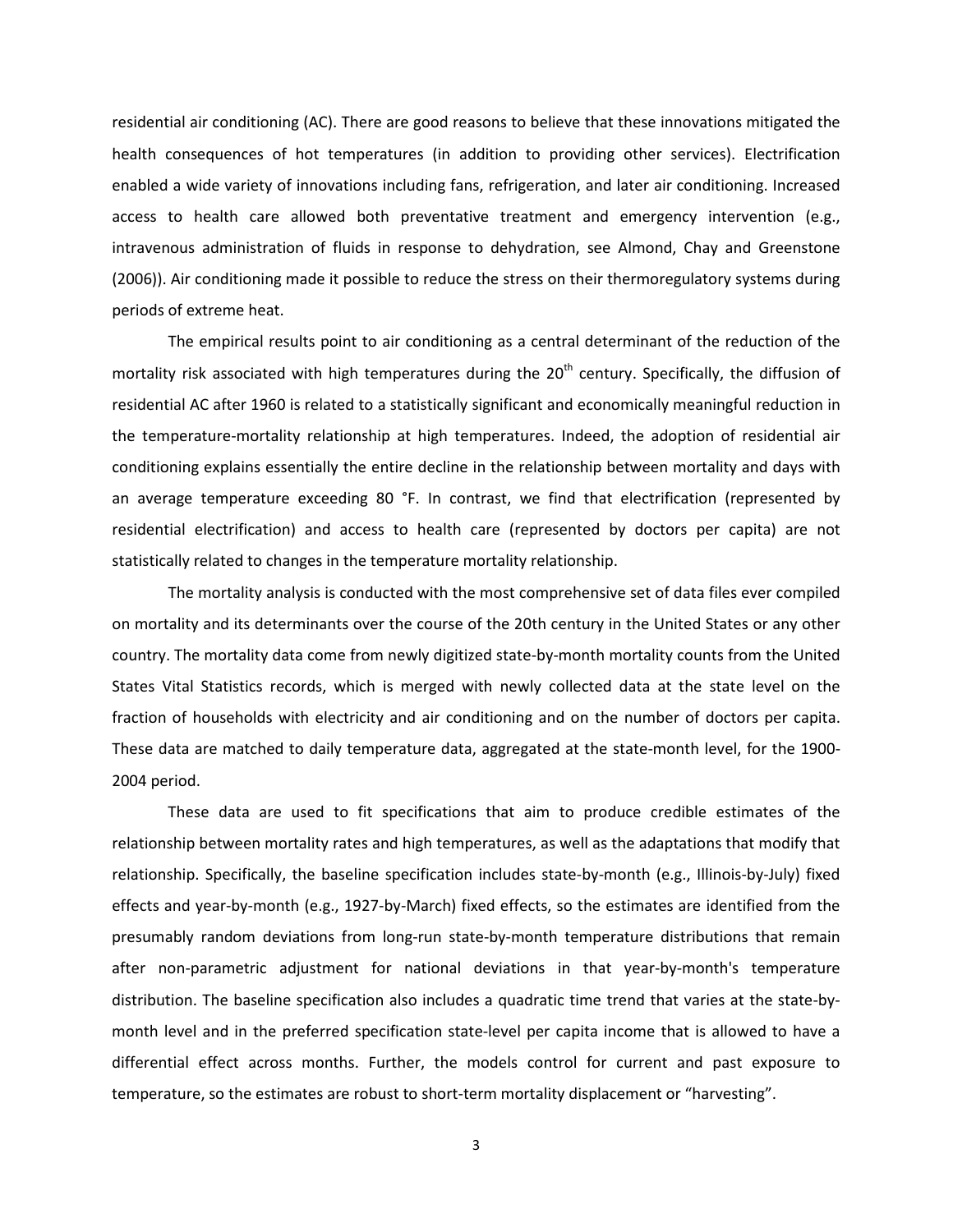Although quasi-experimental variation in AC adoption is unavailable, three sets of additional results lend credibility to the findings about the importance of residential AC. First, residential AC penetration rates do not affect the mortality consequences of days with temperatures below 80 °F, suggesting that the adoption of AC is not coincident to factors that determine the overall mortality rate. Second, the protective effect of residential AC against high temperature exposure is substantially larger for populations that are more vulnerable (i.e., individuals age 65 or older and blacks, relative to whites). Third, residential AC significantly lessened mortality rates due to causes of death that are physiologically and epidemiologically related to high temperature exposure (e.g., cardiovascular and respiratory diseases). In contrast, residential AC is not associated with causes of death where there is little evidence of a physiological or epidemiological relationship with high temperature exposure (e.g., motor vehicle accidents or infectious diseases).

The third part of the analysis develops a measure of the full consumer surplus associated with residential AC, based on the application of Dubin-McFadden's (1984) discrete-continuous model. This analysis is conducted with household-level Census data on AC penetration rates and electricity consumption, as well as data on electricity prices. We find that AC adoption increases average household electricity consumption by about 1,100 kwh or 11.6%. We estimate that the gain in consumer surplus associated with the adoption of residential AC ranged from \$5 to \$10 billion (2012\$) annually at the 1980 AC penetration rate, depending on the assumptions about the shape of the long run electricity supply curve. This translates into an increase in consumer surplus per U.S. household in 1980 of \$120 to \$240. The present value of US consumer surplus from the introduction of residential AC in 1960, which is the first year in which we measure the AC penetration rate, ranges from \$83 to \$186 billion (\$2012) with a 5% discount rate.

The paper contributes to several literatures. First, a nascent literature that aims to uncover adaptation opportunities that are available in response to climate change with existing technologies (e.g., Auffhammer and Schlenker (2014), Klein et al. (2014), Hsiang and Narita (2012)). Second, there is a voluminous literature that explains the tremendous increases in life expectancy over the course of the  $20<sup>th</sup>$  century that has to date not recognized the systematic role of air conditioning (e.g., Cutler et al. 2006). Third, an important literature has examined the welfare consequences of technical progress in household production, especially in appliances (e.g., Bailey (2006), Coen-Pirani et al. (2010), Greenwood et al. (2005)).

The paper proceeds as follows. Section II presents the conceptual framework where we review the physiological relationship that links temperature and health, and the mechanisms that link the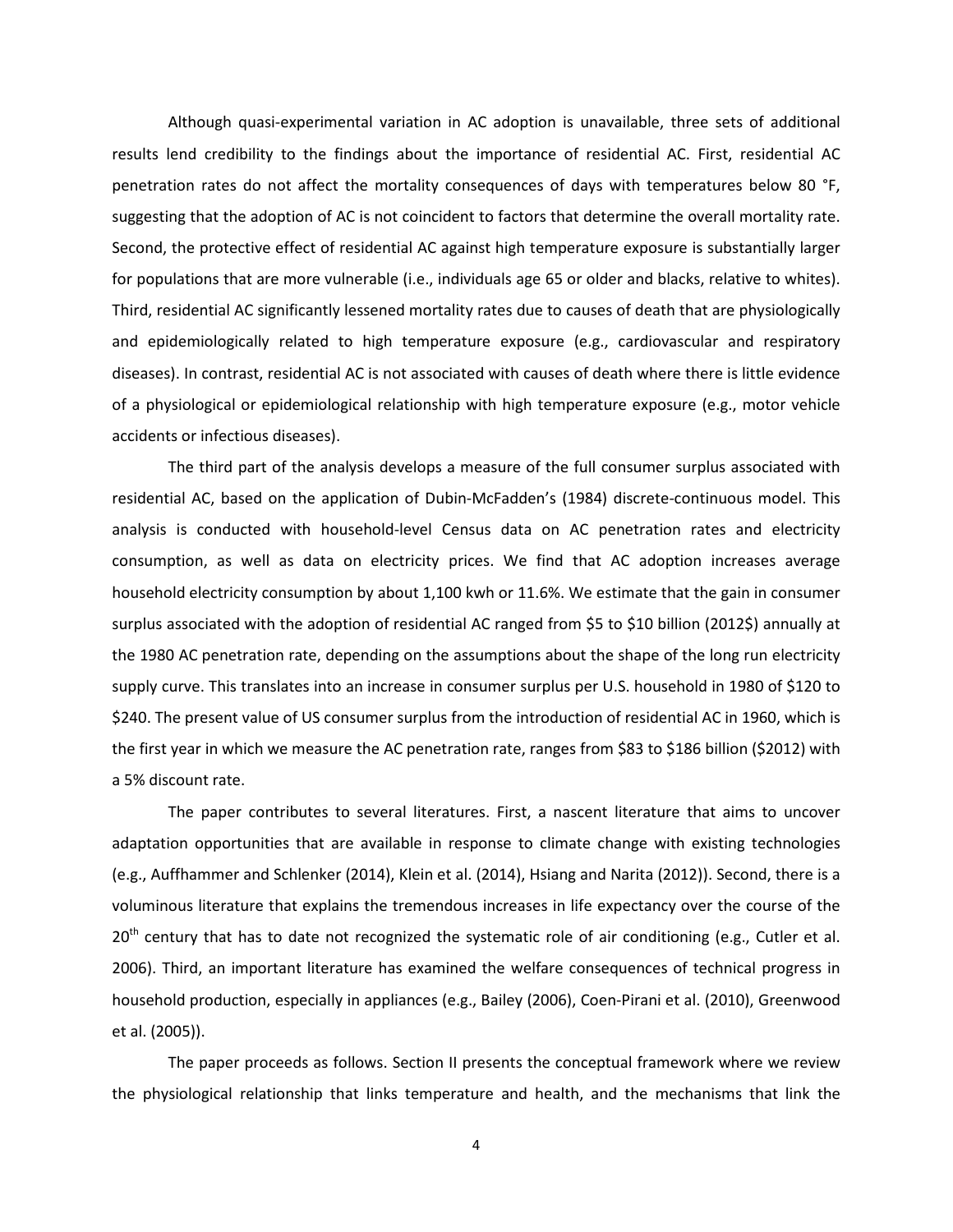modifiers to the temperature-mortality relationship. Section III describes the data sources and reports summary statistics. Section IV presents the econometric models used to examine the evolution of the temperature-mortality relationship and the causes of its change over the  $20<sup>th</sup>$  century, as well as the results from fitting these models. Section V develops a measure of the consumer surplus associated with the adoption of residential AC. Section VI interprets the results and Section VII concludes.

#### **II. Conceptual Framework**

This section reviews evidence on the temperature-mortality relationship and discusses the three innovations that are candidate explanations for the decline in hot day mortality rates. It also outlines how we estimate the welfare effects of residential AC, which the empirical section finds as easily the most important of the three innovations.

#### **A. The Temperature-mortality Relationship**

The human body can cope with exposure to temperature extremes via thermoregulatory functions. Specifically, temperature extremes trigger an increase in the heart rate to increase blood flow from the body to the skin, which can lead to sweating in hot temperatures or shivering in cold temperatures. These responses allow individuals to pursue physical and mental activities within certain temperature ranges. However, exposure to temperatures outside these ranges or exposure to temperature extremes for prolonged periods of time endangers human health and can result in mortality.

An extensive literature has documented a non-linear relationship between temperature and mortality. Hot temperatures are associated with excess mortality due to cardiovascular, respiratory, and cerebrovascular diseases (see, e.g., Basu and Samet 2002 for a review). For one, hot temperatures are associated with increases in blood viscosity and blood cholesterol levels. Exposure to cold days has also been found as a risk factor for mortality (e.g. Deschenes and Moretti 2009). Exposure to cold temperatures causes cardiovascular stress due to changes in blood pressure, vasoconstriction, and an increase in blood viscosity (which can lead to clots), as well as increased levels of red blood cell counts, plasma cholesterol, and plasma fibrinogen (Huynen et al. 2001). For these reasons, the empirical model allows for a non-linear relationship between daily temperatures and mortality.

#### **B. Three Innovations**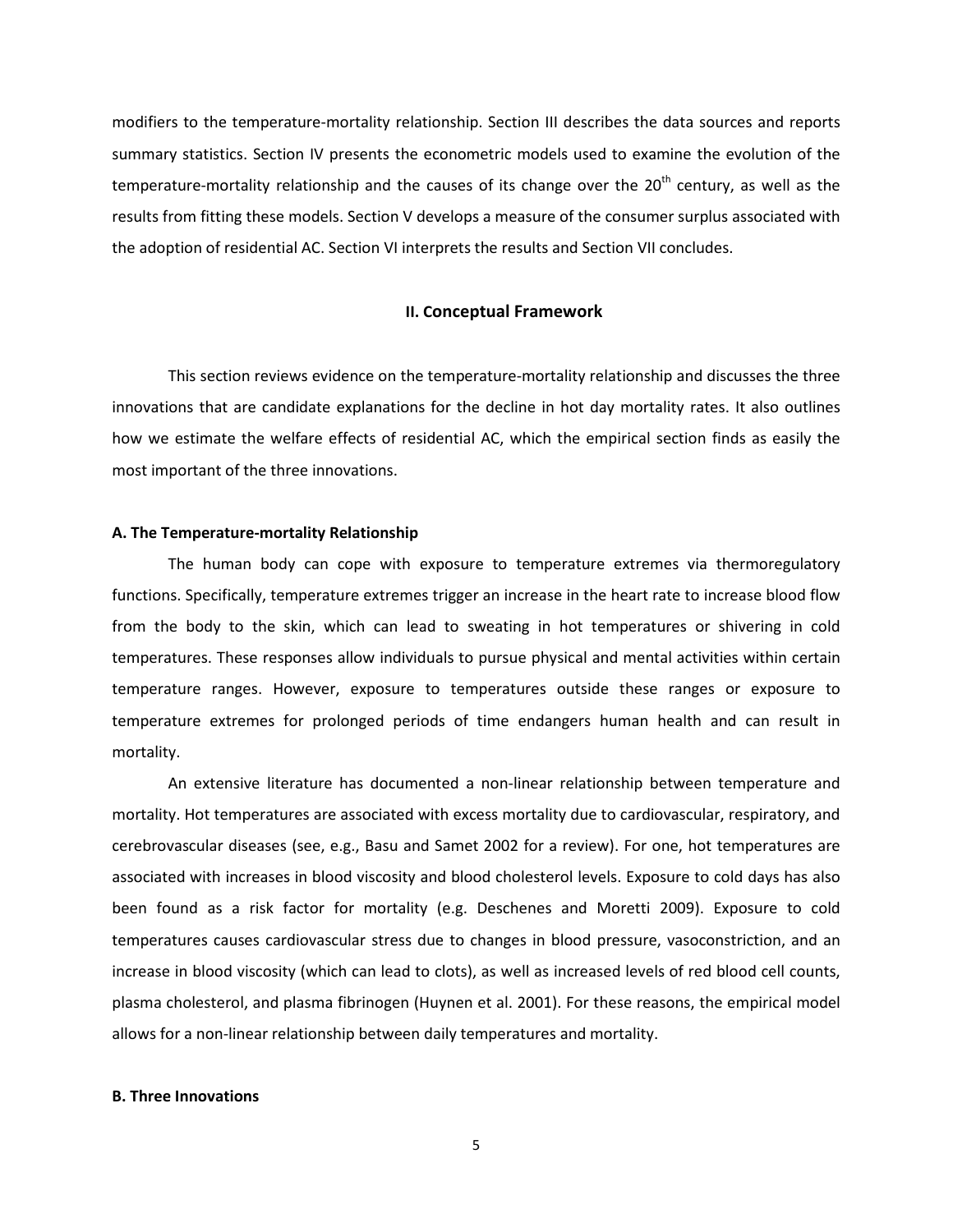We focus on three important technological and public-health innovations of the  $20<sup>th</sup>$  century United States that are plausible explanations for the changing temperature-mortality relationship. These innovations are access to health care, electricity, and residential air conditioning. Utilization and availability of these innovations varied across states and over time, which help identification of their effects on the temperature-mortality relationship. Some of these innovations have more direct effects on heat-related mortality by mitigating health impacts as they happen, e.g. air conditioning. However, any of the innovations could reduce heat-related mortality indirectly by raising health capital throughout the year and, thus, mitigating mortality risk from a heat-related health shock (or any health shock for that matter).

*Access to Health Care*. Health care could mitigate heat-related mortality risk by treating heatrelated health complications such as heart attacks and heat stroke as they occur (Kovats et al 2004). It could also raise overall health capital, which would help populations tolerate the additional stress from exposure to temperature extremes. As we discuss below, both access and the returns to health care varied substantially over time, which has implications for identification.

Medical personnel and hospitals are two potential measures of "access to health care" at the state-level. For medical personnel, one could use doctors and/or nurses per capita. For hospitals, one could use number of hospitals or numbers of hospital beds. All of these measures are imperfect proxies without detailed data on location, distance, prices, incomes, and, during later periods, insurance. We focus on doctors per capita, largely because they provided, and continue to provide, the majority of patient care outside and inside hospitals.<sup>[1](#page-7-0)</sup> To the extent that doctors per capita is a noisy measure of access, we expect our estimates to be biased downward for measurement error reasons.

Any measure of health care access is complicated by changes in quality of care over time. In the early part of the twentieth century doctors had limited ability to improve health, which, according to the Flexner Report (1910), was at least partially due to the poor quality of most medical schools and doctors (Hiatt and Stockton 2004). Medical historian Edward Shorter concluded, "It would be unwise to exaggerate the therapeutic accomplishments of the modern doctor before 1935."<sup>[2](#page-7-1)</sup> So, one might expect that mortality would be unaffected by – or possibly negatively affected by – doctors and hospitals.

By the mid-1940s, public health and medical training had improved, sulfa drugs were available, antibiotics were becoming available, and hospitals were better able to offer meaningful care (Rosenberg

<span id="page-7-0"></span> $^1$  Roemer (1985) provides some insight into this. Families with median income had 2.5 physician contacts and 0.06 hospital visits per person per year in 1928-1931. In 1981, families with median income had 4.6 physician contacts and 0.12 hospital visits per year.<br><sup>2</sup> Shorter (1996) quoted in Murray (2007), p. 108.

<span id="page-7-1"></span>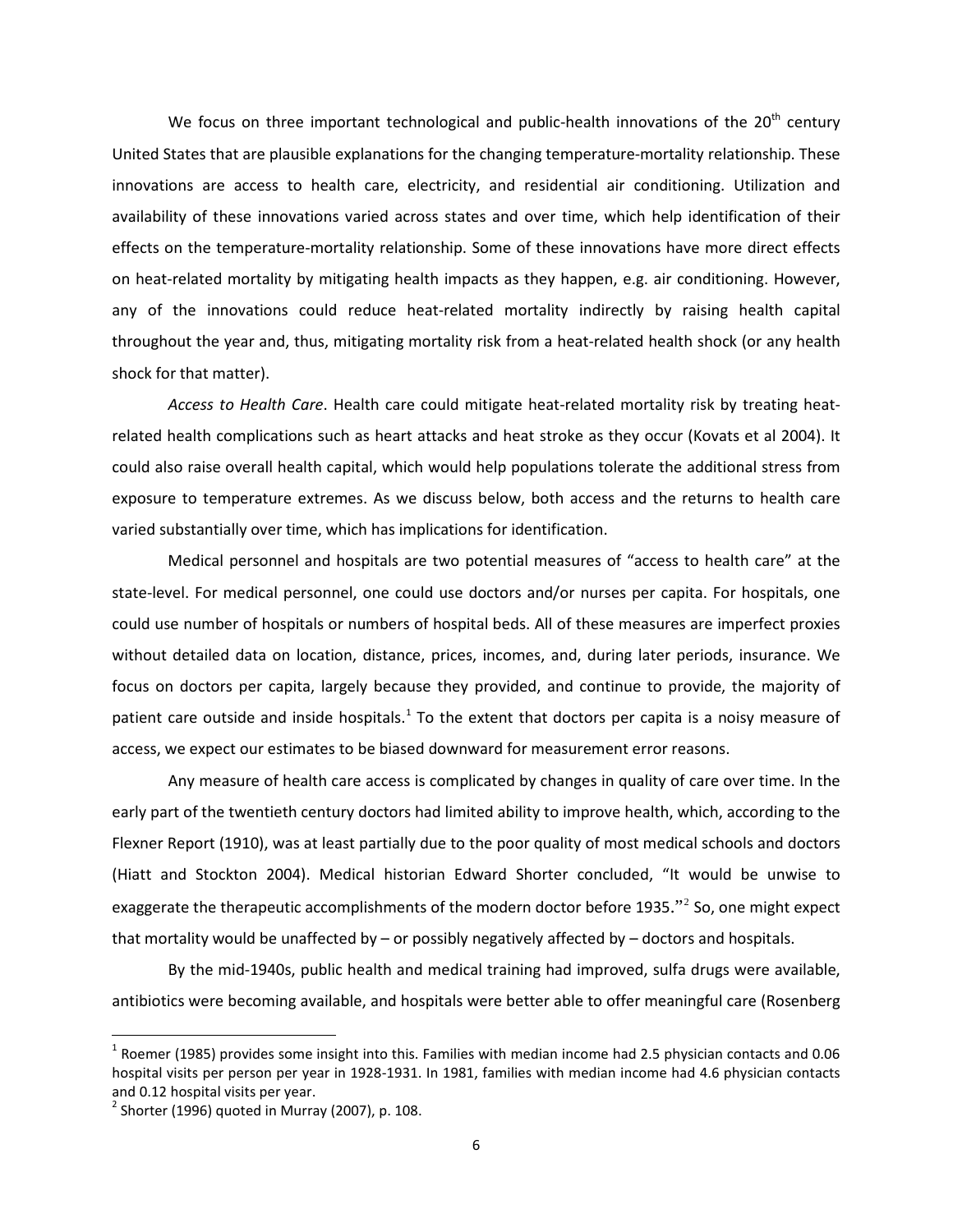1987, Duffy 1993). Health stock was largely attributable to primary care doctors, who had the most contact with the patients and could treat some heat-related complications, like heat exhaustion and heat stroke. Individuals with heart attacks were better off trying to reach hospitals, although the protocols for treatment were not particularly well developed (Fye 1996). Overall, there was a much stronger case to believe that access to health care reduced the mortality effects of hot days by the 1940s.

By the 1960s and 1970s, access to medical care was improving on multiple fronts. More doctors were available per capita thanks to expansion of medical schools, and these doctors were better trained. Due to programs like Hill-Burton, far more counties had hospitals or were adjacent to counties with hospitals than ever before.<sup>[3](#page-8-0)</sup> In hospital treatment of heat-related illness had progressed as well due to advances in intravenous and oral rehydration and improvements in treatment protocols for heart attacks (Rosamond et al 1998). These health advances, in particular, may have dampened the relationship between heat shocks and mortality. With these trends in mind, our empirical model allows the health care access modifier to have differential impacts across the pre-1960 period and post-1960 period.

*Access to Electricity.* In 1900, only 3 percent of households had electricity, and virtually all of these homes were in urban areas. Urban areas were electrified first, because of the dense location of housing and limited transmission distances.<sup>[4](#page-8-1)</sup> Rural regions were not economically attractive to electric utilities. By 1930, 68 percent of dwellings had electricity. Eight-five percent of urban and rural non-farm dwellings had electricity, while only 10 percent of farm dwellings had electricity. By 1943, 81 percent of dwellings had electricity, though still only 40 percent of farm dwellings. In 1956, the last year national summaries are available, 99 percent of all dwellings and 96 percent of farm dwellings had electricity.<sup>[5](#page-8-2)</sup>

Residential access to electricity can modify the impact of temperature extremes on health through at least three channels. First, electricity access made the pumping of water feasible on a wide scale, bringing running water into many households for the first time. Indoor water reduced the chances of dehydration, reduced exposure to disease like hookworm and typhoid that are associated with outdoor toilets (Brown 1979), and improved hygiene that helped prevent the spread of bacteriological and viral conditions whose spread varies with temperature. Second, electricity allowed the mechanical

<span id="page-8-0"></span> $3$  Hill Burton was designed to address shortages of hospitals and hospital beds in some regions of the United States. In 1948, 22 percent of counties did not have a hospital. From 1947 to 1971, \$3.7 billion in construction subsidies were provided to build or modernize hospitals. For more on the program, see Chung et al. 2012.  $4$  On the history of electrification, see Nye (1990).

<span id="page-8-2"></span><span id="page-8-1"></span> $5$  Carter et al (2006). Table Db234–241 Electrical energy – retail prices, residential use, and service coverage: 1902– 2000.<http://hsus.cambridge.org/HSUSWeb/toc/tableToc.do?id=Db234-241>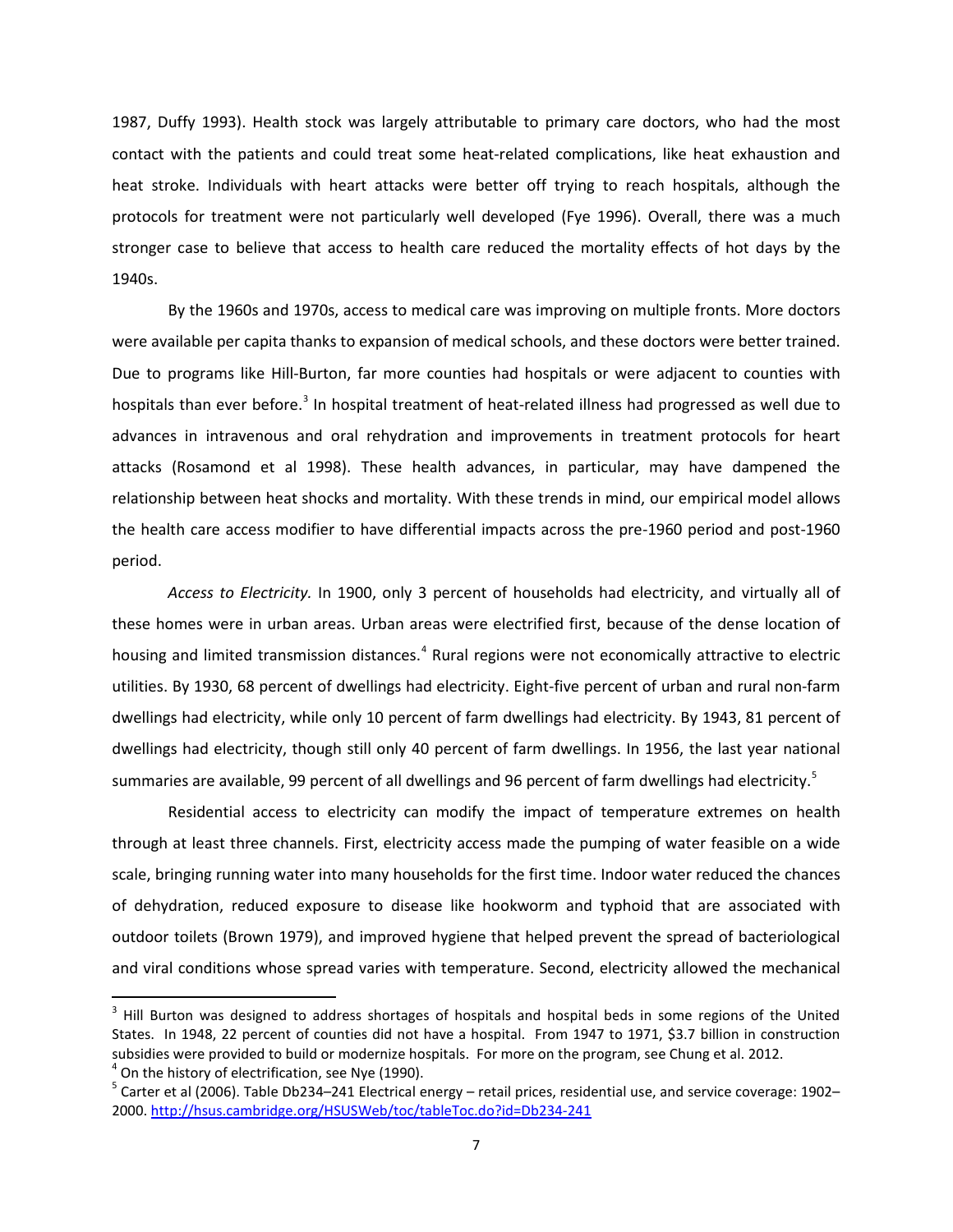refrigeration of food that made it possible to store more food for longer periods of time, postponing and/or preventing spoilage and associated food poisoning during heat. Third, electricity permitted artificial indoor temperature control by fans and electric heaters that could contribute to lowering excess morality associated with temperature extremes.

As with access to health care, the returns to electrification likely varied over time. Our estimates of the effect of electrification are driven primarily by variation in rural areas, between 1929 and 1960. Thus, these results should be interpreted as acting through the technology of the period available in rural areas, and largely independent from air conditioning (as explained in the next subsection).

*Residential Air Conditioning.* Access to AC at home or in cooling centers is often at the top of the list of medical guidelines to treat and prevent heat-related illness (CDC 2012). Thermoregulation is the physiological process by which core body heat produced through metabolism and absorbed from ambient temperatures is dissipated to maintain a body temperature of 37 °C or 98.6 °F. A rise in the temperature of the blood by less than 1 °C activates heat receptors that begin the process of thermal regulation by increasing blood flow in the skin to initiate thermal sweating (Bouchama and Knochel 2002). Heat-related illness results from the body's inability to dissipate heat produced by metabolic activity. Due to the strong connection between ambient temperature and heat-related illness, air conditioning is probably the most prominent technology used to reduce the risks of heat stress.<sup>[6](#page-9-0)</sup>

In terms of policy prescription, electrification is a necessary condition for adopting air conditioning. Consequently, the estimated effect of air conditioning will necessarily only be externally valid to settings where electricity is readily available.

#### **C. Welfare Consequences**

The empirical section finds that residential AC is the most important of these three innovations for reducing hot day mortality, so estimates of AC's welfare consequences are naturally of interest to researchers and policymakers. Below, we estimate the welfare consequences of the reductions in hot day mortality by multiplying the number of avoided fatalities by the value of a statistical life. However, the full welfare effects of AC extend well beyond mortality and certainly include reduced rates of morbidity, increased indoor comfort, and greater productivity. Indeed, it has been claimed that the availability of residential AC is a major reason for the population shift to the South over the last several decades (Gordon (2000), Holmes (1998)). To obtain a more complete measure of the welfare effects of

<span id="page-9-0"></span> $^6$  Rogot et al. (1992) report cross-tabulations of in home AC status and mortality and finds that mortality is reduced in summer months among the population with residential AC.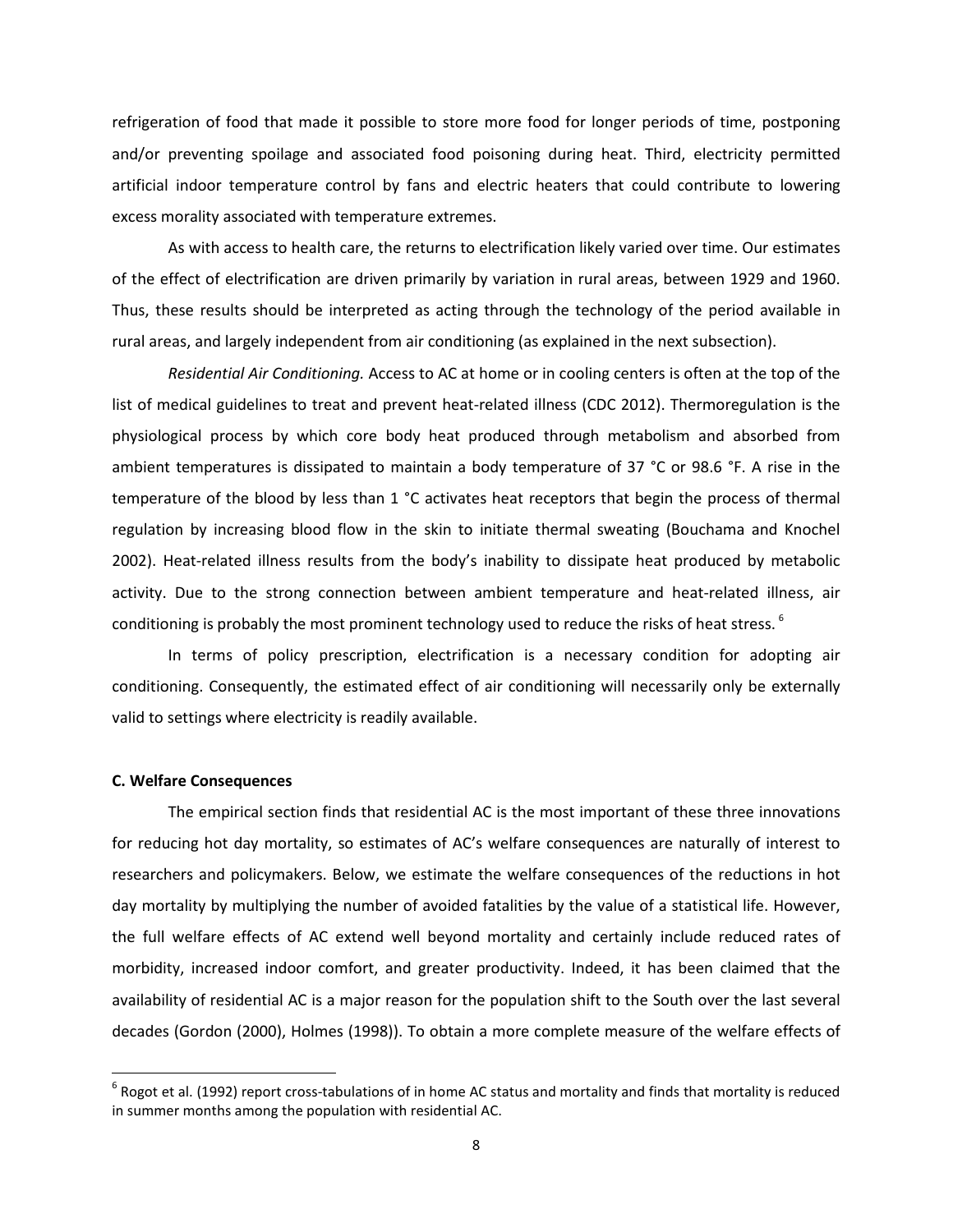the introduction of AC, we estimate the area between the electricity demand curves of households with and without AC, using the discrete-continuous two-stage model pioneered by Dubin and McFadden (1984).

#### **III. Data and Summary Statistics**

The empirical exploration of the temperature-mortality relationship is conducted with the most comprehensive set of data files ever compiled on mortality and its determinants over the course of the 20th century in the United States or any other country. These data are complemented with micro data on electricity prices and quantities, along with AC penetration, that allows for estimation of the demand for electricity among households with and without AC. This section describes the data sources and presents some summary statistics.

#### **A. Data Sources**

*Vital Statistics Data*. The data used to construct mortality rates at the state-year-month level for the 1900-2004 period come from multiple sources. Mortality data are not systematically available in machine-readable format before 1959. The unit of analysis is state-year-month because these are the most temporally disaggregated mortality data available for the pre-1959 period.<sup>[7](#page-10-0)</sup> For the years prior to 1959, state-year-month death counts were digitized from of the Mortality Statistics of the United States annual volumes. Death counts by demographic group (e.g. over 65 years old, white, etc.) or information by cause of death (e.g. cardiovascular) are not available at the state-year-month level in these data.

From 1959 to 2004, our mortality data come from the machine-readable Multiple Cause of Death (MCOD) files. These data have information on state and month of death for the universe of deaths in the United States. However, geographic information on state of residence in not available in the public domain MCOD files starting after 2004, which explains why we limit our sample to the years up to 2004. Note that the MCOD data also include information on the demographic characteristics of the decedent as well as the cause of death. Therefore, for the 1959-2004 period, we can estimate impacts on demographic groups that are potentially more vulnerable to heat-related health shocks. For this latter period, we separately explore the relationship between temperature and causes of death that

<span id="page-10-0"></span> $<sup>7</sup>$  States began reporting mortality statistics at different points in the early 1900s. For example, only 11 states</sup> reported mortality data in 1900, but 36 states were reporting by 1920. Texas was the last state to enter the vital statistics system in 1933. See Appendix Table 1 for the year in which each state enters the vital statistics registration system. No vital statistics data were reported in 1930.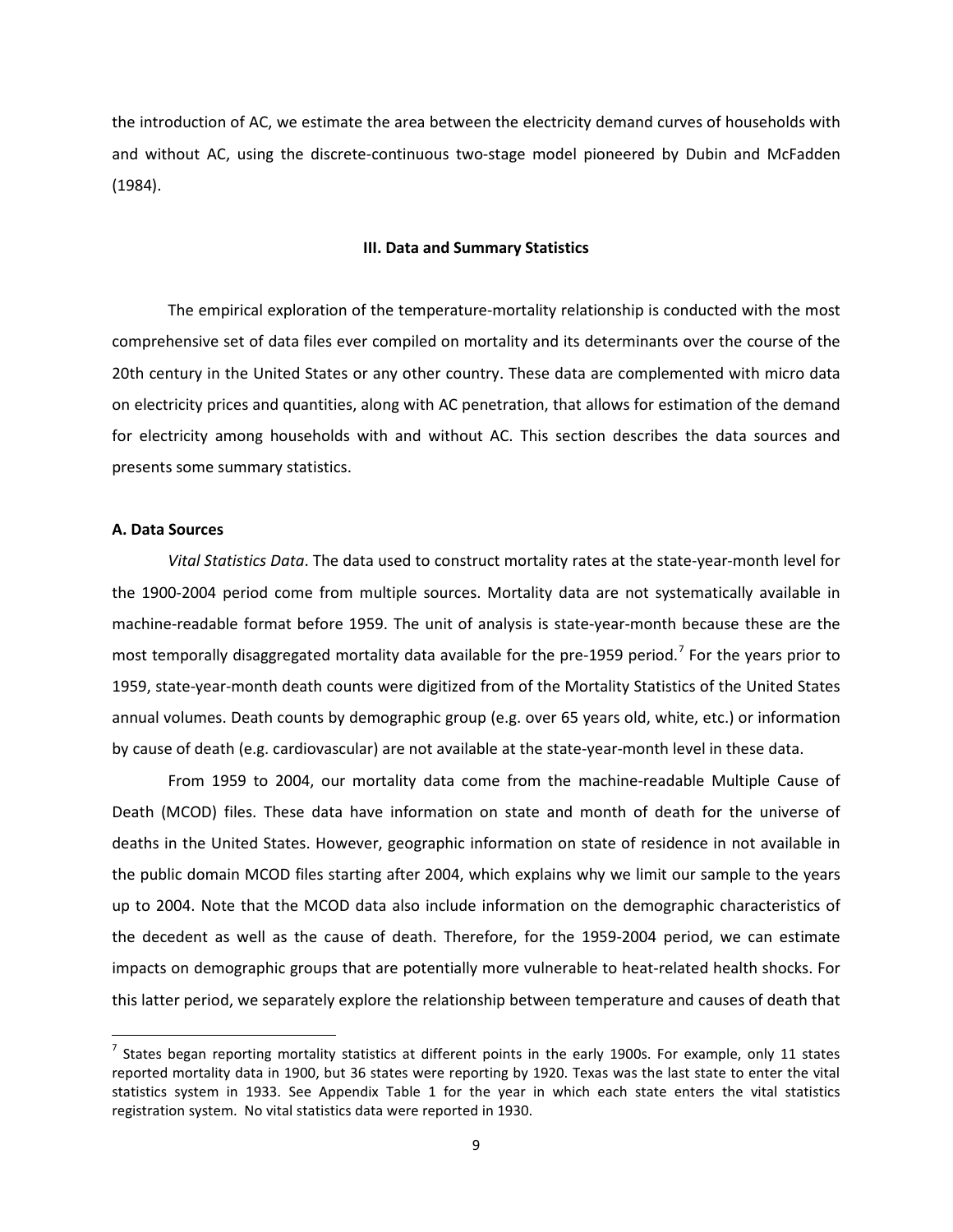are plausibly related to high temperatures (e.g., cardiovascular and respiratory deaths) as well as causes of death that are unrelated to high temperature (e.g., infectious disease).

We combine the mortality counts with estimated population to derive a monthly mortality rate (per 100,000 population). Population counts are obtained from two sources. For the pre-1968 period, we linearly interpolate population estimates using the decennial Census (Ruggles et al. 2010). For the years 1969 through 2004, we use state-year population estimates from the National Cancer Institute (2008).

The final sample consists of all available state-year-month observations for the continental United States over the 1900-2004 period. Per capita income is only available for 1929 onwards (Bureau of Economic Analysis 2012). Further, as noted earlier, vital statistics were not reported in 1930, so our preferred specifications that control for per capita income focus on the 1931-2004 period.

*Weather Data*. The weather station data are drawn from the National Climatic Data Center (NCDC) Global Historical Climatology Network-Daily (GHCN-Daily), which is an integrated database of daily climate summaries from land surface stations that are subjected to a common set of quality assurance checks. According to NCDC, GHCN-Daily contains the most complete collection of U.S. daily climate summaries available. The key variables for the analysis are the daily maximum and minimum temperature as well as the total daily precipitation.<sup>[8](#page-11-0),[9](#page-11-1)</sup>

To construct the monthly measures of weather from the daily records, we select weather stations that have no missing records in any given year. On average between 1900 and 2004 there are 1,800 weather stations in any given year that satisfy this requirement, with around 400 stations in the early 1900s and around 2,000 stations by 2000. The station-level data is then aggregated to the county level by taking an inverse-distance weighted average of all the measurements from the selected stations that are located within a fixed 300km radius of each county's centroid. The weight given to the measurements from a weather station is inversely proportional to the squared distance to the county centroid, so that closer stations are given more weight. Finally, since the mortality data are at the stateyear-month level, the county-level variables are aggregated to the state-year-month level by taking a

<span id="page-11-0"></span><sup>&</sup>lt;sup>8</sup> Wind speed can also affect mortality, especially in conjunction with temperature. Importantly for our purposes, there is little evidence that wind chill factors (a non-linear combination of temperature and wind speed) perform better than ambient temperature levels in explaining mortality rates (Kunst et al. 1994).

<span id="page-11-1"></span><sup>&</sup>lt;sup>9</sup> Daily humidity data are not available in the GHCN-Daily data. Using U.S. data from the 1973-2002 period, Barreca (2012) shows that controlling for humidity has little impact on aggregate estimates of the effect of temperature on mortality since temperature and humidity are highly collinear. As such, the absence of humidity data is unlikely to be an important concern here. Nevertheless, we consider a model where precipitation and temperature are interacted.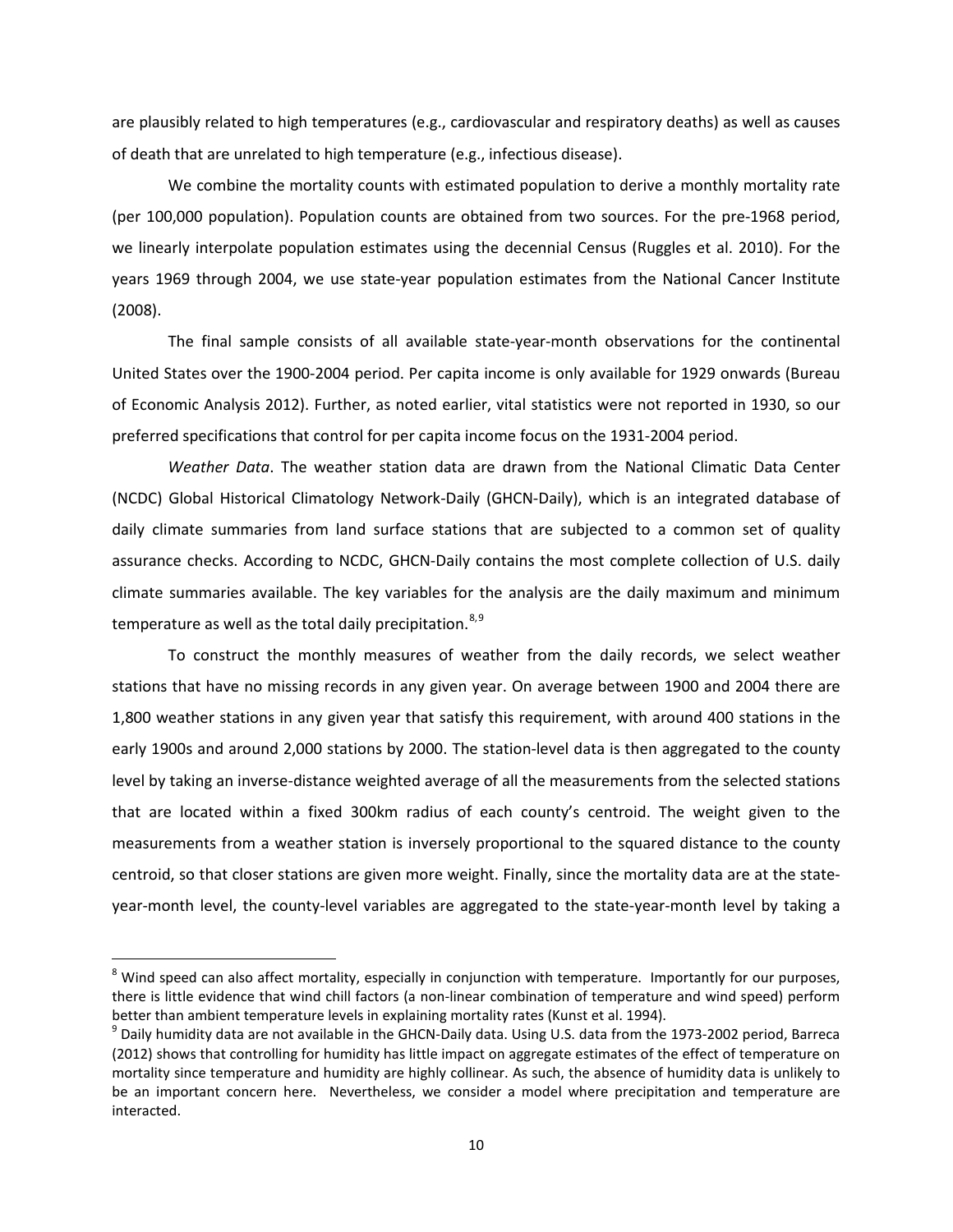population-weighted average over all counties in a state, where the weight is the county-year population. This ensures that the state-level temperature exposure measure correspond to population exposure, which reduces measurement error and attenuation bias.

*Doctors Per Capita.* We have collected state by decade counts of physicians from the decennial censuses of 1900 to 2000 (Ruggles et al. 2010). The 1900, 1980, 1990, and 2000 censuses are 5% samples, and the 1910, 1920, 1930, 1940, 1950, 1960, and 1970 are 1% samples. We construct physicians per 1,000 by dividing the physician counts by the total population.<sup>[10](#page-12-0)</sup> Finally, we linearly interpolate the rates across the census years.

*Electrification Data.* We collected information on the share of US households with electricity for the years between 1929 and 1959. We focus on this period since per capita income data are available for these years, and electrification coverage was nearly 100% by 1959. The electrification data come from digitized reports of the Edison Electric Institute and its predecessor, the National Electric Light Association.<sup>[11](#page-12-1)</sup> These reports list the number of electricity customers by state and year. To our knowledge, these are the most comprehensive data available on electricity for this time period. For example, the US Census Bureau's (1975) standard reference, *Historical Statistics of the United States*, uses these data. The denominator of the electrification rate (i.e., the number of occupied dwellings) comes from the decennial US Census of Population.<sup>[12](#page-12-2)</sup>

*Residential AC Data.* We construct a data series on AC ownership rates for the 1960-2004 period at the state-year level from the 1960, 1970, and 1980 U.S. Census of Population. For the 1960-1980 period, we linearly interpolate state-year ownership rates between each decennial census. We then linearly extrapolate state-year ownership rates from 1980 to 2004 using the annual rate of change between the 1970 and 1980 censuses, and bound the AC ownership rate at 100%. The state-year series on AC ownership rate (like the other modifiers we consider) is then merged to the state-year-month

<span id="page-12-1"></span><span id="page-12-0"></span><sup>&</sup>lt;sup>10</sup> The occupational codes are based on 1950 definitions for consistency across censuses.<br><sup>11</sup> The data are from: The Electric Light and Power Industry (1930); The Electric Light and Power Industry in the United States (1940, 1950); and the Electric Utility Industry Statistics in the United States (1959). Bailey and Collins (2011) use these same data to investigate the role that electrification played in the post-World War II baby boom. The Census of Electrical Industries provides another possible electricity data source. We chose not to use these data because much of the state data do not distinguish domestic or residential from commercial and industrial customers; and because some state-year cells are suppressed or combined for confidentiality reasons.<br><sup>12</sup> The 1940, 1950, and 1960 come from Haines (2005). For 1930 only, we digitize housing data from a printed

<span id="page-12-2"></span>volume of the 1930 census. The 1930 census did not record the number of occupied dwellings. However, the 1930 census does record the number of "homes," as distinct from the number of "dwellings." In the *Historical Statistics of the United States* (US Census 1975), the 1930 census count of "homes" is equated with the number of "occupied housing units."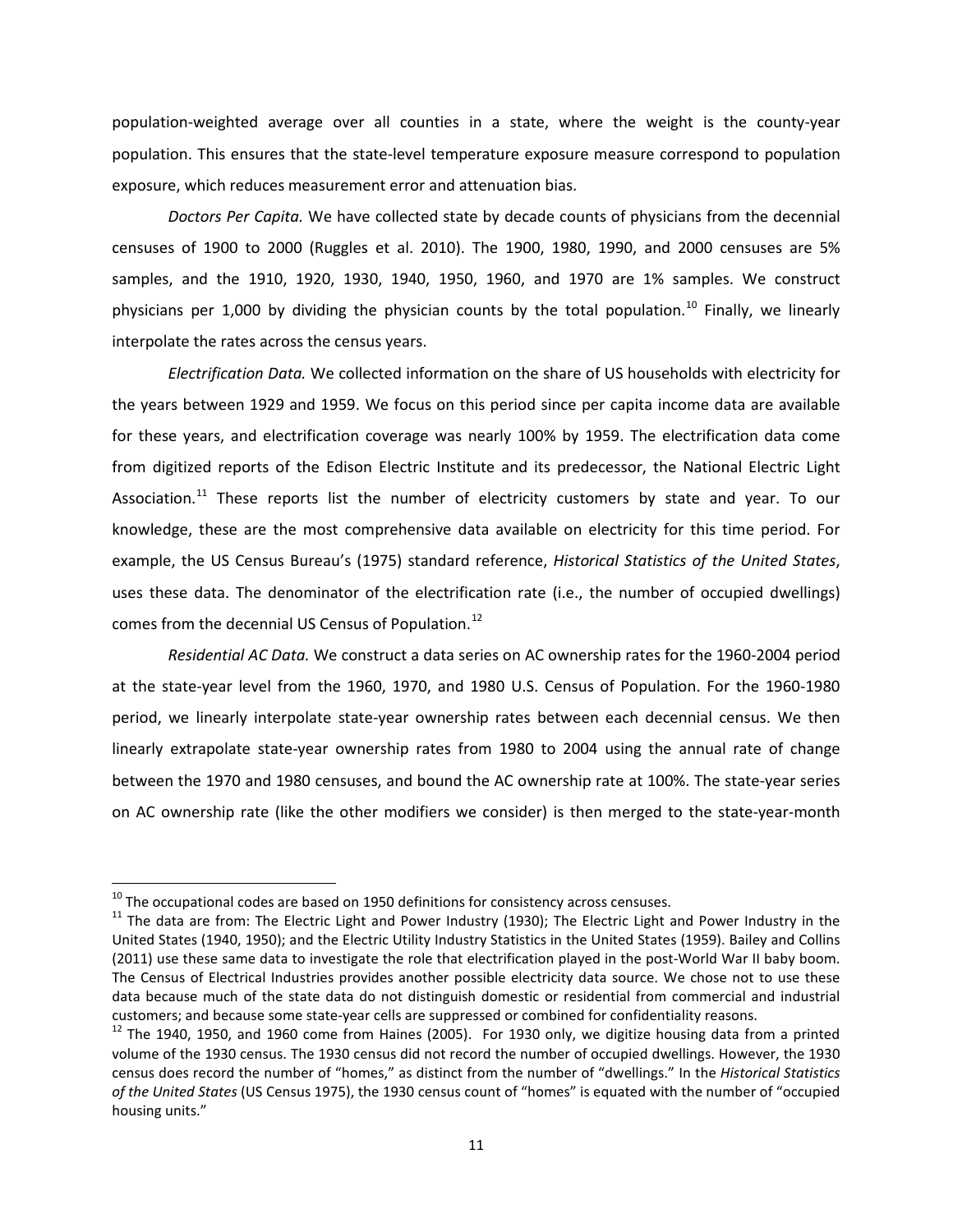data on mortality rates. Thus AC ownership rates are restricted to be constant across months within a year.

The decennial censuses, despite the limited temporal coverage, are the best data for our purposes given we require state-level identifiers. Detailed housing and energy expenditure surveys like the American Housing Survey (AHS) and Residential Energy Consumption Survey (RECS) contain information on AC ownership beginning in the mid-1970s. However, in the AHS the smallest geographical identifier is the MSA of residence, while in RECS it generally is the Census division.<sup>[13](#page-13-0)</sup> Given that our analysis is conducted at the state level, data from AHS and RECS is not detailed enough geographically to construct a data series at the state-year level.

We address the possible concerns related to imputation though linear interpolation in an array of ways. First, we note that any measurement error in the AC ownership rate series will be unrelated by construction to other key variables in the regressions models, namely mortality rates and temperature. Thus, this measurement error would tend to attenuate the estimated protective effect of AC. Second, we show in Appendix Figure 1 that the interpolated data are highly correlated with independent estimates from other nationally representative surveys that do not include state-level identifiers. Finally, we conduct a robustness check based on alternative specifications and restricting our estimation sample to the years immediately preceding/following the 1960, 1970, and 1980 census (i.e., the years with fresh AC ownership information in the Census) so as to mitigate measurement error with the interpolation of AC ownership rates. As we show below, the estimated effects are very similar to those found in the full sample are and statistically significant.

*Electricity Quantities and Price Data.* We use household-level data from the 1980 U.S. Census of Population to infer electricity consumption quantities.<sup>[14](#page-13-1)</sup> Specifically, the sample is limited to occupied dwellings with non-missing air conditioning and non-missing electricity expenditure data. We define electricity consumption as the reported electricity expenditure divided by the residential-sector electricity price. The data on prices comes from the State Energy Database System (SEDS), which we obtained from the Energy Information Agency (EIA). The final estimation sample includes 3.7 million

<span id="page-13-0"></span><sup>&</sup>lt;sup>13</sup> In some years, RECS reports AC ownership statistics for the 4 largest population states is reported (CA, TX, NY, FL).

<span id="page-13-1"></span><sup>&</sup>lt;sup>14</sup> The U.S. Census of Population contains information about AC ownership in 1960, 1970, and 1980. However, the necessary information on annual electricity expenditure (which we use to derive annual electricity consumption) is only available in 1970 and 1980. We focus on the 1980 sample only since the 1970 one contains relatively fewer households and because 1980 represents the middle of the post-1960 sample period relevant in the rest of this paper (1960-2004).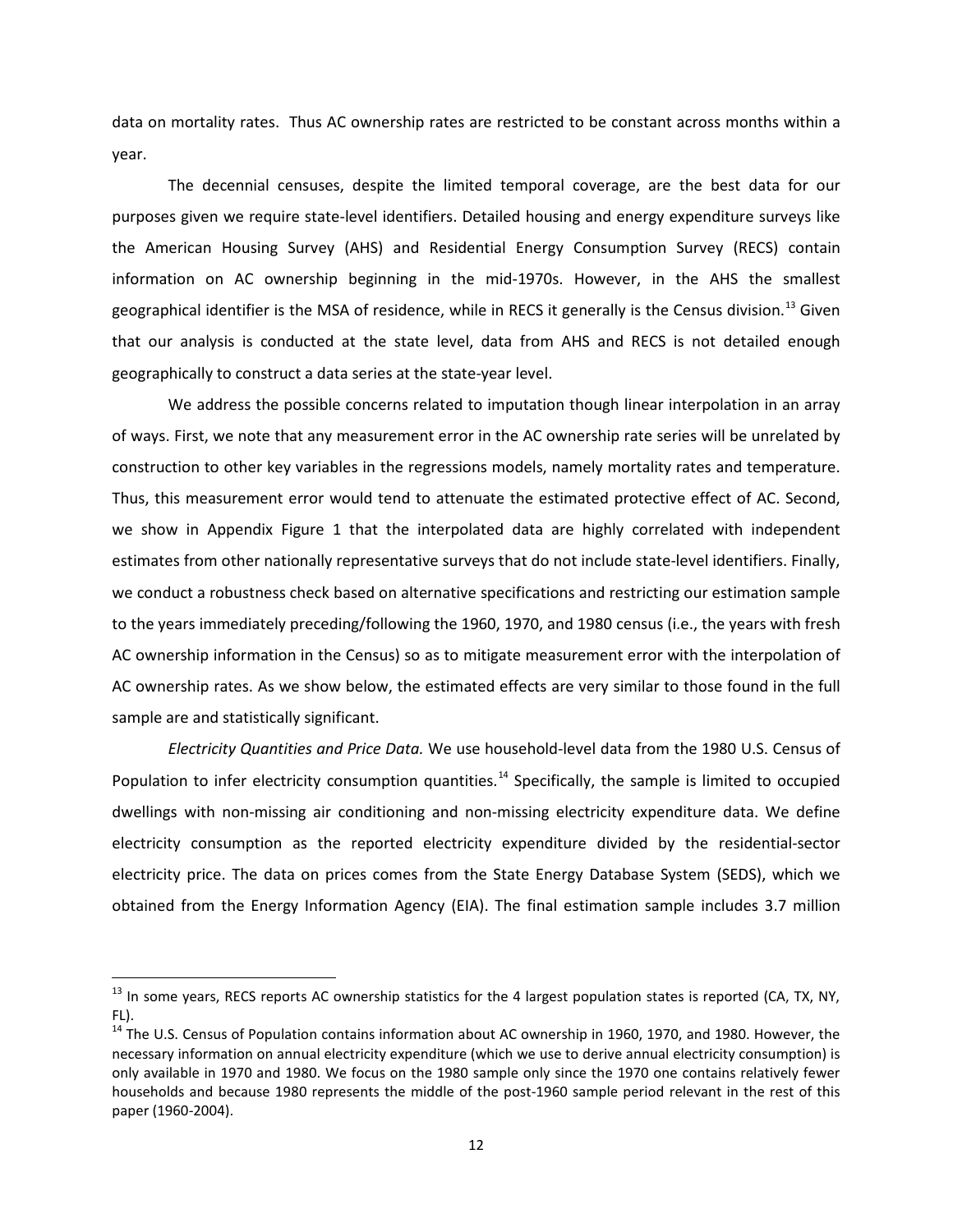unique households. Quantities are measured in thousands of kilowatt-hour and prices are in (\$2012) dollars per kilowatt-hour. More details about the sample construction are presented in the appendix.

#### **B. Summary Statistics**

 $\overline{a}$ 

*Weather and Mortality Rate Statistics.* The bars in Figure 1 depict the average annual distribution of daily mean temperatures across ten temperature-day categories over the 1900-2004 period. The daily mean is calculated as the average of the daily minimum and maximum. The temperature categories represent daily mean temperature less than 10 °F, greater than 90 °F, and the eight 10 °F wide bins in between. The height of each bar corresponds to the mean number of days of exposure per year for the average person; these national means are calculated as population-weighted means. In terms of high temperature exposure, the average person is exposed to about 20 days per year with mean temperatures between 80 °F and 89 °F and 1 day per year where the average temperature exceeds 90 °F.<sup>[15](#page-14-0)</sup>

Our core empirical model estimates a non-linear temperature-mortality relationship using these ten bins. As we discuss below, the model restricts the marginal effect of temperature on mortality to be constant within 10 °F ranges. Further, the station level temperature data is binned and then the binned data is averaged as described in Section III A.; this approach preserves the daily variation in temperatures, which is important given the considerable nonlinearities in the temperature-mortality relationship (Barreca 2012, Deschenes and Greenstone 2011).

Table 1 summarizes the mortality rates and temperature variables for the whole U.S. and by U.S. climate regions as defined by the National Oceanic and Atmospheric Administration (NOAA). Within this classification, each state is assigned to one of nine regions with similar climates (Karl and Koss 1984). <sup>[16](#page-14-1)</sup> The focus on climate regions allows us to test the hypothesis that the impact of temperature extremes on mortality is inversely related to baseline climates, as basic adaptation theory would suggest.

To highlight differences over time, Table 1 reports averages separately for the 1900-1959 and 1960-2004 periods. Over the 1900-1959 period the average annual mortality rate was 1,111 per 100,000 population, and this rate declined to an average of 885.8 over 1960-2004. Temperatures were increasing over our sample period. For example, the average number of days with daily average temperature ranging from 80-89°F is 23.3 over 1900-1959 and 26.0 over 1960-2004. There is also sizable variation

<span id="page-14-0"></span><sup>15</sup> On days where the daily *mean* temperature exceeds 90°F, the daily *maximum* temperature was 106 °F, on average. The minimum daily temperature on these days was 80  $\degree$ F, on average.<br><sup>16</sup> Other definitions of climate zones based on county or other sub-state boundaries exist.

<span id="page-14-1"></span>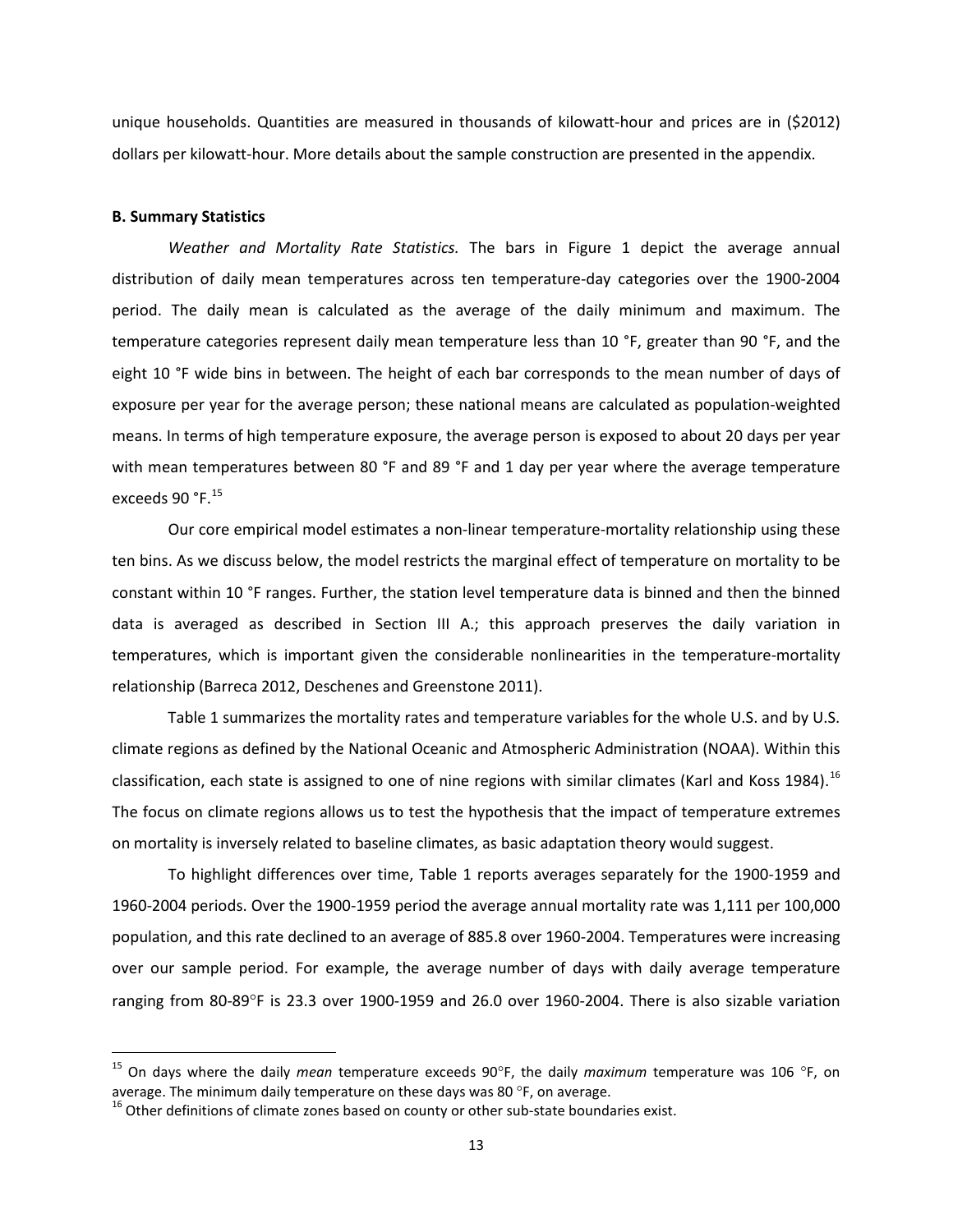across the different climate regions. Average exposure to 80-89 °F days in the South is about 70 days per year but only 2 in the Northwest.

There was also an increase in >90 °F days over the two sample periods. There were 0.5 days and 1.1 day per year in the 1900-1959 and the 1960-2004 periods, respectively. Not surprisingly, the national mean number of >90°F days masks important variation across climate zones. For example, there is almost no exposure to >90°F temperature-days in the climate zones at higher latitudes (i.e. from the Northeast to the Northwest). The West, Southwest, and South have the highest number of >90  $\degree$ F days. Notably, the remarkable increase in exposure to >90°F temperature-days in the Southwest (from 3 to 14) is driven to a large extent by changes in population within this area after 1960. When pre-1960 population weights are used, the post 1960 average annual days per year in excess of 90°F is about 7. Thus, population mobility played an important role in explaining increased exposure to high temperatures after 1960. The primary specifications in the below analysis are weighted to reflect contemporaneous population, the qualitative findings for the 1960-2004 period are unchanged when each state's observation is weighted by its average population from the 1900-1959 period.

*Modifiers of the Temperature-Mortality Relationship.* Table 2 summarizes the trends over time in the three modifiers of the temperature-mortality relationship. Importantly for identification purposes, there is both cross- and within-state variation in the rate of diffusion of the modifiers or technologies. The subsequent analysis exploits this variation, while also adjusting for likely confounders.

*Doctors Per Capita*. Through the 1930s, the number of physicians per capita actually declined as the medical profession focused on training fewer individuals to a higher standard. This change was recommended in the influential 1910 Flexner Report. As Table 2 illustrates, the number of physicians per capita was relatively constant through 1960, at which point it began to rise (Blumenthal 2004). The 2004 average is 2.9 doctors per 1,000 population.

*Electrification*. Table 2 reports that 69% of US households had access to electricity by 1930. Notably, only 36-37% of households in the South and Southeast had electricity by 1930 compared to 90% of households in the Northeast. By the early 1960s, essentially all households in the US had access to electricity. Thus, variation in adoption rates in the pre-1960 period will drive the estimates of the impact of electrification on the temperature-mortality relationship.

*Residential Air Conditioning*. Table 2 illustrates the fraction of households with residential AC in the United States. Prior to the mid-1950s, the share of households with AC was negligible, even though residential AC had been developed and marketed since the late 1920s (Biddle 2008). At the same time, many office buildings, movie theaters and shops offered AC to their patrons, so a large share of the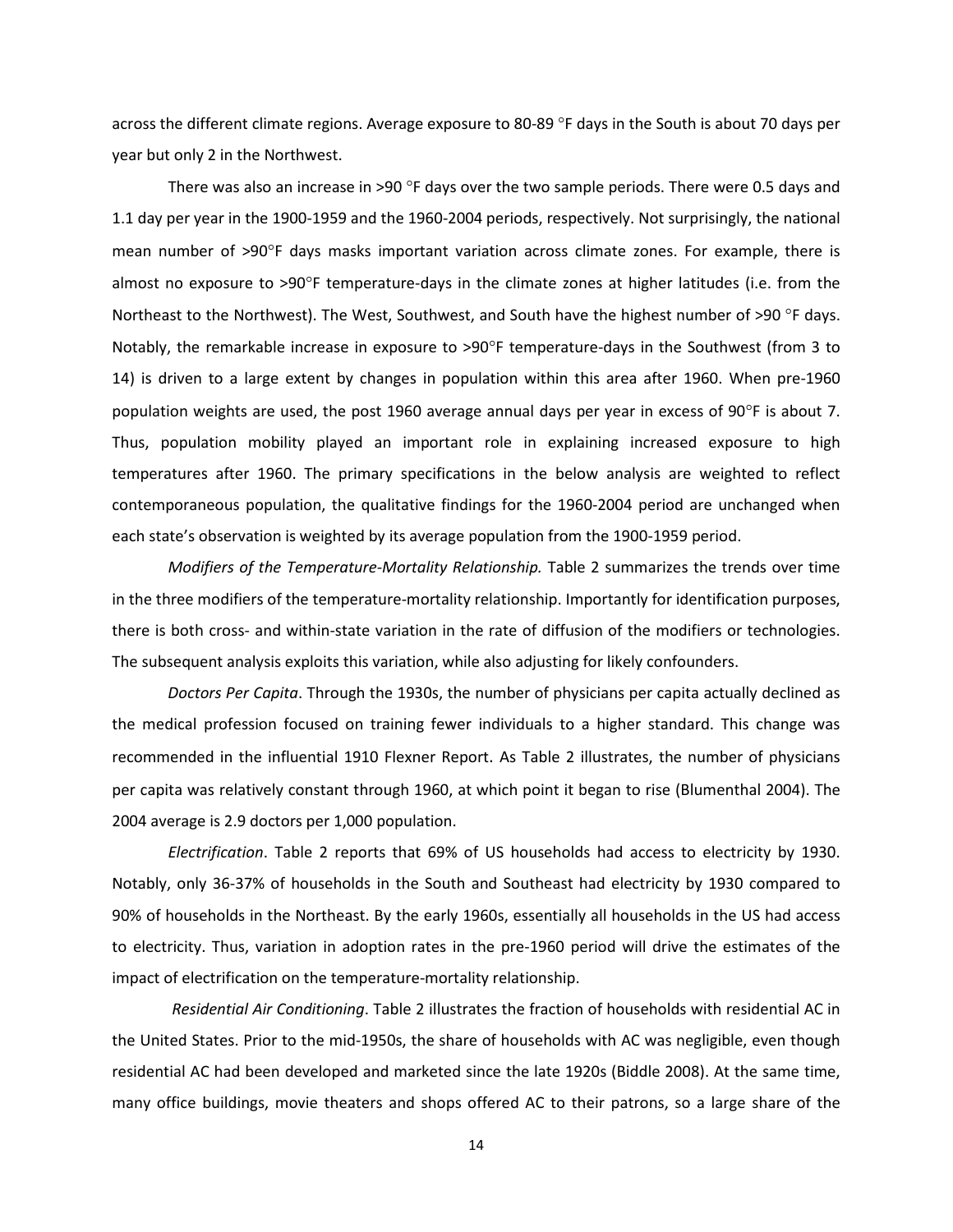population was likely aware of the benefits of this technology. Following a 1957 regulatory change that allowed central AC systems to be included in FHA-approved mortgages, central air conditioning became more common (Ackermann 2002). The percent of households with AC was 12% in 1960, 55% in 1980, and 87% in 2004.

Table 2 also highlights some of the key geographical differences in residential AC adoption. Although South and Southeast states were slower to receive residential electricity, they were quicker to adopt AC with our diffusion measuring reaching complete adoption by 2004. Residential AC is likely to offer more indoor comfort and health benefits to a resident of a warm climate than to a resident of a more moderate climate.

#### *Electricity Quantities and Prices*.

The last 3 columns of Table 2 report summary statistics for household-level electricity consumption (measured in thousands of kwh) and state-level prices. The underlying micro data from the 1980 Census of Population allows us to separate between the households that owed and did not owned AC units in 1980. There are clear differences in electricity consumption across the nine climate zones, reflecting in part differences in climate and electricity prices. Not surprisingly, households with AC units consume about 2,500 kwh per year more than households without. The AC contrast is especially notable in some of the warmer group of states (South, Southeast) where the difference across AC status exceeds 4,000 annual kwh.

#### **IV. The Evolution of the Temperature-mortality Relationship over the 20th Century**

This section describes the models that we estimate to infer the relationship between mortality and daily temperatures, as well as factors that modify that relationship. It then describes the results from fitting these models.

#### **A. Econometric Approach**

We begin by describing the regression models used to estimate the temperature-mortality relationship. These models are identified by plausibly random inter-annual variation in state by month weather distributions. Specifically, we estimate variants of the following equation:

(1) 
$$
\log(Y_{sym}) = \sum_{j} \theta_{j} \text{TMEAN}_{symj} + \pi_{L} \text{LOWP}_{sym} + \pi_{H} \text{HIGHP}_{sym} + X_{sym} \beta + \alpha_{sm} + \rho_{ym} + \varepsilon_{sym}
$$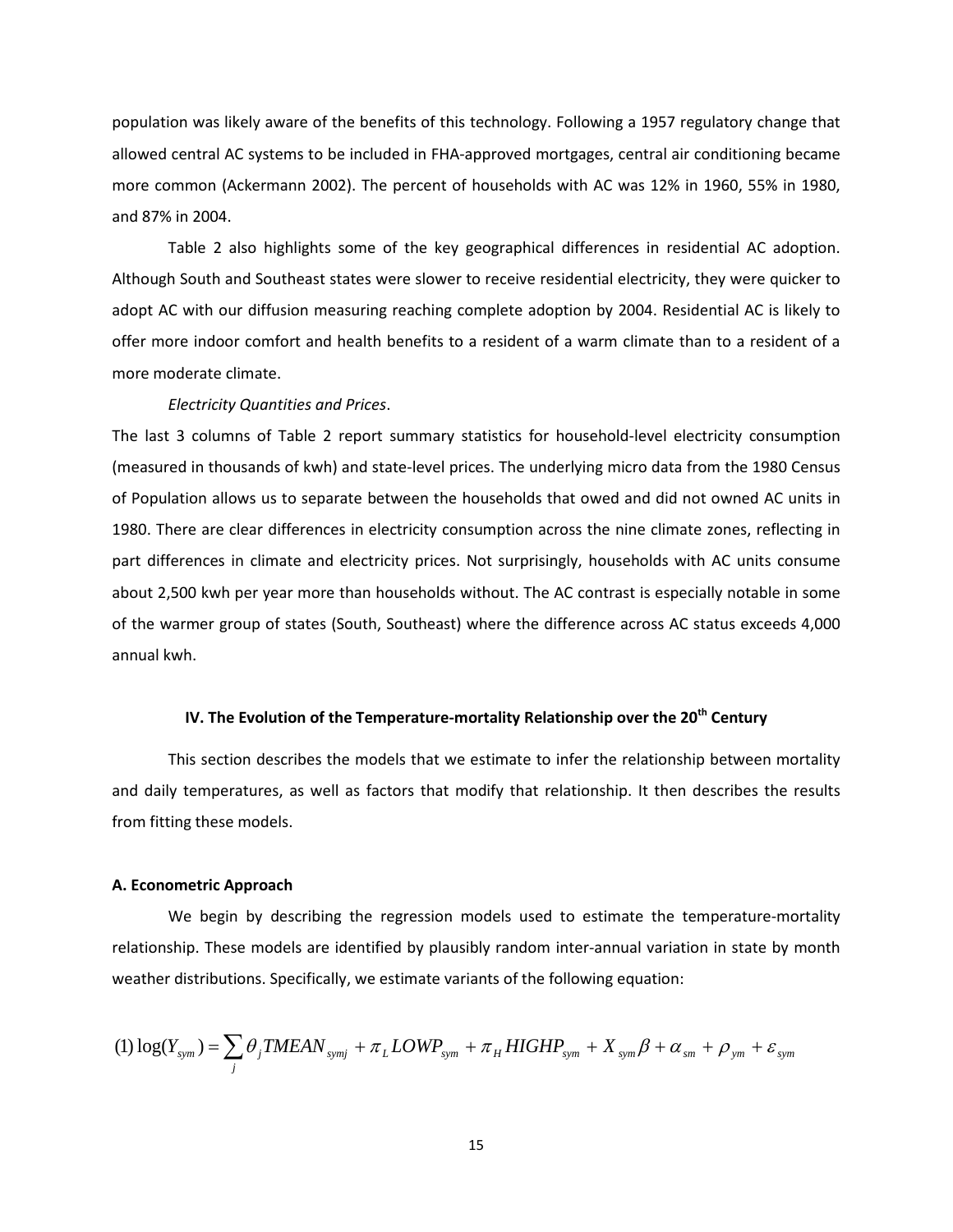where  $log(Y_{sym})$  is the log of the monthly mortality rate in state s, year y, and month m. The vector of control variables, X<sub>sym</sub>, includes the share of the population living in urban areas and the share of the state population in one of four age categories: less than one (infants), 1-44, 45-64 and 65+ years old.<sup>[17](#page-17-0)</sup> All of these covariates are interacted with month indicators. Whenever possible, the vector also includes interactions of log per capita income with calendar month to account for the possibility that changes in annual income provide relatively greater health benefits across months of the year. In practice, per capita income is available at the state level from 1929 onwards, and since there are no vital statistics data in 1930, the preferred specification sample that controls for per capita income interacted with month indicators begins in 1931. Finally, the vector also includes a quadratic time trend that is allowed to vary at the state-month level to control for smooth changes in local mortality rates over time.

The specification also includes a full set of state-by-month fixed effects (α*sm*) and year-month fixed effects (ρ*ym*). The state-by-month fixed effects are included to absorb differences in seasonal mortality (which is the largest in the winter months and smallest in the summer months). These fixed effects adjust for permanent unobserved state-by-month determinants of the mortality rate, such as fixed differences in hospital quality or seasonal employment. The year-by-month fixed effects control for idiosyncratic changes in mortality outcomes that are common across state (e.g., the introduction of Medicare and Medicaid).

The variables LOWP*sym* and HIGHP*sym* are indicators for unusually high or low amounts of precipitation in the current state-year-month. More specifically, these are defined as indicators for realized monthly precipitation that is less than the 25th (LOWP*sym*) or more than the 75th (HIGHP*sym*) percentiles of the 1900-2004 average monthly precipitation in a given state-month. In the interest of space, we do not report the estimated coefficients associated with these variables. In the remainder of this paper, we refer for the specification of the control variables that includes the state-by-month fixed effects, year-by-month fixed effects, quadratic time trend interacted with state-month indicators, the two precipitation indicators, the share of population living in urban areas and the share of the state population in one the four age categories (all interacted with month indicators) as the 'baseline set of covariates'.

The variables of central interest are the measures of temperature TMEAN<sub>symi</sub>. These TMEAN variables are constructed to capture exposure to the full distribution of temperature and are defined as

<span id="page-17-0"></span> $17$  There is no data available at state-year-month level that identifies vital statistics separately for rural and urban populations. As such, we control for urban population shares interacted with month in all specifications to account for the possibility that trends in urbanization are correlated with changes in high temperature exposure.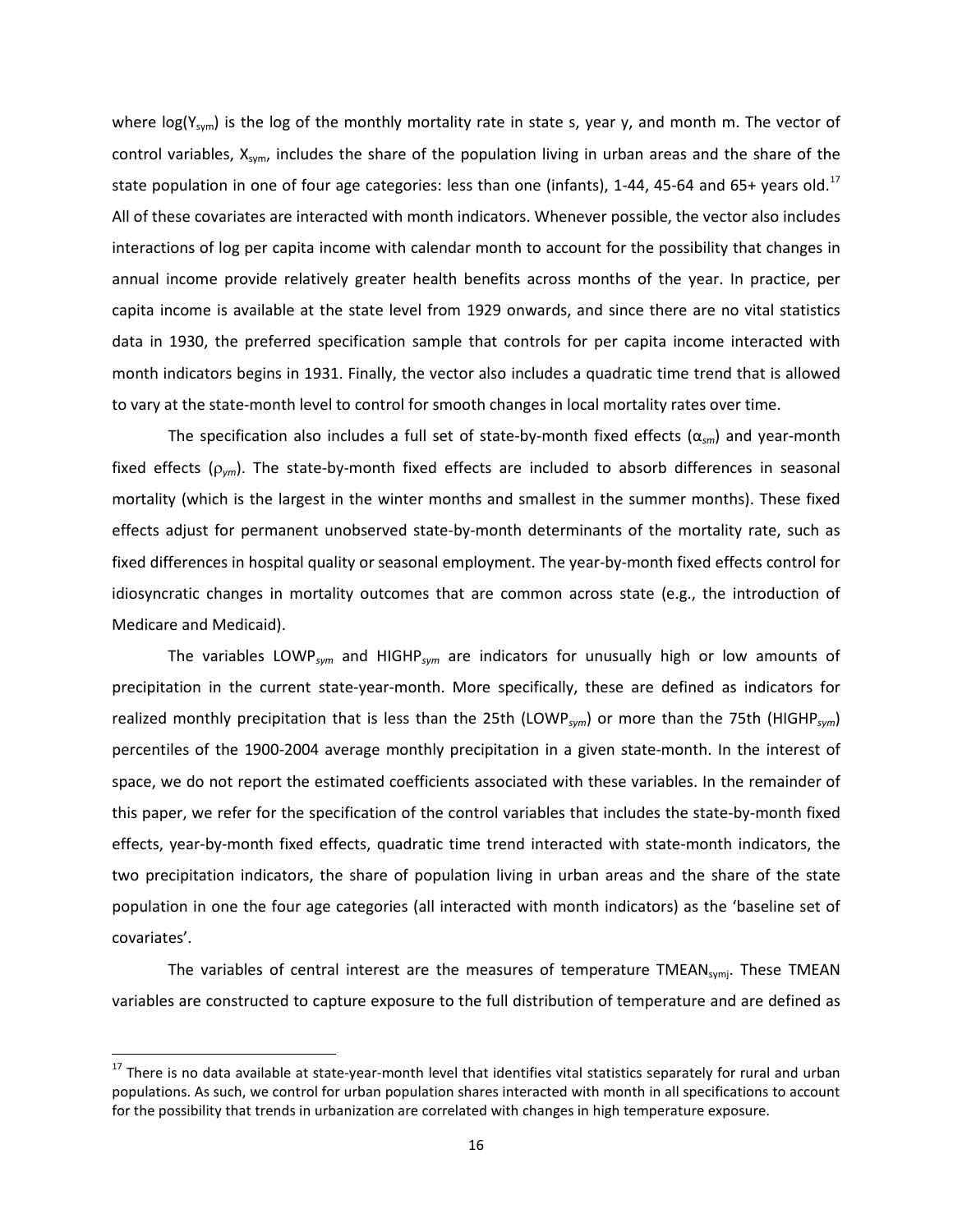the number of days in a state-year-month where the daily mean temperature is in the jth of the 10 bins used in Figure 1. In practice, the 60–69 °F bin is the excluded group so the coefficients on the other bins are interpreted as the effect of exchanging a day in the 60 °F – 69 °F bin for a day in other bins.<sup>[18](#page-18-0)</sup> The primary functional form restriction implied by this model of temperature exposure is that the impact of the daily mean temperature on the monthly mortality rate is constant within 10 °F intervals. The choice of 10 temperature bins represents an effort to allow the data, rather than parametric assumptions, to determine the temperature-mortality relationship, while also obtaining estimates that are precise enough that they have empirical content.

We also use a more parsimonious model that focuses entirely on the upper and lower tails of the daily temperature distribution. Specifically, we focus on 3 "critical" temperature-bin variables: the number of days below 40° F, the number of days between 80 and 89° F and the number of days above 90 °F. Thus the number of days in the 40° F – 79° F bin is the excluded category in this case. This choice of degree-days bins is informed by the estimated response function linking mortality and the 10 temperature-day bins. As we show below, estimates of the  $\theta$  parameters associated with high daily temperatures (i.e., 80-89  $\degree$ F and >90  $\degree$ F) are very similar across the different models so we will heavily rely on the parsimonious approach to present the estimation results.

Regardless of the functional form of the weather variables, the  $\theta_i$  parameters are identified from inter-annual variation in temperature realizations. Specifically, the specification exploits inter-annual variation in month of the year (e.g., June) temperatures after adjustment for the covariates and nonparametrically controlling for national shocks to the mortality rate at the month by year (e.g., June 1956) level. It is difficult to think of potential confounders that would remain after fitting such a rich specification, suggesting that the identifying assumption is likely to be credible.

The aim of equation (1) is to capture changes in the mortality rate that are associated with meaningful changes in life expectancy. However, it is has been shown that spikes in daily or weekly mortality rates are often immediately followed by periods of below trend mortality (Braga et al. 2001). Thus, examinations of the day-to-day correlation between mortality and temperature may overstate the substantive effect of temperature on life expectancy. In the other direction, the possibility of delayed effects (e.g., cold temperature leading to pneumonia that leads to death several weeks later) means that day-to-day temperature mortality associations may understate the loss of life expectancy.

<span id="page-18-0"></span> $18$ A normalization is necessary since the number of days in a given month is constant and the temperature-day bins always sum to that constant.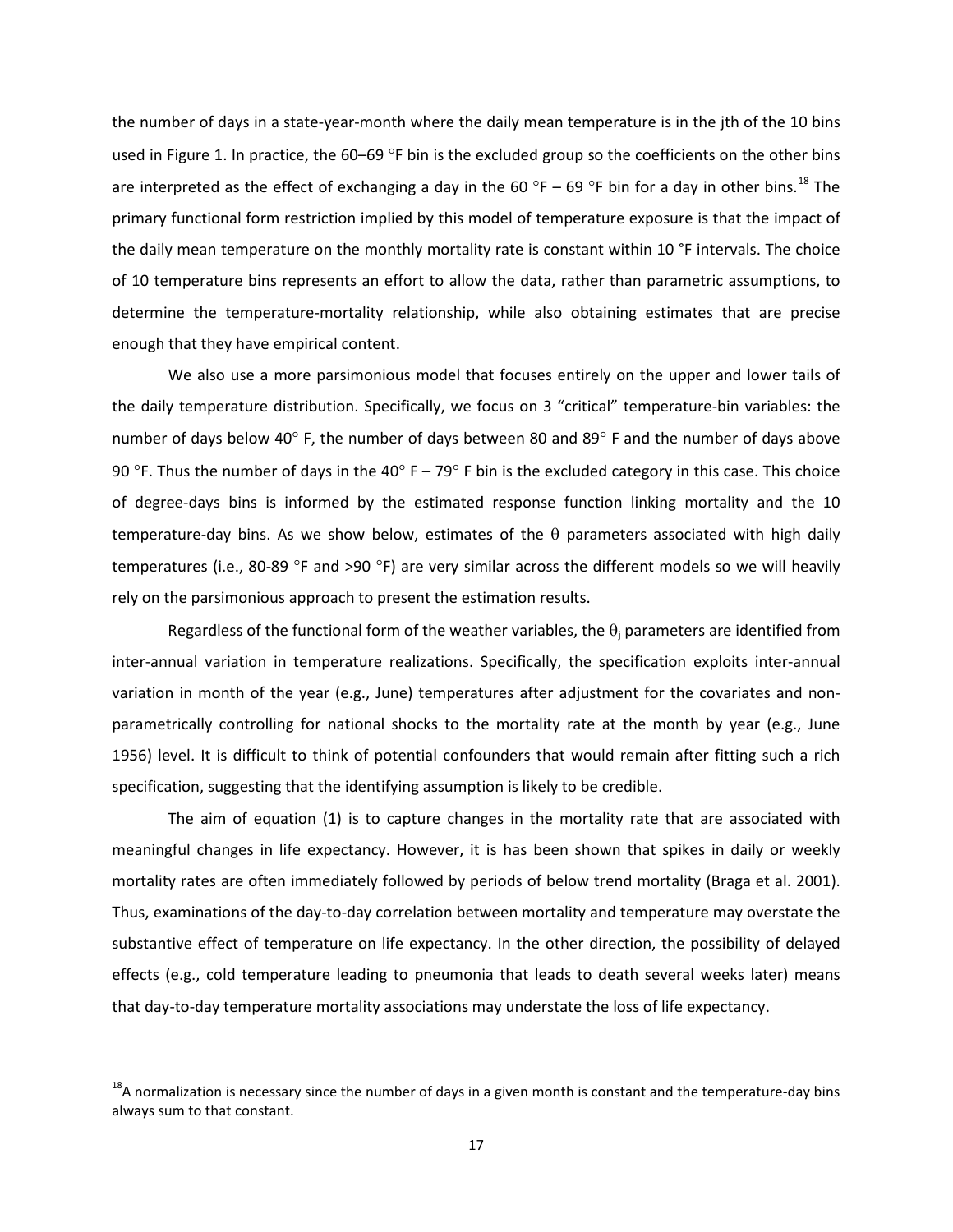Our model has two safeguards against the possibility of both of these forms of inter-temporal mortality displacement. First, it is estimated at the monthly level, rather than daily-level, so these dynamics will naturally be less of a concern. Second, the preferred model includes temperature variables for the current and prior month and the below tables report the cumulative dynamic estimate of temperature effects by summing the estimated coefficients for each of the two months. This is a conservative modeling approach since 2 months is a longer exposure window than has been used in much of the previous literature.<sup>[19](#page-19-0)</sup> Longer exposure windows are examined as a robustness check in Table 5 and Appendix Figure 2.

We now describe the augmented models used to quantify the effects of each modifier on the temperature-mortality relationship. In this case, equation (1) is augmented by adding interactions of the temperature variables with state-by-year measures of our three modifier variables. Specifically, we estimate:

$$
(2) \log(Y_{sym}) = \sum_{j} \theta_{j} \text{TMEAN}_{symj} + \sum_{j} \delta_{j} \text{TMEAN}_{symj} \times \text{MOD}_{sy} + \text{MOD}_{sy} \phi +
$$

$$
\pi_{L} \text{LOWP}_{sym} + \pi_{H} \text{HIGHP}_{sym} + X_{sym} \beta + \alpha_{sm} + \rho_{ym} + \varepsilon_{sym}
$$

Equation (2) is identical to equation (1), except for the addition of main effects for the modifiers (denoted by  $MOD_{sv}$ ) and their interactions with the temperature variables. The modifier variables control for determinants of annual mortality rates at the state-by-year level that covary with the adoption of the relevant modifier. The 60–69 °F temperature bin is again the excluded group among the j temperature ranges. Thus, the interaction of a modifier with a temperature bin variable measures whether the effect of an additional day in a given temperature range on the mortality rate is affected, relative to the effect of the modifier on the mortality impacts of a day in the 60–69 °F range. For example, in the case of AC, this specification assess whether the availability of AC alters the mortality effect of a day where the temperature exceeds 90 °F, relative to the effect of AC on the mortality effect of a day in the 60–69 °F range.

Our hypothesis is that the coefficients on the interaction terms  $(\delta_i)$  will be negative at the extreme temperature categories. A negative coefficient would be interpreted as evidence that the diffusion of a particular modifier reduced a population's vulnerability to temperature extremes, relative to the modifier's effect on the mortality impact of days in the 60–69 °F range. In particular, the modifier variables are expected to play a key role in dampening the mortality effects of high temperatures (e.g.

<span id="page-19-0"></span><sup>&</sup>lt;sup>19</sup> Most papers in the epidemiology literature consider displacement windows of less than 3 weeks. Deschenes and Moretti (2009) use a window of 1 month in their baseline specification, Barreca (2012) uses a two-month exposure window, and Deschenes and Greenstone (2011) implicitly use a window of up to 1 year.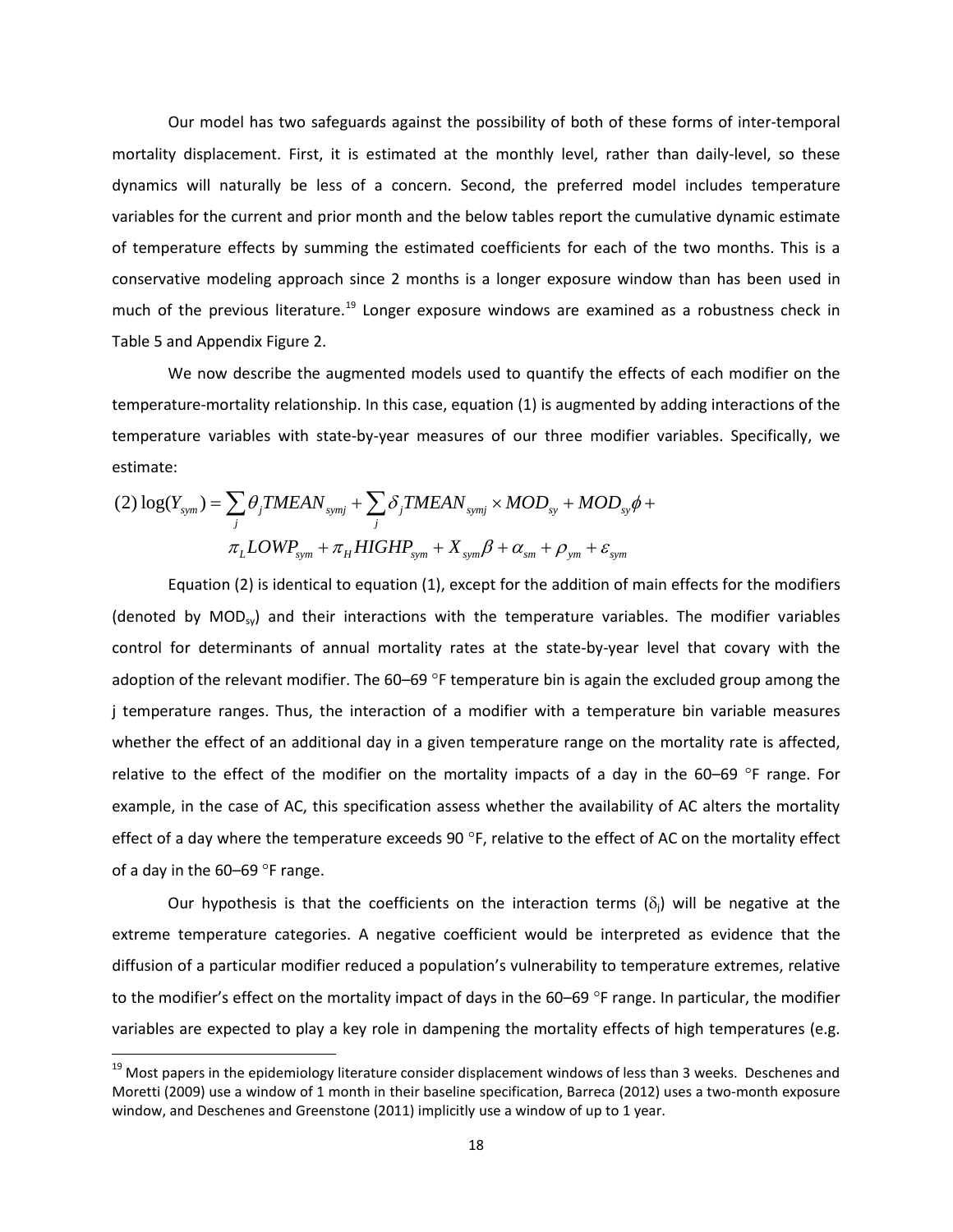days >90  $\degree$ F). Further in the case of air conditioning, the interaction between AC and low temperatures (e.g., below 60 °F) serves as a placebo check since AC will not directly protect people from low temperatures. This underscores that any threats to internal validity need to differentially affect mortality on days with temperatures at either end of the temperature distribution.

More broadly, the variation in the modifiers is not experimental, nor is it based on inter-annual variation in weather realizations, so it is natural to question whether the estimated  $\delta_i$  coefficients are likely to be unbiased. For concreteness, consider the interaction of AC prevalence with the variable for the number of days where the temperature exceeds 90 °F. Since the regressions include state-by-month fixed effects and state-by-month trends, any source of bias cannot operate through fixed state-bymonth differences (e.g., Arizona has a high AC penetration rate and high number of >90 °F days, along with a sick population) or gradual changes in seasonal mortality (e.g., the Arizona population is gradually becoming more vulnerable to summer temperatures and increasing the adoption of AC). Rather, the threat to identification comes from unobserved determinants of mortality that covary with both a year's realization of > 90 °F days and the AC adoption rate. So, for example, if households tended to purchase AC in a given year and there was also an increase in purchases of fans for personal cooling in that year, then the beneficial effects of AC would be overstated due to confounding AC with the effects of fans. Alternatively if people installed AC in abnormally hot months that coincided with increases in latent mortality risk, the beneficial effects of AC would be understated.

Our judgment is that such potential sources of bias are unlikely to be important factors in the estimation of equation (2), although we cannot rule them out. As one further check on this concern, the key robustness check table for the effect of AC (Table 8) report on specifications that control for the interaction between the temperature variables and a linear time trend. This allows for the possibility that mortality risk from exposure to temperature extremes parametrically changed over time for reasons unrelated to the modifiers.

Finally, two additional econometric issues bear noting for the estimation of equations (1) and (2). First, the standard errors are clustered at the state level, which allows the errors within states to be arbitrarily correlated over time.<sup>[20](#page-20-0)</sup> Second, we estimate the models using GLS, where the weights correspond to the square root of the contemporaneous state population. The estimates of mortality rates from large population states are more precise, so GLS corrects for heteroskedasticity associated

<span id="page-20-0"></span><sup>&</sup>lt;sup>20</sup> This approach is more conservative (though possibly less efficient) than modelling the pattern of serial correlation directly. Bertrand, Duflo, and Mullainathan (2004) and Cameron and Miller (2013) find that this approach to estimating the confidence region obtains hypothesis tests with correct size even with panel data of around 50 states that include a variety of fixed effects.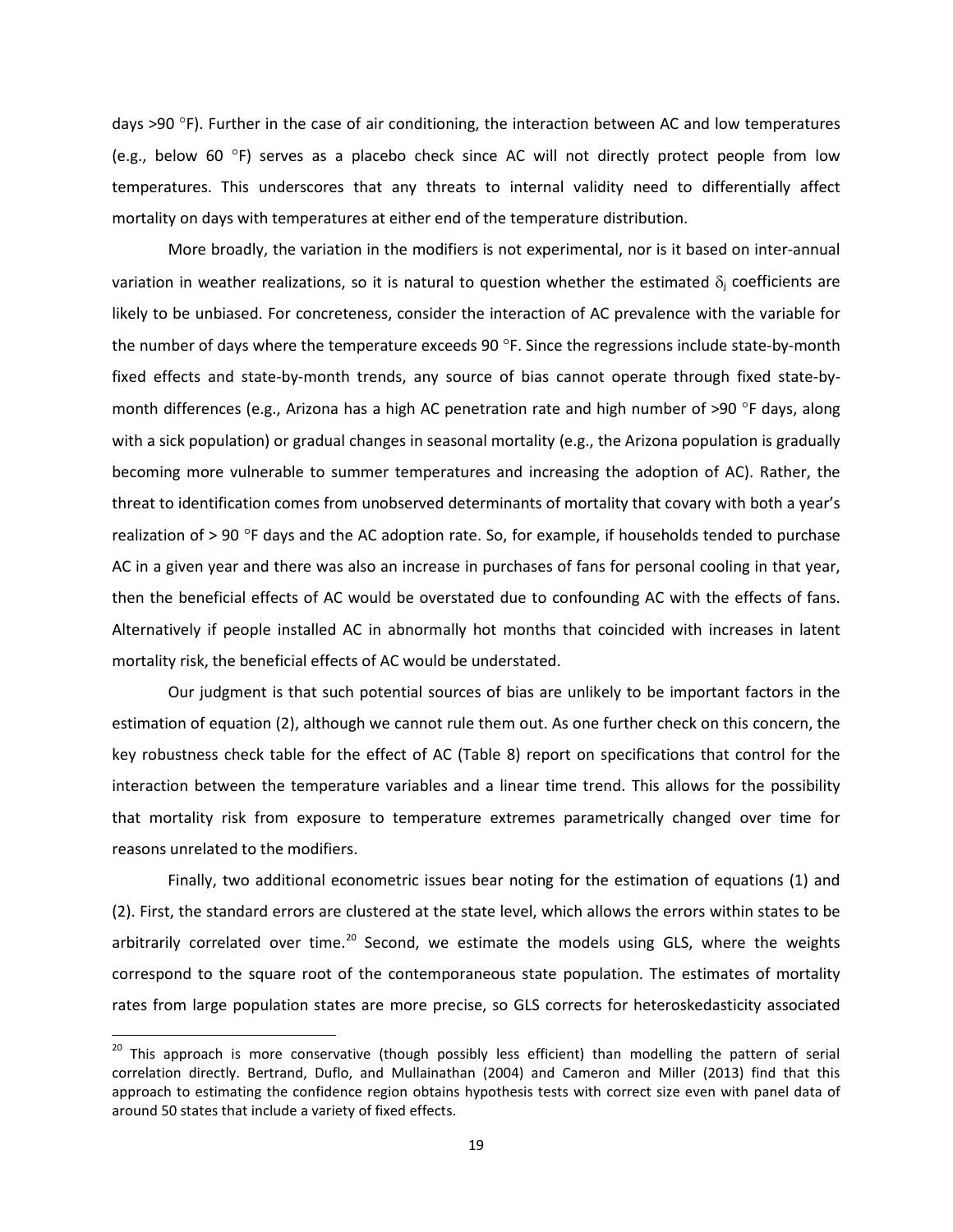with these differences in population size. Further, the GLS results reveal the impact on the average person, rather than on the average state.

#### **B. Estimates of the Temperature-Mortality Relationship**

*Daily Mean Temperatures.* Figure 2 (a) presents estimates of the temperature-mortality relationship from the fitting of the 10 bin version of equation (1) to data from 1900-2004. Recall that the temperature exposure window for all figures is 2 months and that the figure reports the associated cumulative dynamic estimates. The specification includes the baseline set of covariates, but exclude month×log per capita income interactions (since these data are only available beginning in 1929). The figure plots the regression coefficients associated with the daily temperature bins (i.e. the  $\theta_i$ 's) where the 60-69 °F bin is the reference (omitted) category. That is, each coefficient measures the estimated impact of one additional day in temperature bin j on the log monthly mortality rate, relative to the impact of one day in the 60-69° F range.

The figure reveals that mortality risk is highest at the temperature extremes, and particularly so for temperatures above 90 °F. The point estimates underlying the response function indicate that swapping a day in the 60-69 °F range for one above 90 °F increases the mortality rate by approximately 1% (i.e. 0.98 log mortality points), while an additional 80-89 °F day increases the mortality rate by about 0.2%. Cold temperatures also lead to excess mortality: the coefficients associated with the lowest three temperature bins (i.e. < 10, 10-19, and 20-29 °F) range from 0.7% to 0.8%. All estimates associated with temperature exposures above 80 °F and below 60 °F are statistically significant at the 5% level. This Ushaped relationship is consistent with previous temperature-mortality research (see Deschenes 2014 and NIEHS 2010 for reviews of the literature), although these are the first comprehensive estimates of the temperature-mortality relationship over the entire  $20<sup>th</sup>$  century.

Figure 2 (b) plots estimates from the same specification as 2 (a), except that controls for interactions between log per capita income and month are added to the model. As explained above, since the data on per capita income are only available from 1929 onwards, there is no vital statistics reported in 1930, and since we use a 2 months exposure window, the sample period is 1931-2004. Comparison between Figures 2 (a) and (b) indicate that the estimates are robust to controlling for log per capita income, as well as beginning the sample in 1931.

Figures 2 (c) and (d) illustrate how the temperature-mortality relationship has changed over time. Specifically, Figures 2 (c) and (d) plot the estimated coefficients on the temperature bin variables for the 1931-1959 and 1960-2004 periods, respectively. The estimates are adjusted for the same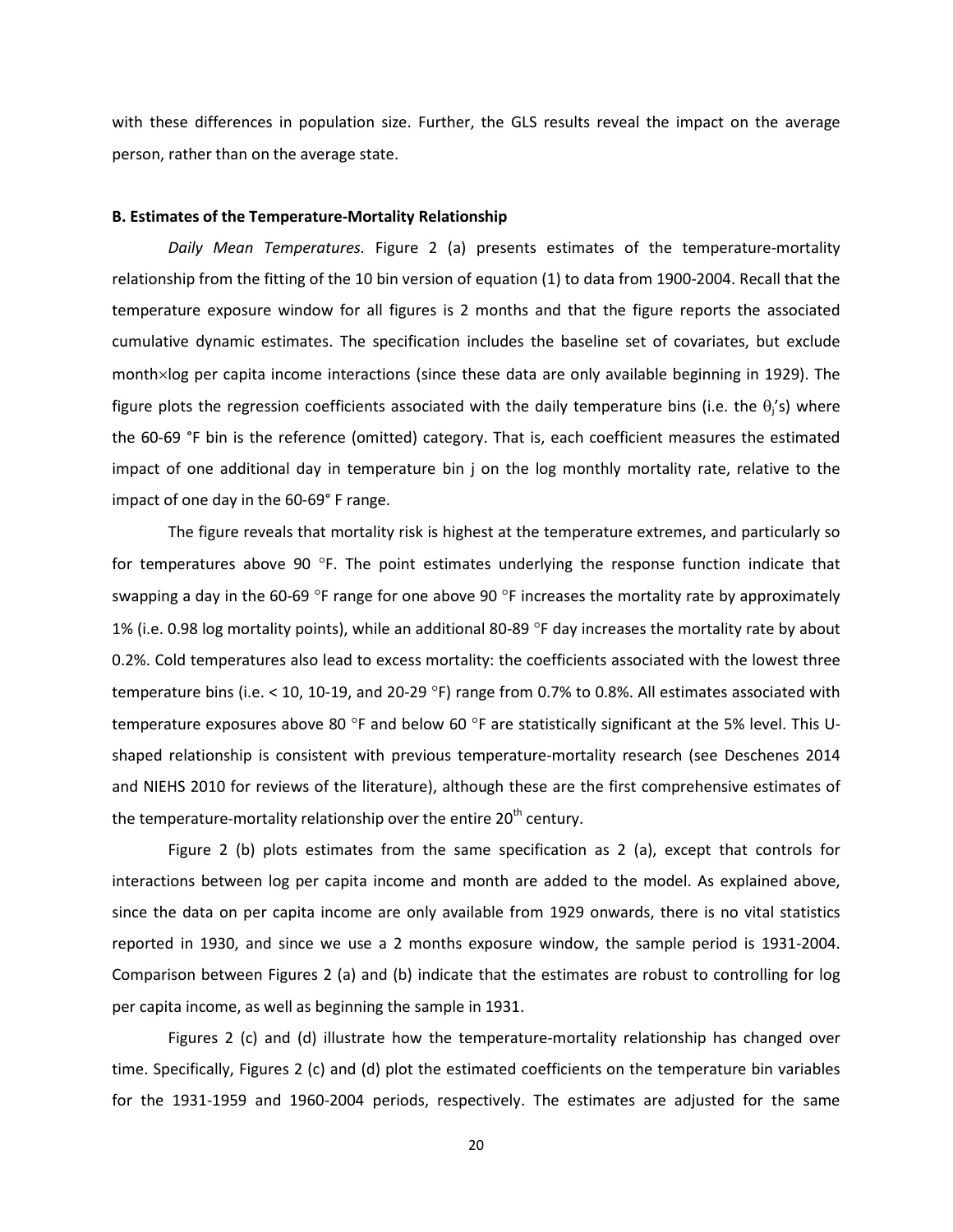controls as in Figure 2 (b). The "breakpoint" of 1960 was chosen since virtually all U.S. households had electricity by then but only a small fraction had residential AC as of 1960**.** 

Two key results emerge from Figures 2 (c) and (d). First, there is a sharp decline in the mortality impact of high temperature days after 1960. Specifically, the relative impact of  $>90$  °F days on mortality declined by a factor of 6 (or by 84%) after 1960. There is a similarly large decline in the mortality impact of days in the 80-89° F range. Second, there is a considerably smaller decline in the impact of low temperatures on mortality. For example, the mortality impact of a <10 °F day declined by only 49%. In sum, vulnerability to temperature extremes declined over the  $20<sup>th</sup>$  century at both ends of the distribution, but the mortality impact of very high temperatures declined more dramatically. Technologies that interact with high temperatures, therefore, are more likely explanations for these changes, compared to broad health policies and changes in health capital that generically reduce mortality rates.

Figure 3 explores the historical change in the temperature-mortality relationship with more temporal detail. Specifically, it reports estimates of the temperature-mortality relationship based on 3 critical temperature bins (<40°F, 80-89°F, and >90°F) and the specification of equation (1) for 8 distinct periods: 1900-1929, 1931-1939, 1940-1949, 1950-1959, 1960-1969, 1970-1979, 1980-1989 and 1990- 2004.<sup>[21](#page-22-0)</sup> As in Figure 2, the plotted coefficients represent the sum of the coefficients on the current and lagged month's temperature bin variables. Two set of estimates are reported. The estimates depicted by the dashed red line (circle markers) are based on models that exclude month\*log per capita income interactions but include all other controls, fixed effects and interactions listed in the description of equation (1). The preferred estimates are denoted by the blue line (square markers) and are based on models that add month\*log per capita income interactions to the specification. Figures 3(a), 3(b), and 3(c) report the evolution of the coefficient on >90 °F, 80-89 °F, and <40 °F days, respectively.

The results confirm the basic finding in Figures 2(c) and 2(d) that the mortality effect of >90 °F days fell dramatically over the course of the  $20<sup>th</sup>$  century, especially compared to colder ends of the temperature distribution. Moreover, Figures 3 (a) provide compelling evidence that the biggest period to period decrease in the mortality effect of >90 °F days measured in ln points (-0.0091) occurred between the 1950s and 1960s.<sup>[22](#page-22-1)</sup> This decadal change represents roughly 50% of the post-pre 1960

 $\overline{a}$ 

<span id="page-22-0"></span><sup>&</sup>lt;sup>21</sup> Estimates for 1900-1929 are pooled to increase the statistical precision since exposure to >90°F days is relatively low before the mid-1920s due to the geographical distribution of the U.S. population.

<span id="page-22-1"></span><sup>&</sup>lt;sup>22</sup> The apparent increase in the mortality impacts of >90 °F days between 1900-29 and 1930-39 is largely an artefact of the imprecision of the earlier period's estimate; this is evident in the 95% confident interval that ranges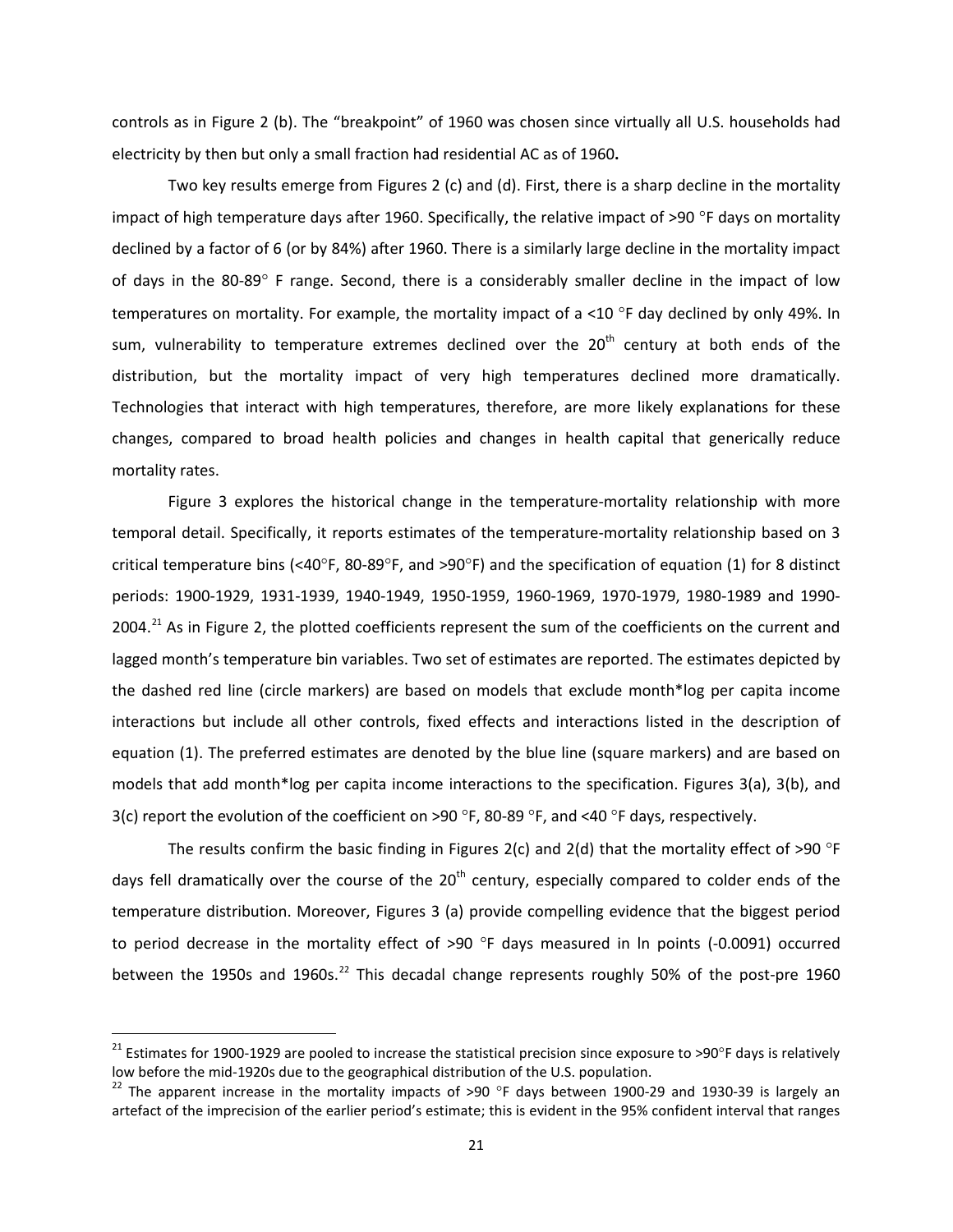change in the estimated effect of >90° F on log mortality rates. The adoption rate of residential AC greatly increased during the 1960s, so this figure provides some suggestive evidence that this technology may have played an important role. The decline in the mortality effect of days in the 80-89° F range is also notable although it appears that much of it occurred before the widespread adoption of AC. The next subsection more formally tests the hypothesis that air conditioning explains the declines in the mortality effects of hot days.

Table 3 provides an opportunity to quantify the qualitative impressions from Figures 2 and 3 more precisely. In the interest of making the table accessible, the model is simplified to include only three temperature-bin variables: the number of days below 40° F, the number of days between 80-89°F and the number of days above 90°F (thus the number of days with mean temperature between 40°-79° F is excluded). This simpler functional form is motivated by the estimates in Figure 2 that suggested that the  $\theta_1$ 's were approximately equal in the below 40° F and 40° - 79° F categories. As in Figures 2 and 3 and the remainder of the paper (unless otherwise noted), we use cumulative dynamic models that include the current and previous month's temperature bins and allow their effects to differ; the reported entries for each temperature bin are the sum of coefficients from the two months. All estimates are adjusted for the full set of covariates outlined in the description of equation (1) and that is henceforth referred to as the baseline specification. Finally, the three columns of Table 3 correspond to different estimation periods used in Figure 2: 1931-2004, 1931-1959, and 1960-2004.

The Table 3, Panel A results confirm the findings above that temperature extremes increase mortality risk and that there was a sizable decline in the temperature-mortality relationship across decades. Over the 1931-2004 period, for example, one additional day with a mean temperature above 90 °F leads to a 0.9 percent increase in the monthly mortality rate (relative to one day between 40-79 °F). A comparison of columns (2) and (3) reveals that this effect declined by more than 80% between the 1931-1959 and 1960-2004 periods (from 2.16% to 0.34%). The mortality impacts of days between 80- 89°F and days below 40°F also fell across the two sample periods (1931-1959 and 1960-2004), with a comparable percent decline in the effect of days in the 80-89°F range and a smaller decline in the effect of cold days.

Panel B reports on a specification that decomposes daily average temperature into its daily minimum and maximum temperatures components, but is otherwise identical to the model used in Panel A. This specification allows for an examination of potential non-linear effects at temperature

 $\overline{a}$ 

from -0.0264 to 0.0417. Indeed, the null that the 1900-29 and 1930-39 coefficients are equal cannot be rejected at conventional levels (p-value = 0.44).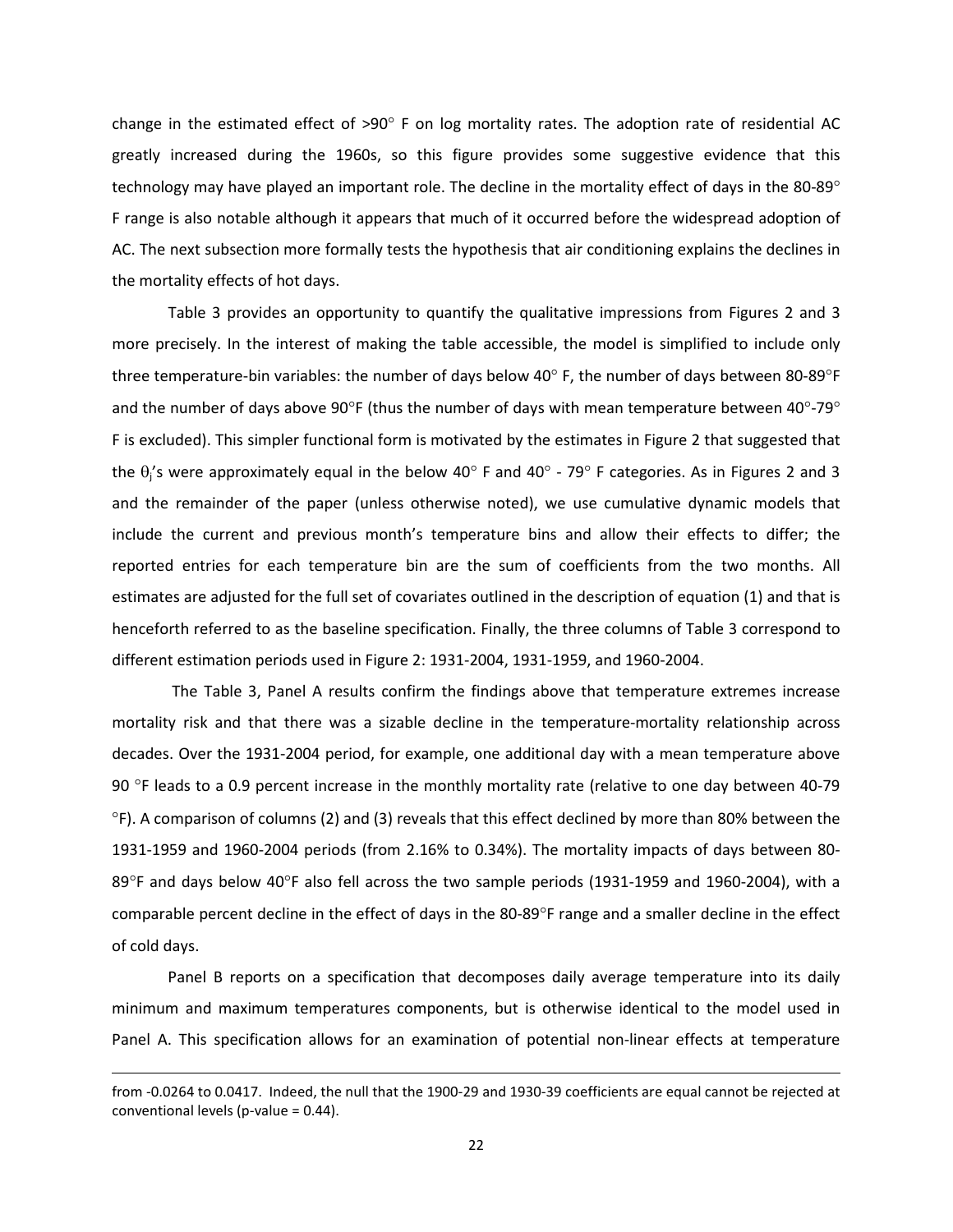extremes that could be missed in the mean temperature analyses.<sup>[23](#page-24-0)</sup> Specifically, there are three separate daily temperature bins for a day's maximum and minimum, respectively, thus the effect of any bin is conditional on the effects of the other bins.

The evidence confirms our core finding above that there was a significant dampening of the temperature-mortality relationship at high temperatures, but also suggests that the change was not uniform across the diurnal temperature range. Specifically, there is a relatively larger decline in the effects of high daily *minimum* temperatures (i.e., >80° F and 70-79° F) in the later period, as opposed to a decline in the effect of high daily *maximum* temperature (i.e., >100°F). For example, the >80° F minimum coefficient declines by roughly 95% from 0.0208 to 0.0010, while the percent decline in the coefficient on days with a maximum above 100 °F is smaller.

With regards to the mechanisms underlying the results in Panel B, it is important to note that minimum temperatures are typically achieved at nighttime as opposed to daytime for maximum temperatures. A potential explanation of the Panel B results is that the reduction in the mortality impact of high temperatures is due to changes in the home environment, instead of the workplace environment. This would tend to point to increased usage of *residential* AC leading to reductions in thermal stress in the evenings and night. As one caveat to this interpretation, even when holding daily maximum temperature constant, changes in the daily minimum temperature are likely to be correlated with other climatic factors, e.g. humidity and rainfall that might affect mortality independent of the daily minimum. $^{24}$  $^{24}$  $^{24}$ 

*Heterogeneity by Climatic Region*. Table 4 estimates the temperature-mortality relationship separately by the NOAA U.S. climatic regions defined in Tables 1 and 2. It allows us to document any heterogeneity in the response functions across climate areas and test whether areas that are more accustomed to temperature extremes have adapted better such that they have a more muted temperature-mortality relationship. For example, regions that experience high temperature-days more frequently (e.g., West, South, and Southwest) may have higher adoption rates of technologies that mitigate the detrimental impacts of heat or be more familiar with self-protection techniques (e.g., proper hydration).

The estimates reported in Table 4 are from a single regression where the temperature bin variables are interacted with indicators for the nine climate regions by two time periods. In five (six) out

<span id="page-24-0"></span><sup>&</sup>lt;sup>23</sup> The results are similar when we control for daily minimum and maximum temperature-bins in the same regression models or if these variables enter in separate regression models.

<span id="page-24-1"></span> $24$  The spread of temperatures, which might be important for health outcomes, is also mechanically determined by diurnal temperatures.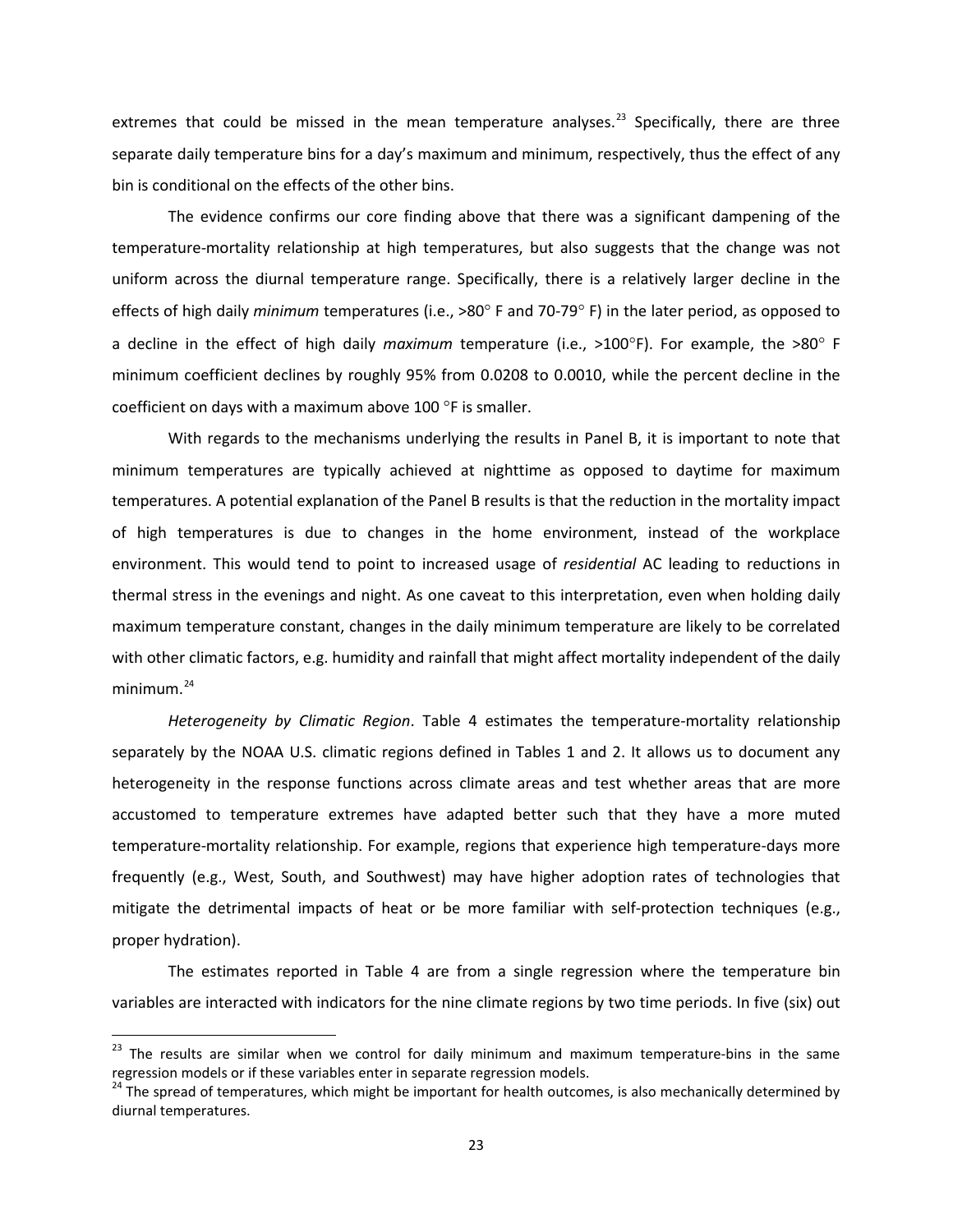of nine regions, the impact of  $>90^{\circ}F$  and 80-89  $^{\circ}F$  days on mortality is positive and statistically significant, both in the pre-1960 and post 1960 periods. The mortality impact of hot days tends to be largest in the regions (e.g., Northeast, Central, East North Central, and West North Central) where such days are the least frequent. Using an F-test, we can easily reject the null hypothesis (p-values < 0.01) that the estimated effect of >90°F days is equal across climate zones in the pre-1960 and post-1960 samples, respectively.<sup>[25](#page-25-0)</sup> This finding of larger effects in cooler places is consistent with the idea that hotter places adapt to the higher temperatures and the heterogeneity suggests that these adaptations are costly (otherwise all places would undertake them).

With respect to changes over time, the post 1960 estimates of hot days on mortality are generally smaller than their pre-1960 counterparts. For example, the null hypothesis of equality across periods *within* the following five climate zones is rejected for the >90° F coefficients: Central, East North Central, West, and Southwest, and South. There is less evidence of within climate zones declines for the 80-89°F coefficients. See Barreca et al. (2015) for a more thorough examination of the regional differences in the impacts of hot days on mortality rates and the implications for adaptation to climate change.

*Robustness tests.* Table 5 reports on our efforts to probe the robustness of the estimated effect of hot days on mortality and how it changed before and after 1960. The rows detail how the control variables, subsamples, and fixed effects are varied. Columns (1) and (2) report the coefficients for days >90F and columns (3) and (4) report the coefficients for days 80-89F.

The baseline estimates from Table 3, Panel A are reported in row 1 and are intended to be compared with the subsequent rows. It is apparent from row 2 that the results are qualitatively unchanged by allowing for two additional lags of temperature. Further, it is evident from rows 3-4 that the qualitative results are unchanged by stratifying the sample by states that that are above and below median per capita income.<sup>[26](#page-25-1)</sup> The results are also robust to adding controls for state-year estimates of the fraction living on farms, the fraction black, and the fraction of state residents born in a different state (row 5).<sup>[27](#page-25-2)</sup> Row 6 adds interactions between the temperature variables and the precipitation variables (*LOWP* and *HIGHP*) and reports the marginal temperature effects evaluated at the sample means. This addresses the possibility of temperature effects that depend on the degree of humidity, as

 $\overline{a}$ 

<span id="page-25-0"></span><sup>&</sup>lt;sup>25</sup> The analogous null hypothesis for 80-89° F days is not rejected for the period 1931-1959 (p-value = 0.15), but easily rejected for the 1960-2004 sample (p-value < 0.01).

<span id="page-25-1"></span> $26$  The medians are calculated over all sample years (and weighted by population), so the assignment of a state to a below or above median group remains constant across all years.

<span id="page-25-2"></span><sup>&</sup>lt;sup>27</sup> All of these variables are obtained from Decennial population censuses and interpolated across census years. See Almond, Chay and Greenstone (2006) on differential access to health care by race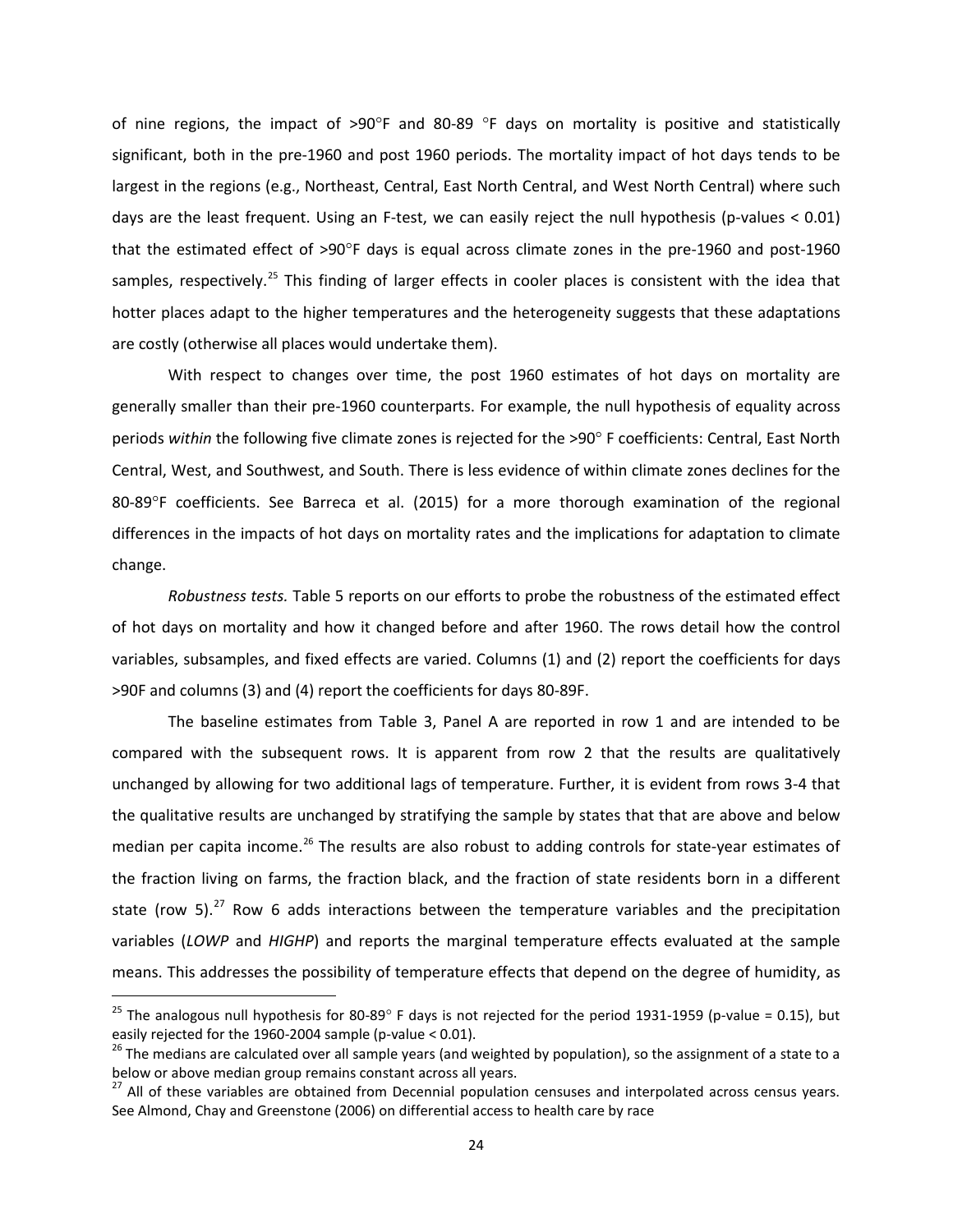warmer and wetter days are generally humid. Across all additional specifications, there is no meaningful change in the effects of 80-89°F and >90 °F days.

In addition, we also estimated a variant of the baseline specification (row 1) augmented to include leads in the temperature variables as a "placebo" test: any significant difference in the estimates from the model including leads and the baseline specification would be an indication that the main results may be driven by trends or factors that we fail to control for. There is virtually no difference in the point estimates of the mortality impact of 80-89°F and >90°F temperature-days in the model where leads are added to the baseline specification. Further, the estimated lead coefficients are very small and statistically insignificant.<sup>[28](#page-26-0) [29](#page-26-1)</sup>

Overall, Table 5 fails to contradict the earlier findings of an important relationship between mortality rates and hot days prior to 1960 and a marked decline in the magnitude of this effect after 1960. The next subsection explores the roles of increased access to health care, residential electricity, and residential air conditioning in muting the temperature-mortality relationship during the 20<sup>th</sup> century.

#### **C. The Impact of the Modifiers of the Temperature-Mortality Relationship**

Table 6 presents the results from the fitting of several versions of equation (2). It reports on tests of whether the share of the residential population with electricity, log doctors per capita, and the share of the population with residential AC modify the relationship between mortality and daily temperatures. The specifications includes temperature variables for the number of days below 40° F, the number of days between 80-89°F, and the number of days above 90°F (so the number of days with mean temperature between 40°-79° F is excluded). Due to the pattern of the preceding results, the table only reports the relevant modifier interactions (i.e.,  $\delta_i$ ) on the >90 °F and 80-89° F days variable, because the preceding results revealed that the mortality effects of hot days changed the most

<span id="page-26-0"></span> $^{28}$  We also performed other robustness analyses that are not reported here due to space limitations. Specifically, we have re-estimated the baseline specification for 1960-2004 using 1940 population weights (as opposed to annual population weights for all sample years). 1940 was chosen as it pre-dated the central city to suburban areas mobility that began in the 1950s (see e.g., Baum-Snow 2007). Such mobility could confound our estimates if urban heat island effects are important, and if suburban mobility reduces high temperature exposure (see Arnfield 2003 for a review of urban heat island studies). The estimates are qualitatively unchanged when the fixed 1940 population is used as the weight. We also experimented with interacting population density with the temperature variables in the baseline model: the null that these interactions are equal to zero cannot be rejected.

<span id="page-26-1"></span><sup>&</sup>lt;sup>29</sup> Specifically, for the pre-1960 sample, the lead coefficients (standard errors) on the >90°F, 80-89°F and <40°F temperature variables are respectively, 0.0015 (0.0015), 0.0002 (0.0002), 0.0000 (0.0003). The corresponding estimates for the post-1960 sample are: -0.0009 (0.0005), -0.0002 (0.0002), -0.0003 (0.0002)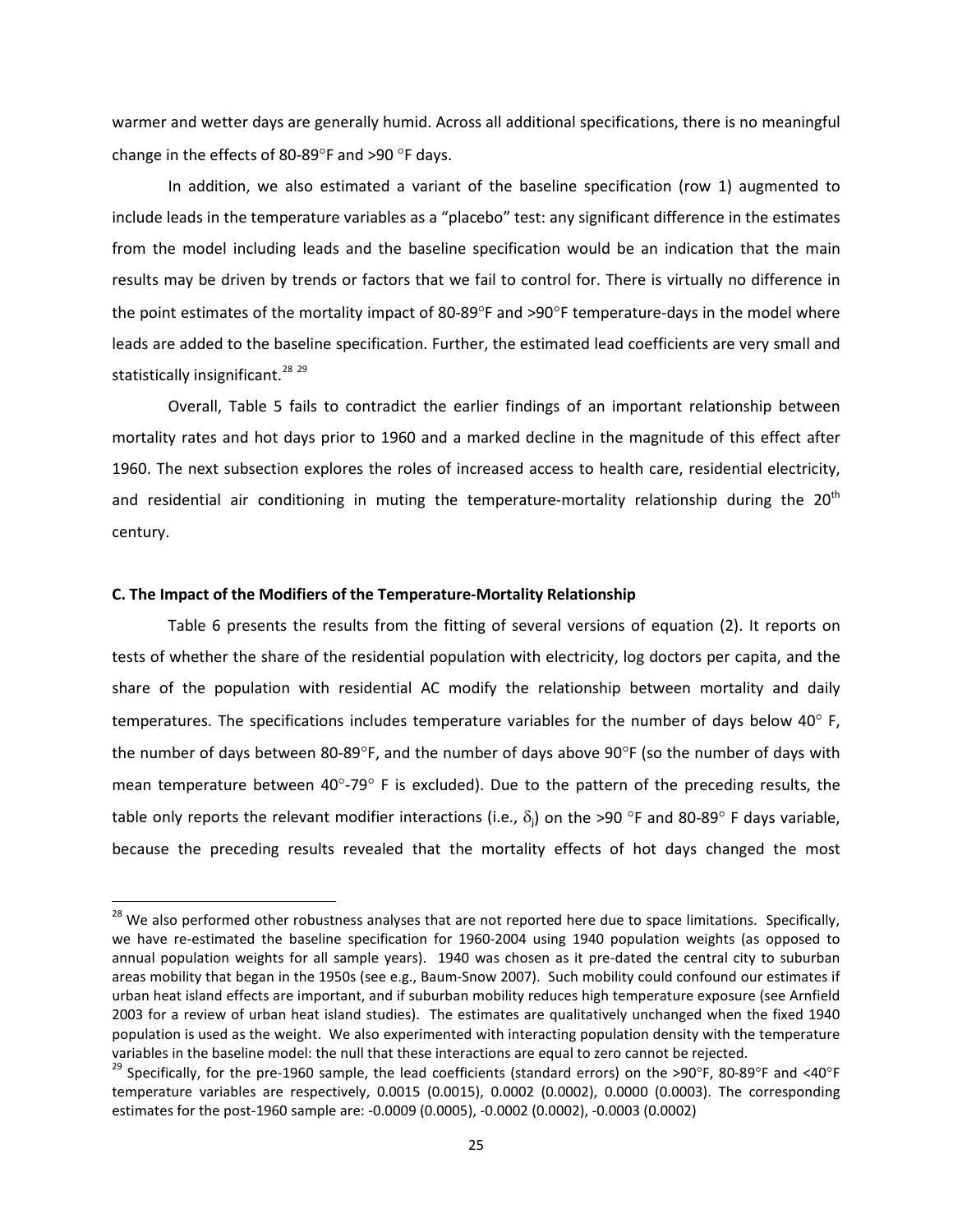throughout the 20<sup>th</sup> century. The coefficients for the interactions of the potential modifiers and the <40 $\degree$ F days are reported in Appendix Table 2. Finally, the specifications include the full set of baseline controls and the estimates are based on the current and previous month's temperature realizations.

Columns (1a) through (3a) focus on the 1931-59 period, and columns (1b) through (3b) analyze 1960-2004 data. In 1960 virtually all households in the United States had access to electricity and few households had air conditioning. As such, the estimated modifying effect of electrification is only reported in Panel A, and the estimated modifying effect of residential AC is only reported in Panel B. The effect of doctors per capita can be estimated in both samples. This approach allows the effects of doctors per capita to vary across these two sample periods, which is important given the substantial improvements in the efficacy of treatments for heat stress in the 1950s and 1960s (see Section II). We consider specifications where the effect of each modifier enters individually, as well ones where multiple modifiers enter the same specification.

Over the 1931-1959 period, the share of the population with residential electricity and doctors per capita appear to have little beneficial effect on reducing hot day mortality. Indeed, the coefficients on the interaction of these two modifiers with the number of >90 °F days variable are perversely sign. That is, they suggest that these modifiers *increase* the hot day mortality rate, although they would all be judged to be statistically insignificant by conventional criteria. In the case of the interactions with the variable for the number of days in the in the 80-89 °F range, there is little evidence that the number of doctors or the share of houses with electricity modify the mortality effects of these days. In contrast, Appendix Tables 2 indicates that electrification is associated with statistically significant declines in vulnerability to <40 °F days in this period.

Panel B indicates that the diffusion of residential air conditioning is associated with a sizeable and statistically significant decrease in mortality due to hot days in the 1960-2004 period. The estimates in columns (2b) and (3b) suggest that each 10 percentage point increase in residential AC ownership is associated with a decrease in the mortality effect of >90 °F days by 0.002 log points; this is roughly 10 percent of the effect of a >90 °F day in the pre-1960 period. Thus, the regressions imply that an increase in AC coverage from 0% to 59% (which is the average share of the population with residential AC in the 1960-2004 period) reduces the effect of >90°F days on log monthly mortality rates by 0.0132 (=0.59\*- 0.0223). In the case of the effect of 80-89°F days, an increase in AC coverage of 59% reduces the effect of an additional day in this range on the monthly mortality rate by .0039 (=0.59\*-0.0066).

Panel B also lends insight into the effect of doctors per capita on the monthly mortality rate. It is evident that increasing doctors per capita did not contribute to reducing the mortality effect of a >90 °F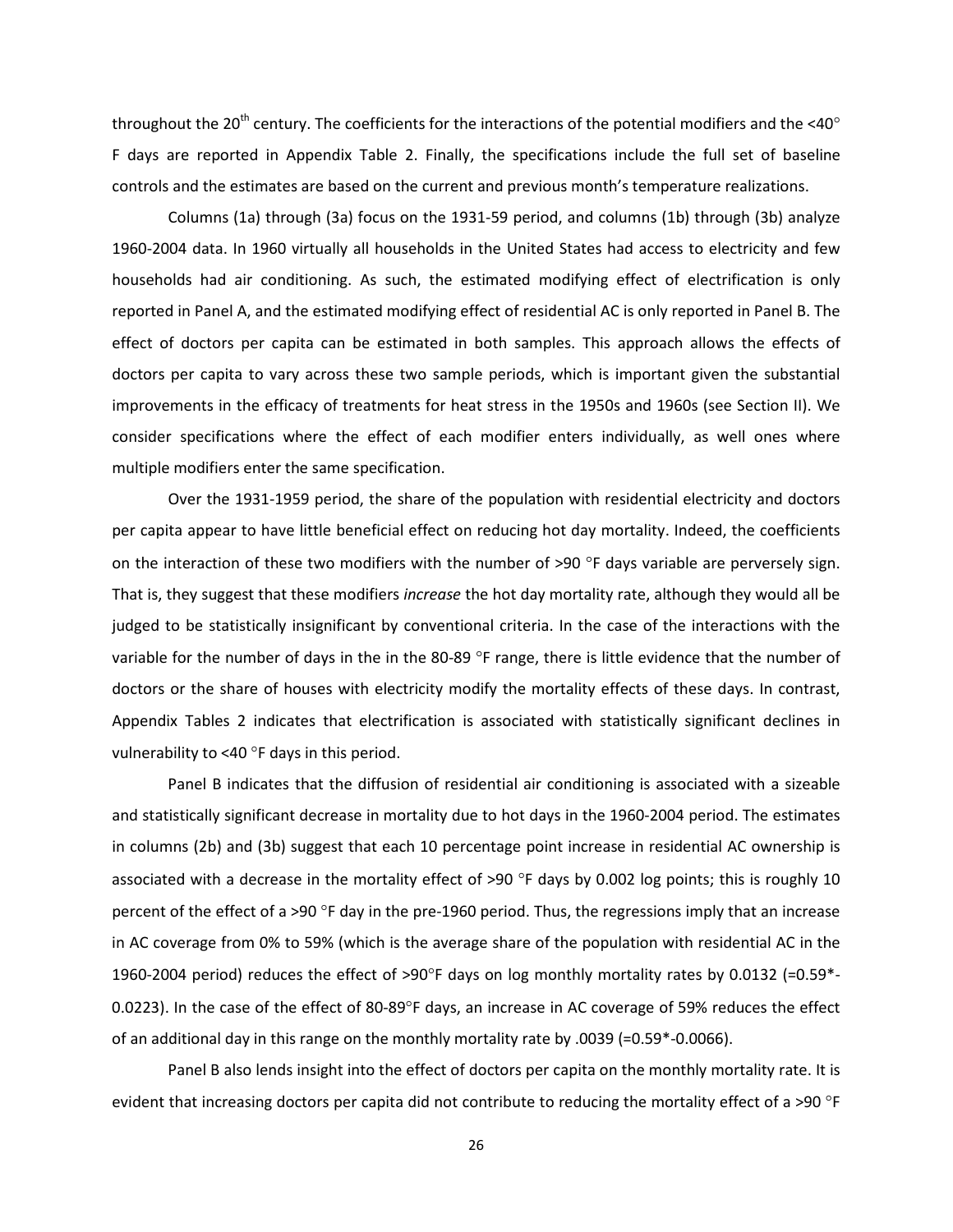day. There is some evidence that the number of doctors reduces the mortality effects of days in the 80- 89  $\degree$ F range in column (1b) but this finding disappears in the richer column (3b) specification that adjusts for air conditioning and its interactions with the temperature variables. Overall, the increase in doctors per capita does not appear to have played a substantive role in the twentieth century's decline in heat-related mortality.<sup>[30](#page-28-0)</sup> [31](#page-28-1)

Figure 4 lends further insight into the air conditioning finding. It plots the coefficients (i.e., the  $\delta_i$ 's) on the interaction of the air conditioning variable with the 9 daily temperature bin variables from the estimation of a version of equation (2) where AC is the only modifier and includes the baseline coefficients. For the >90 °F and 80-89 °F temperature bins, the interaction estimates are nearly identical to those in Table 6, indicating that AC reduces the mortality effect of high-temperature days. Consistent with AC use during hot weather being the driving mechanism, the estimated AC-temperature interactions are small, precisely estimated and statistically insignificant, for all temperature bins below 80°F. Any relationship between unobservables, AC, and mortality would need to change in a discontinuous manner around 80°F to bias estimation.

*Estimates by Age, Race and Cause of Death.* Table 7 presents the air-conditioning modifier analysis by age group, race, and cause of death using the more detailed Multiple Causes of Death data. Based on the results from Table 6, Table 7 only reports the interaction effect between residential airconditioning and high temperature days (i.e., 80-89 $\degree$ F and >90  $\degree$ F) from the baseline specification where AC is the only included modifier. Residential AC continues to be measured at the state-by-year level.

It is apparent in Panels A and B that there is a stronger protective effect of AC for more vulnerable populations. The effect of residential air conditioning in mitigating the mortality impact of high temperatures is largest for infants and for the 65+ population. While AC is protective against days where the temperature exceeds 90° F for both whites and blacks, the point estimates suggest that it is more than twice as protective for blacks (although the 95% confidence intervals overlap). In contrast if the point estimates are taken literally, AC does more to mitigate the mortality effects of 80-89° F days for whites.

The estimates in Panel C suggest that the protective effects of AC operate through reduced heat stress, as opposed to alternative channels. Specifically, we find that AC reduces the impacts of high

<span id="page-28-0"></span> $30$  In contrast, the estimates in Appendix Tables 2 suggest that an increase in the number of the doctors in the population played a role in reducing the mortality effects of days <40  $\degree$ F over the 1960-2004 period.<br><sup>31</sup> In additional analyses, we also considered alternative proxies for access to health care such as nurses per capi

<span id="page-28-1"></span>and number of hospital beds in a state-year. These additional measures lead to qualitatively similar results as doctors per capita.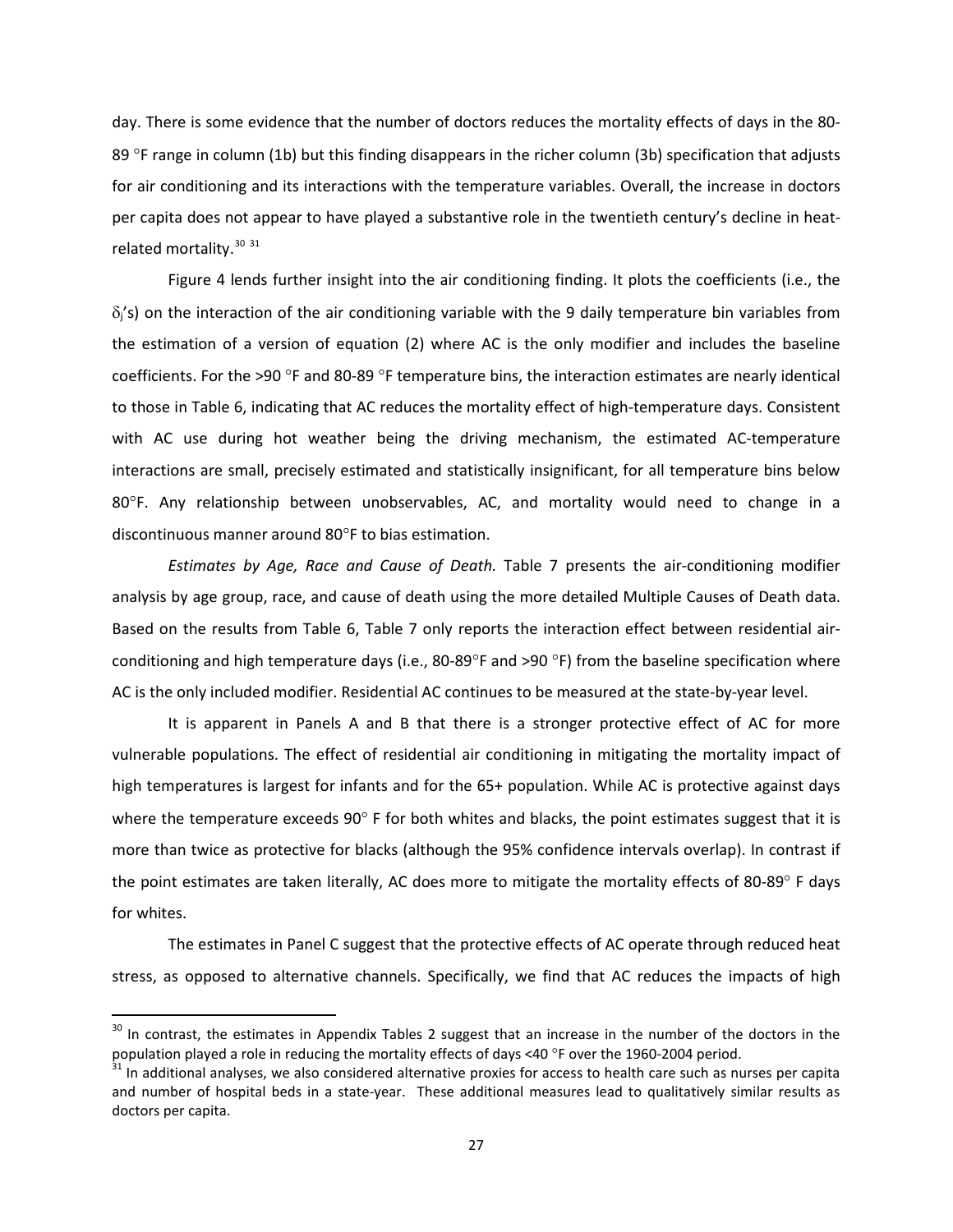temperature days on cardiovascular-related and respiratory-related mortality (columns (1) and (2)). In contrast, there is no significant interaction effect on fatalities due to motor vehicle accidents or infectious disease, suggesting that the AC results do not simply reflect an unobserved reduction in mortality risk due to hot days that is correlated with AC adoption (columns (3) and (4)). A potentially puzzling result is the finding that AC is also associated with reductions in the impacts of >90 °F days on The evidence on neoplasm mortality is mixed, with a statistically significant effect of >90 °F and a smaller and statistically insignificant corresponding estimate for 80-89°F. Overall, these findings are broadly consistent with the decline in hot weather deaths operating through the thermoregulatory channel that has been established in the epidemiology literature (e.g., Basu and Samet 2002).

*Robustness Tests.* Table 8 presents a detailed robustness analysis of our key findings with regards to air conditioning. Column (1) reports estimates from the baseline specification (i.e., Table 6, Panel B, column 2b). Column (2) reports on a specification that models the state-by-month time trend with a cubic, instead of with a quadratic, which more flexibly controls for unobserved trends that may be correlated with the patterns of AC adoption. These estimates are qualitatively identical to the baseline ones.

Recall, we construct the state-year measure of the share of households with AC using data from the 1960, 1970, and 1980 Censuses of Population by interpolating across census years and then extrapolating beyond 1980. The reliance on interpolation raises legitimate questions about the role of measurement error and other concerns in the baseline results. To explore these questions, column (3) is based on a regression with the observations for 1959-61, 1969-1971, and 1979-1981 only, resulting in a sample of 4,655 observations. Centering these windows around the 3 census years where AC information is available mitigates the bias from imputation-related measurement error.<sup>[32,](#page-29-0)[33](#page-29-1)</sup> Remarkably, the point estimates in column (3) are very similar to those reported in column (1), although they naturally have larger standard errors due to the smaller sample.<sup>[34](#page-29-2)</sup>

The table reports on two additional exercises. Column (4) adds year-by-temperature trends (i.e., interactions between calendar year and the 3 temperature bin variables) in the baseline specification to control for unobserved factors that may lead to a smooth and secular reduction in vulnerability to temperature extremes. This specification leads the coefficient on the interactions of the AC variable with

<span id="page-29-1"></span>

<span id="page-29-0"></span> $32$  We thank an anonymous referee for suggesting this approach.<br> $33$  We also estimated a corresponding model for county-year-month data for 1960, 1970, 1980 and found qualitatively similar estimates.

<span id="page-29-2"></span> $34$  Further, if we restrict the sample to only 1960, 1970, 1980, (N=1,715), the point estimate on the interaction between AC and >90°F is similar (-0.0305), but with a twice larger standard error (0.0701).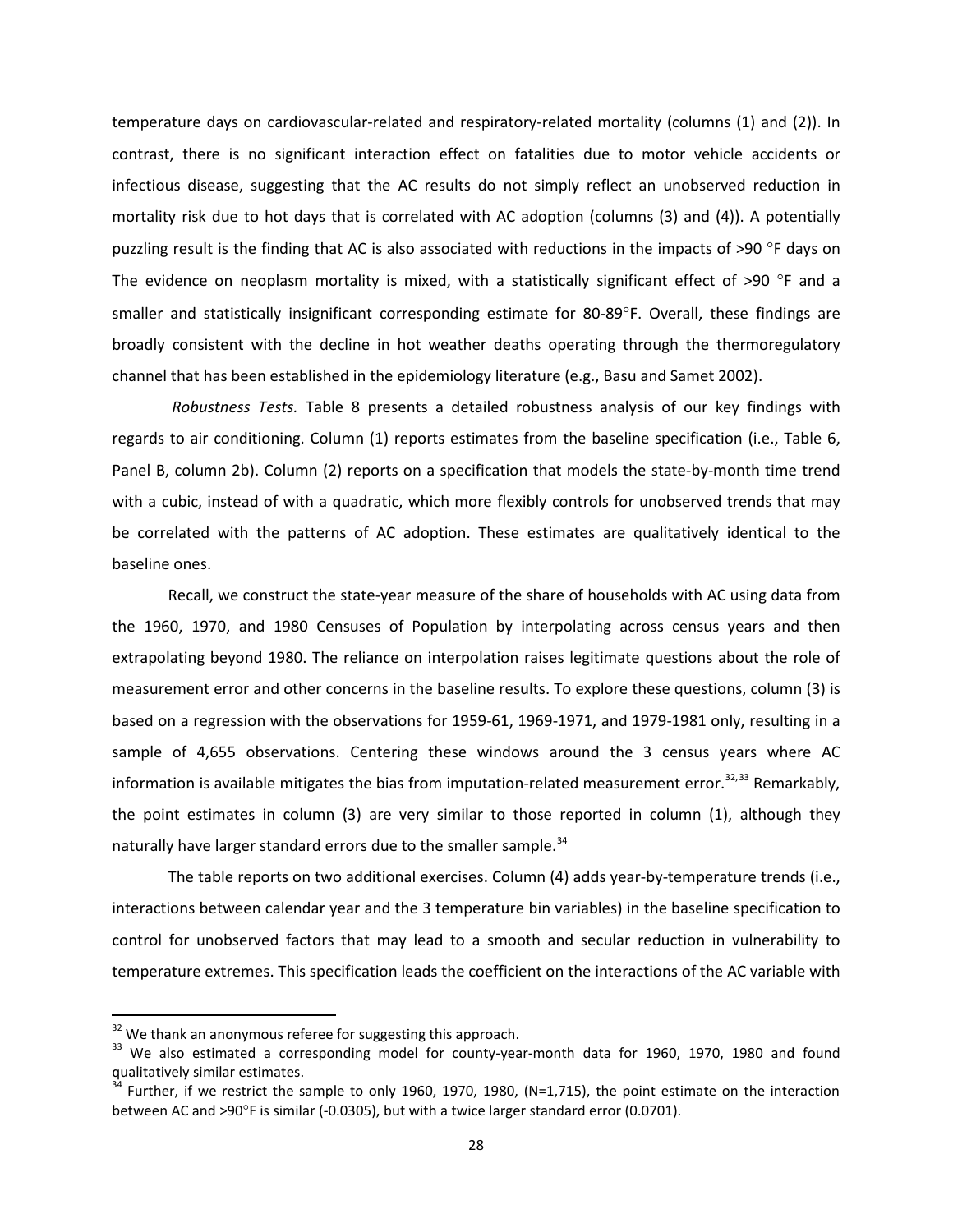the >90° F variable to double and with the 80-89° F variable to increase by more than 40 percent, suggesting that the baseline specification might understate the true effect. Finally, the estimates in column (5) extend the baseline specification to include a 4-month exposure window, leading to a slightly larger estimate of the protective effect of AC on high-temperature days.<sup>[35](#page-30-0)</sup> In sum, the robustness checks in Table 8 support our key finding that the diffusion of residential AC led to a large reduction in heatrelated mortality.

#### **V. Developing a Measure of the Consumer Surplus from Residential Air Conditioning**

The preceding section finds that the proliferation of residential AC played a critical role in reducing the incidence of heat-related fatalities, yet AC offers other benefits too. These other benefits include increased comfort, reduced morbidity, and increased productivity (Cooper 2002, Biddle 2008), but they can be difficult to measure.<sup>[36](#page-30-1)</sup> AC has also been linked with fundamentally changing the population distribution of the United States by making living and working in the South and Southwest more comfortable, although this too is difficult to measure.

Rather than trying to piece together a measure of the welfare benefits by summing the benefits across a wide variety of sectors, we turn to estimating the full consumer surplus associated with AC. This is measured as the area between the electricity demand curves of households with and without residential AC after correction for selection into AC ownership. Specifically, we apply Dubin and McFadden's (1984) discrete-continuous model for estimating demand to electricity and AC. The basic idea is that households make a joint decision regarding whether to purchase an AC unit and then how much electricity to consume, conditional on the AC ownership decision.

Following this approach, we specify the conditional electricity demand function as:

 $i(\mathbf{3}) q_{\rm is} = \beta_0 + \beta_1 A C_{\rm is} + \beta_2 p_{\rm is} + X_{\rm is} \gamma + \varepsilon_{\rm is}$ 

<span id="page-30-0"></span><sup>&</sup>lt;sup>35</sup> We also estimated additional models to investigate how the protective effect of AC on high-temperature days may have changed over time. Specifically, we estimate the regression underlying the results in column (1) of Table 8 by decade (1960-69, 1970-79, 1980-89, 1990-04) and found that the protective effect is significant in all decades, but declines over time. The point estimates (standard errors) for the temperature >90°F × AC interaction are 1960-69: -0.0484 (0.0098), 1970-79: -0.0337 (0.0105), 1980-89: -0.0294 (0.0049), 1990-04: -0.0213 (0.0033). Similarly, the temperature 80-89°F × AC interaction are: 1960-69: -0.0038 (0.0022), 1970-79: -0.0100 (0.0021), 1980-89: - 0.0082 (0.0010), 1990-04: -0.0070 (0.0012).<br><sup>36</sup> Some studies have attempted to measure these benefits. See, for example, Burch and DePasquale (1959) on the

<span id="page-30-1"></span>benefits to air conditioning hospital wards.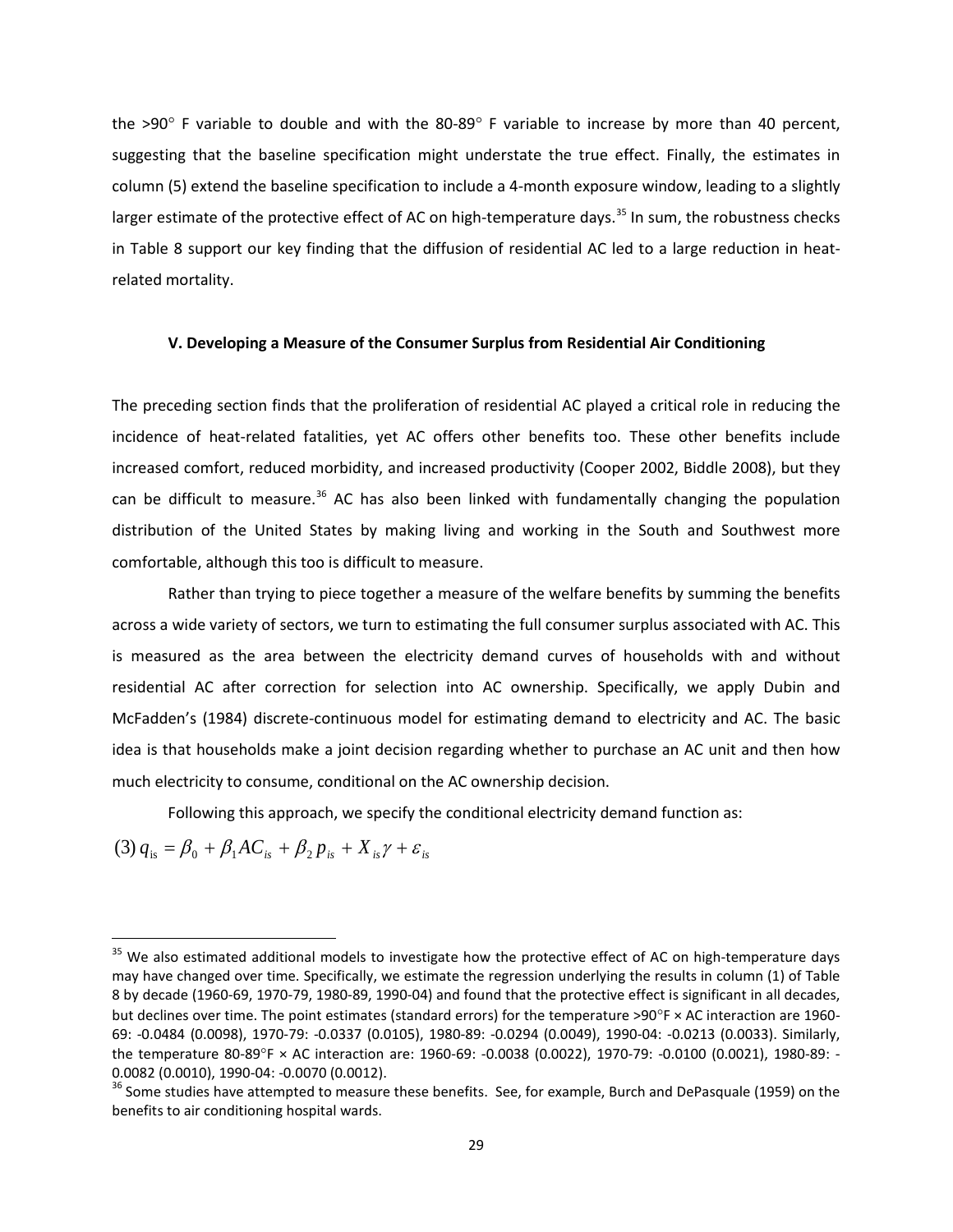where  $q_{is}$  denotes the annual consumption of electricity by household i, residing in state s (measured in million Btu), *ACis* is an indicator variable denoting the ownership of a AC unit, *pis* denotes electricity price in state s, and *Xis* denotes a vector of household-level and state-level predictors of electricity demand, including indicators of climate (the long-term average of the temperature bins variables used earlier in the paper), household income, size, number of rooms, number of units in the building, and age of the structure.<sup>[37](#page-31-0)</sup> All household-level and state-level predictors of electricity demand are modelled using dummy variables. The error term, <sup>ε</sup>*is*, represents unobserved differences across households in the demand for electricity.

The coefficients of interest in the demand equation (3) are  $\beta_1$  and  $\beta_2$ , which measure the effects of AC ownership and electricity prices on electricity demand, respectively, after conditioning on the demand shifters in *Xis*. These parameters can be used to infer how electricity demand curves differ for households who do and do not own conditioning units. However, electricity demand and AC ownership decisions are unlikely to be independent. For example, households who prefer cooler temperatures may decide to purchase an air conditioning unit and consume more electricity conditional on their air conditioning choice. Hence, the distribution of <sup>ε</sup>*is* among households who decide to purchase air conditioning units may differ from the unconditional distribution of <sup>ε</sup>*is*, and failure to account for this correlation would lead to biased estimates of the parameters in equation (3). In practice, this interdependence is embodied in the model by allowing the error terms in the indirect utility function underlying the decision to own or not own an AC unit to be correlated with the error terms in the electricity demand equation.

We follow Dubin and McFadden's control function solution to this garden-style problem of identification. Specifically, we assume that the errors in the AC ownership decision equation are iid extreme value type I and that the errors in the electricity demand equation are functions of the errors in the AC ownership decision equation. In this case, selection correction terms for households that do and do not own AC are  $P_{0is}$ ln( $P_{0is}$ )/(1- $P_{0is}$ ) + ln( $P_{1is}$ ) and  $P_{1is}$ ln( $P_{1is}$ )/(1- $P_{1is}$ ) + ln( $P_{0is}$ ), respectively, where  $P_{1is}$  =  $Pr(AC_{is}=1|p_{is},X_{is},Z_{is})$  and  $P_{0is} = Pr(AC_{is}=0|p_{is},X_{is},Z_{is})$ . In practice, we obtain estimates of these response probabilities by fitting the following logit equation for owning an AC unit:

(4) 
$$
\Pr(AC_{is} = 1/p_{is}, X_{is}, Z_{is}) = \frac{\exp(\alpha_0 + \alpha_1 p_{is} + X_{is} \gamma + Z_{is} \delta)}{1 + \exp(\alpha_0 + \alpha_1 p_{is} + X_{is} \gamma + Z_{is} \delta)}
$$

<span id="page-31-0"></span> $37$  Sub-state electricity price information is not available for our sample.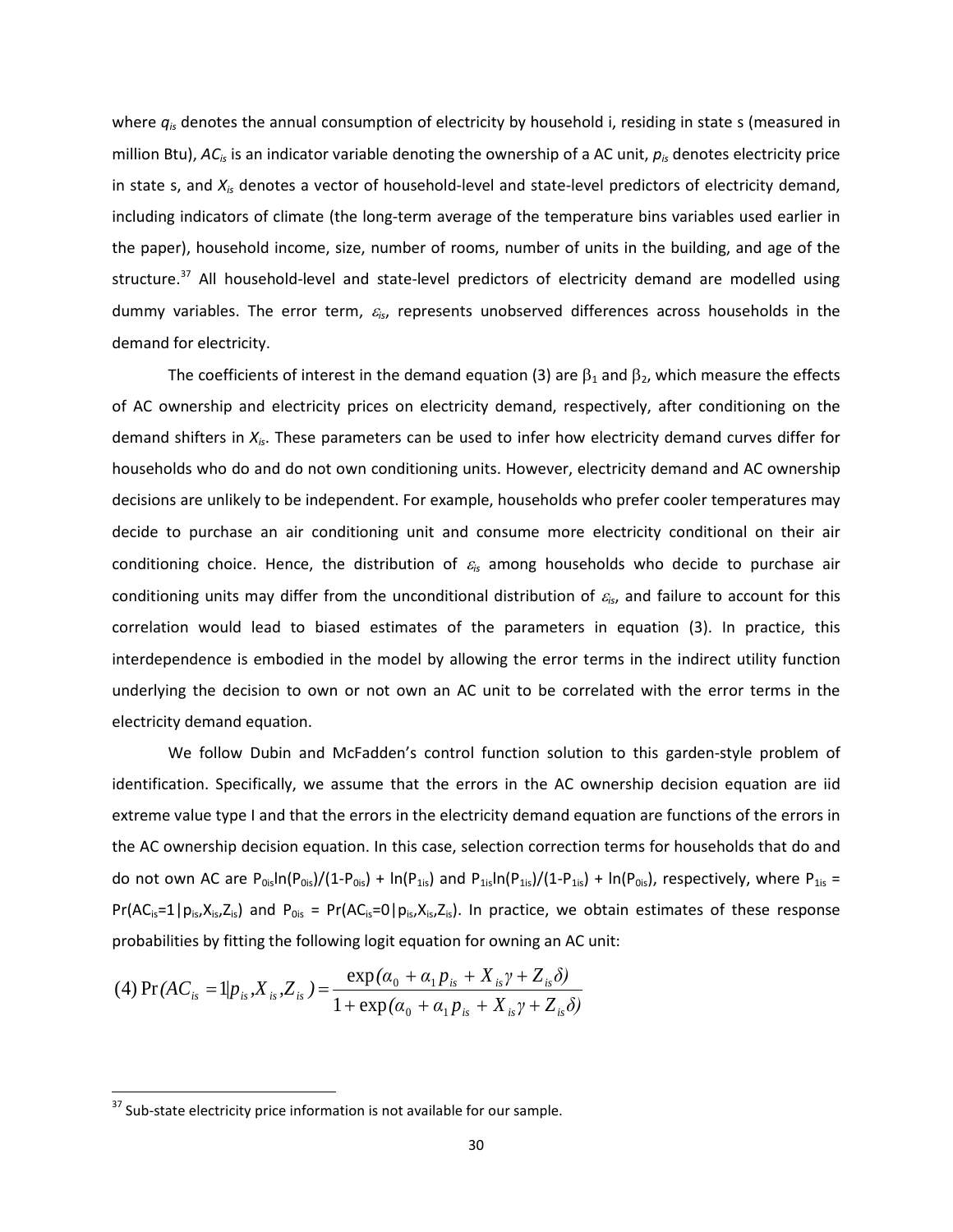where  $X_{is}$  is defined as above and  $Z_{is}$  includes interactions between electricity prices and the climate indicators, dummy variables in the number of rooms, and dummy variables in household size. Thus, identification comes from a combination of the logit functional form and the exclusion of the interactions from the demand equation.

Table 9 reports the estimates of the key parameters from the electricity demand equation. The dependent variable is annual electricity consumed per household (in thousand kWh) and the electricity price is measured in (\$2012) dollars per kWh. Column (1) reports estimates from a model that only includes electricity price and the AC indicator as predictors of electricity demand, while column (2) adds an interaction between electricity price and the AC indicator in order to detect if AC ownership changes the slope of the electricity demand curve. Column (3) adds the full set of controls to the specification in (1).

The column (1)-(3) estimates reflect the assumption that cross-state differences in electricity prices do not reflect unobserved variation in residential electricity demand. Typical problems of price endogeneity are less relevant here than in many settings partly because the census microdata let us include rich household- and dwelling-level controls for determinants of heating demand. Additionally, much of the cross-sectional variation in electricity prices is due to differences in fuel shares across states. For example, the availability of cheap hydropower in the West or coal in Appalachia contributes to those states' low electricity prices. Because large differences in fuel shares are across regions of the country, because regional electricity integration helps link electricity prices across states within regions of the country, and because state-level electricity prices may suffer from measurement error, we also report estimates which instrument for electricity prices using Census division indicators (column 4).<sup>[38](#page-32-0)</sup> Finally, we add selection correction terms to the instrumental variables regressions (column 5).<sup>[39](#page-32-1)</sup> Since our measure of electricity prices only varies at the state level, the reported standard errors are clustered at the state level.

There are three key results in the upper panel of Table 9. First, the residential electricity demand curve is downward sloping, with statistically significant point estimates ranging from -53. 6 to -92.3 (these imply price elasticities of demand ranging from -0.8 to -1.3). Second, AC ownership shifts the electricity demand curve to the right as shown by the positive and statistically significant estimates on

<span id="page-32-0"></span> $38$  The F-statistics on the excluded instruments in columns (4) and (5) are: 10.18 and 10.16, respectively, both with p-values less than 0.001.<br><sup>39</sup> Davis and Killian (2011, p. 223) provide analogous arguments for the validity of applying the Dubin-McFadden

<span id="page-32-1"></span>methodology to cross-sectional energy prices, and they also report results using census region dummies as instruments for natural gas prices.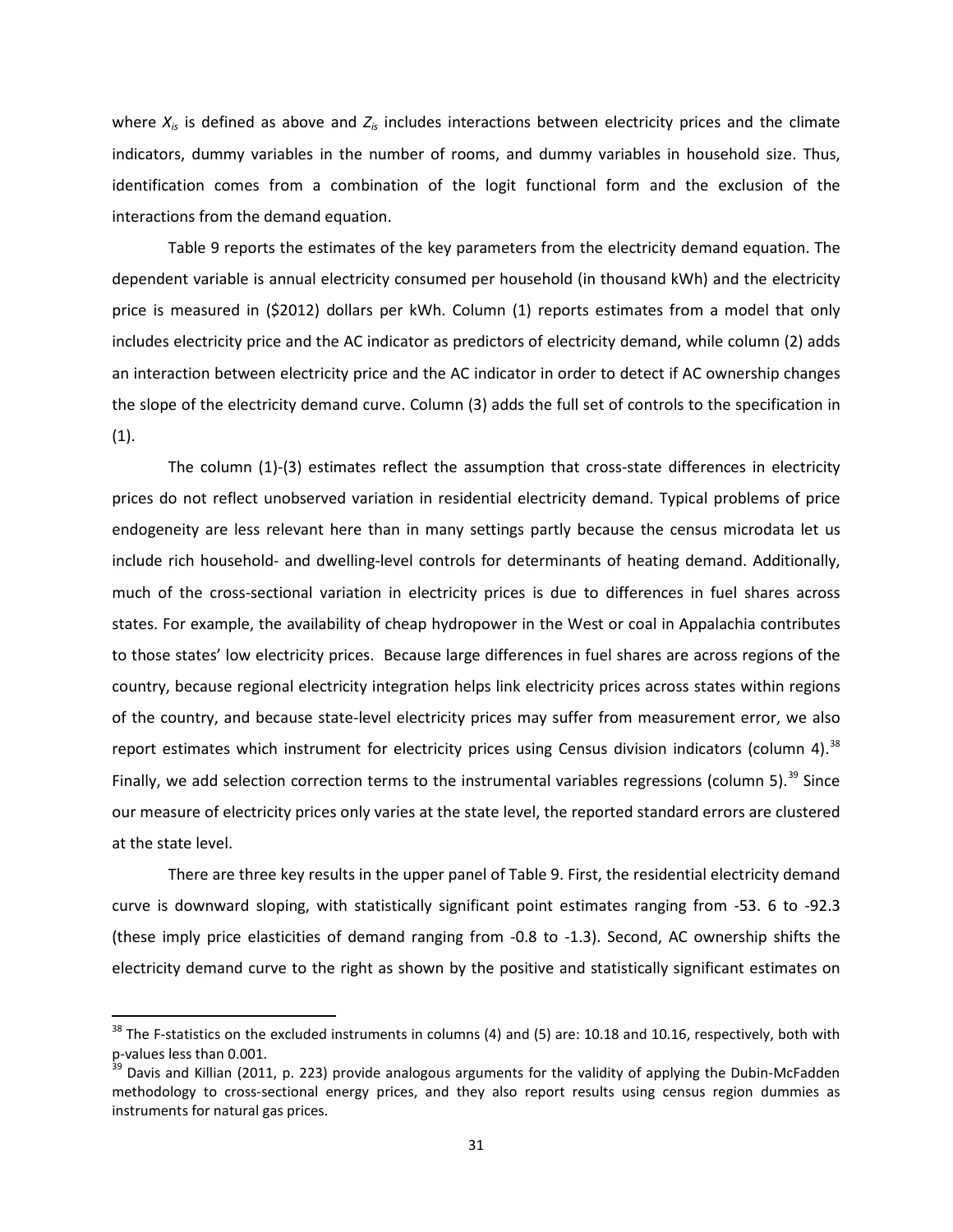the AC ownership indicator. Households with residential AC consume more electricity, ranging from 1.1 to 3.4 thousand additional kwh per year, depending on the specification.<sup>[40](#page-33-0)</sup> The more robust specifications suggest an increase of about 1.1 thousand kwh per year, which is about 11.6% of annual electricity consumption of 9.5 thousand kwh during this period. Third, the inclusion of the selection correction terms (which are statistically significant) and instrumenting for electricity prices leads to modest reductions in coefficients. All in all though, the point estimates are qualitatively unchanged and remain statistically significant at the 1% level. $41$ 

With these estimates of the slope of the demand curve for electricity and some assumptions about the shape of the long-run elasticity of electricity supply curve, it is possible to estimate the gain in consumer surplus associated with the adoption of residential AC. Figure 5 illustrates the consumer surplus inferred from shifts in the electricity demand curve due to residential AC that is measured by the parameter  $\beta_1$  associated with the AC indicator in the regression for electricity demand. Figure 5a depicts the case where the supply curve is perfectly inelastic and here the gain in consumer surplus is the shaded trapezoid *abcd*. With a linear supply curve (Figure 5b) passing through the origin, the consumer surplus is necessarily smaller and is measured by the difference between trapezoid *efgh* and trapezoid  $p_0p_1qi$ . We emphasize that these changes in demand and consumer surplus are driven not by changes in primitive properties of consumer tastes but rather by the availability of residential AC.

The lower panel of Table 9 uses the parameter estimates from the residential electricity demand function to develop empirical estimates of the consumer surplus associated with residential air conditioning. To proceed with this calculation, we need to invert the estimated demand equation and solve for  $p_{is}$ . Then we compare the consumer surplus in the residential electricity market at observed prices and demand against the consumer surplus in the residential electricity market that would prevail if no AC was available. The complete derivations underlying this calculation are presented in the Appendix.

The estimated gains in consumer surplus are substantial. We estimate that the gain in consumer surplus associated with the adoption of residential AC ranged from \$5 to \$10 billion (2012\$) annually at the 1980 AC penetration rate, depending on the assumptions about the shape of the long run electricity supply curve. This translates into an increase in consumer surplus per U.S. household in 1980 of \$120 to \$240. These estimates are statistically significant in all but one of the specifications considered.

<span id="page-33-0"></span> $40$  We also experimented with a specification that allows the effect of AC on electricity demand to depend on the frequency of >90°F days. We found that AC users in warmer places use about 500 additional kwh per year, although the estimate is not statistically significant.

<span id="page-33-1"></span> $41$  Nevertheless, the selection correction terms enter the equation statistically significantly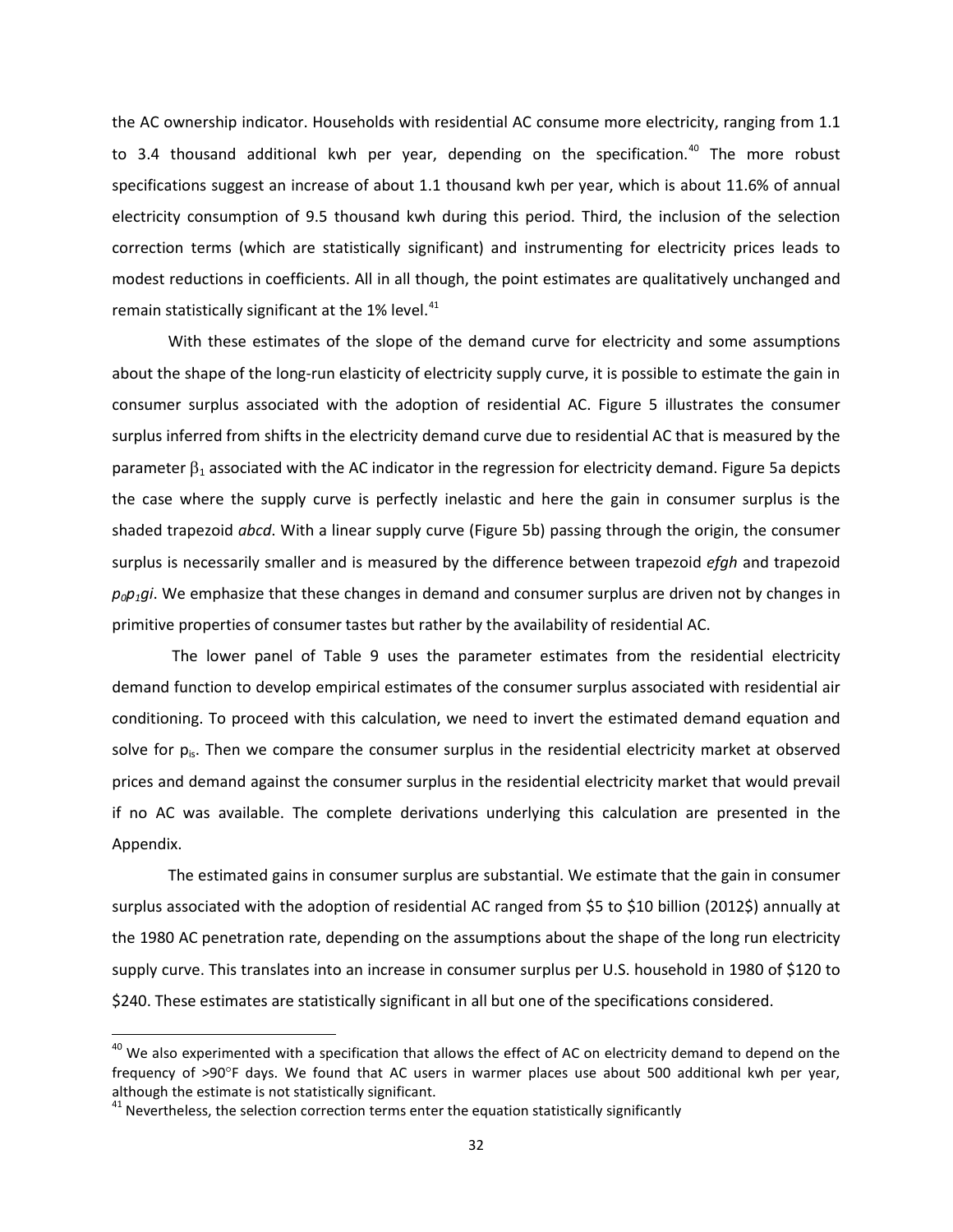Some complementary statistics help to interpret these estimates. First, these gains in consumer surplus are calculated at the 1980 AC penetration rate and it will naturally be larger in later years as AC proliferated. For example, our interpolation procedure suggests that AC penetration rates were at 85% nationally in 2004, relative to 53% in 1980. This higher rate of penetration would suggest a gain in consumer surplus of roughly \$15 to \$17 billion with perfectly elastic supply and about \$8 billion with linear supply. Second, it is instructive to compare the gain in consumer surplus to the total expenditures on electricity in the residential sector in 1980, which were 90 billion (\$2012). Third, the present value in 1960 of the consumer surplus associated with the introduction of residential AC is \$83 to \$186 billion (\$2012), with a 5% discount rate. This is calculated with each year's AC adoption rate through 2004 and then that is assumed to hold constant for the indefinite future.<sup>[42](#page-34-0)</sup>

There are several caveats to these calculations. First, the consumer surplus calculation does not account for the capital costs of AC. Second, the calculations are not adjusted for the social costs of greater electricity consumption, primarily local pollution (Chen et al. 2013) and greenhouse gas emissions (Greenstone and Looney 2012). Third, climate change is causing higher temperatures around the world and that is increasing the demand for AC—these estimates do not account for this increase in demand for electricity (Deschenes and Greenstone 2011). Fourth, these calculations will understate the welfare gains from residential AC because they exclude producer surplus in electricity and/or air conditioning markets. Further, there may be interdependencies or externalities in consumption and production that depend on residential AC penetration that are not captured in household demand for electricity. For example, it is often argued that AC made the South hospitable to a much wider share of the population and that this in turn may have created a cultural and economic boon for the South (Gordon (2000), Holmes (1998)). And, of course, these estimates of the value of residential AC do not account for the productivity benefits of AC in the workplace (Cooper 2002).

#### **VI. Interpretation**

The paper's mortality results can be interpreted in several lights. Perhaps the most straightforward is to turn these changes in mortality rates into more readily economically interpretable

<span id="page-34-0"></span> $42$  Greenwood, Seshardri, and Yorukoglu (2005) estimate that the introduction of household technologies, like washing machines and vacuum cleaners, that helped to increase women's labor supply increased U.S. GDP by over 25 percent and led to even larger welfare gains. The source of the increase in female labor supply is a topic of considerable debate with the role of the pill, social norms, and (the potentially endogenous to technology changes) increases in educational opportunities for women likely all having some claim on the truth.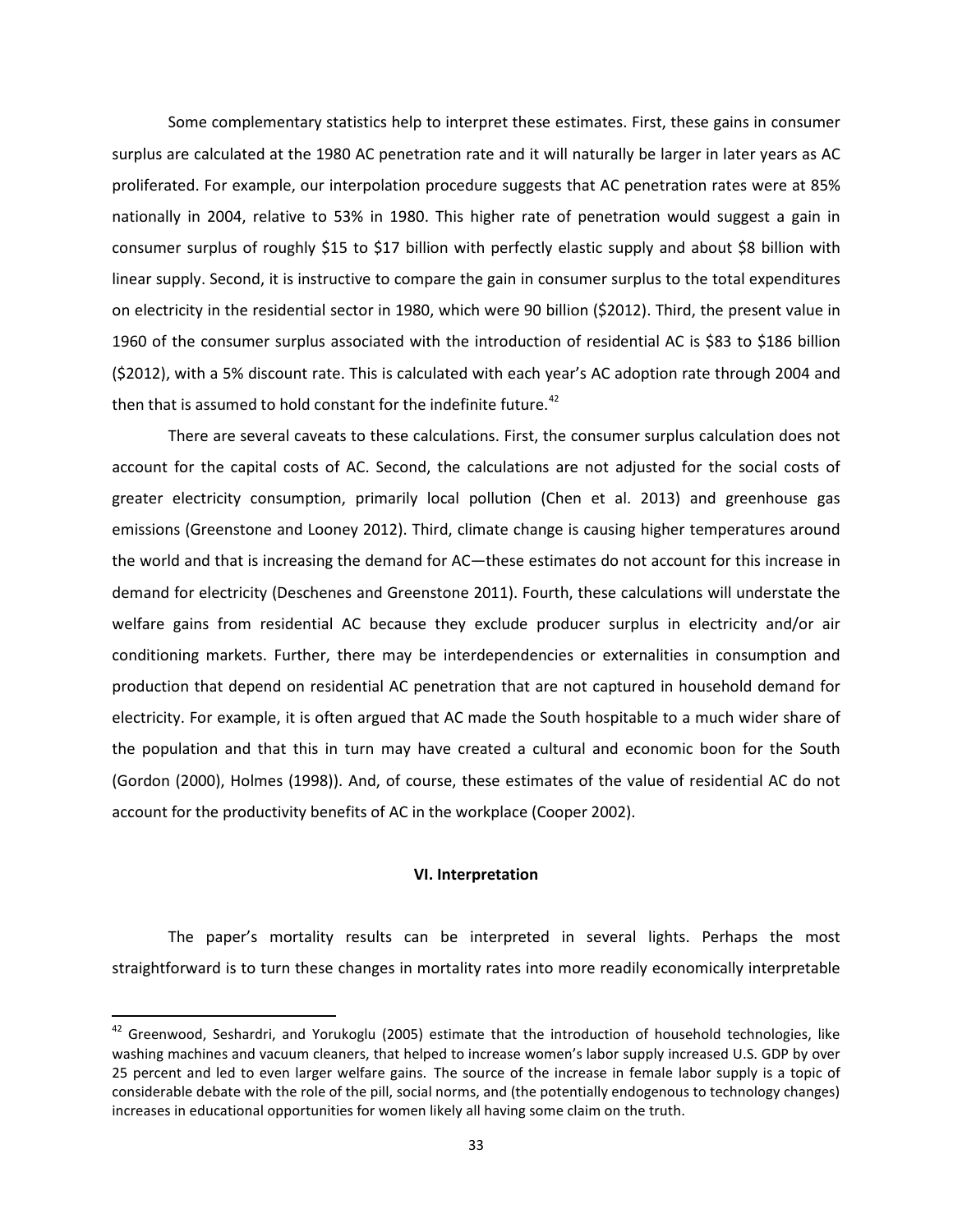measures. During the 1931-1959 period, the United States population was 144.1 million and the typical American experienced 1.06 days per year where the temperature exceeded 90° F and 24.1 days in the 80-89° F range. Taking the estimates in Table 3 Panel A literally, there were approximately 12,442 premature fatalities annually due to these high temperature days in this period. The available data do not allow for a precise calculation of the loss in life expectancy, but, due to the choice of the specification, these were not gains of a few days or weeks and were all a minimum of two months. It seems reasonable to presume that the loss of life expectancy for infants (recall Table 7) was substantially longer than two months, perhaps even full lives.

By comparison during the 1960-2004 period, there were an average of 232.2 million Americans and they faced an average of 1.47 days with temperatures above 90° F and 21.7 days in the 80-89° F range. The analogous calculation using the estimates in Table 3 Panel suggests that there were roughly 6,000 premature fatalities annually due to high temperatures in this period. If the earlier period's mortality impact of hot days prevailed over 1960-2004, the annual number of premature fatalities would have been about 20,000.

What role did air conditioning play in this dramatic reduction in vulnerability to hot temperature days? Using the by-age category estimates of the protective effect of residential AC on hot days from Table 7, we find that the diffusion of residential AC during the 1960-2004 period reduced premature fatalities by about 17,000 annually. In light of the sampling errors, it is apparent that we cannot reject that, the widespread adoption of residential air conditioning explains the entire reduction in hot day mortality.

How much was this reduction in mortality worth? We estimate this as the sum of the products of the average annual lives saved and the value of a statistical life (VSL) in different age categories. Among the roughly 17,000 lives that were saved annually between 1960 and 2004, 684 were in the 0-1 age category, 803 in the 1-44 age group, 1225 in the 45-64 category, and 1[43](#page-35-0)26 in the 65+ age groups.<sup>43</sup>

$$
(5) \,\mathrm{AVOID}_{\text{stk}}^{90} = y_{\text{stk}} \times \hat{\delta}_{\text{AC},k}^{90} \times AC_{\text{st}} \times \text{TMEAN}_{\text{st}}^{90}
$$

<span id="page-35-0"></span><sup>&</sup>lt;sup>43</sup> The average annual number of saved lives due to residential AC in each age category was calculated in the following way. For the > 90° F days, let  $y_{stk}$  denote the annual mortality rate in state s, year t, and age group k,  $\delta_{AC,k}^{90}$  represent the estimated protective effect of AC on >90°F mortality for age group k (from Table 7), AC<sub>st</sub> denote the average residential AC ownership rate in state s in year t, and  $\emph{THEAN}_{st}^{\text{90}}$  represent the realized number of >90°F days in state s and year t. Then, the avoided deaths on >90°F temperature days due to AC in state s, year t, and age group k is given by:

The left hand side is summed across all 50 states for each year in the 1960-2004 period and we then take the average across all years. This exercise was then repeated for the 80-89° F days .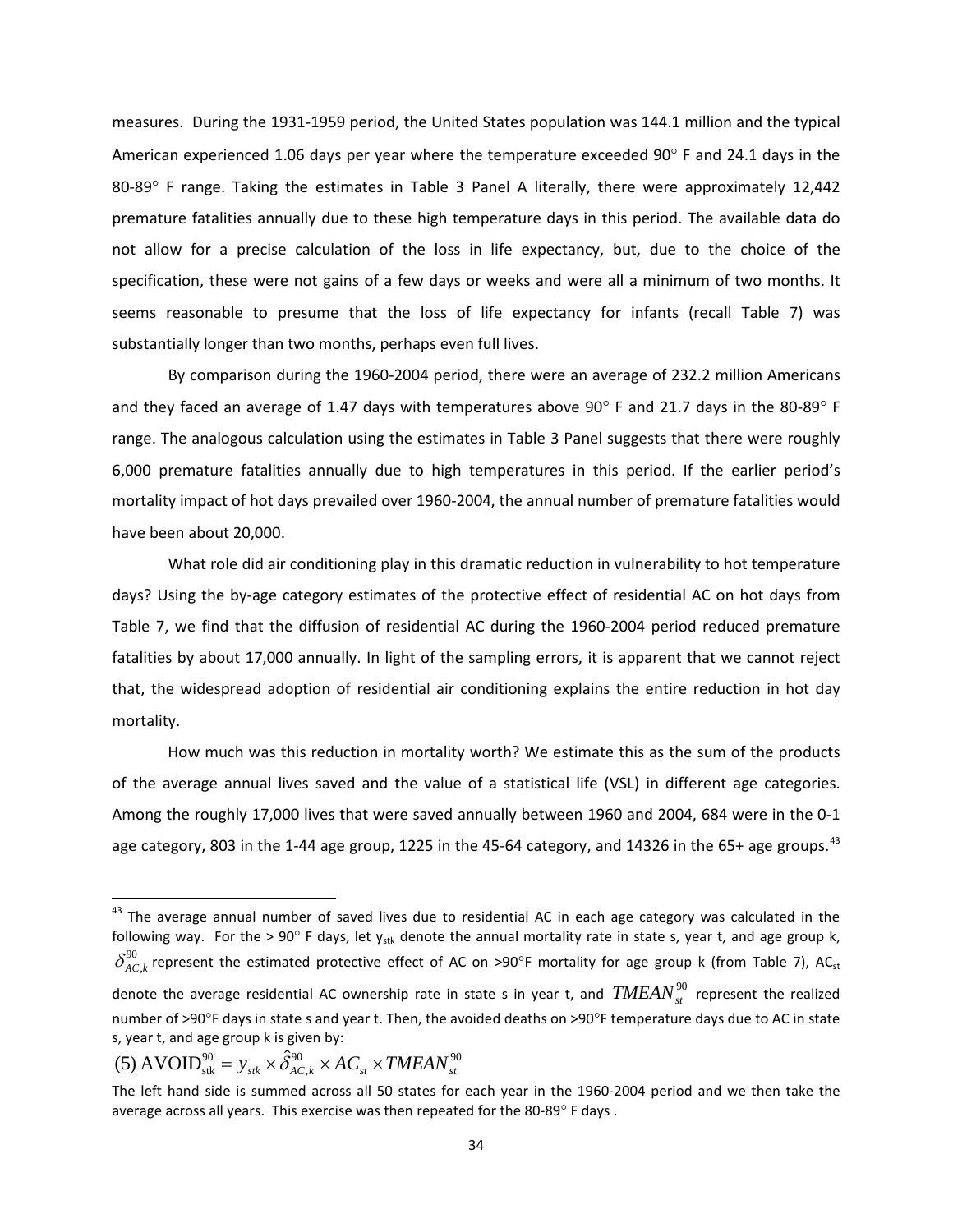Using Ashenfelter and Greenstone's (2004) estimate of the VSL of \$2.4 million (\$2012) and applying Murphy and Topel's (2006) method for deriving age group-specific VSLs, we find that residential AC generated hot day mortality reductions that were worth roughly \$7.4 billion annually on average over the period 1960-2004.

The relevant VSL is very likely a function of the remaining life expectancy and this has implications for the estimation of the willingness to pay for the mortality reductions that are not reflected in the previous paragraph's calculations. For example, many individuals would value lives that are extended by a few days less than those that are extended by several years. To investigate this issue, we estimated versions of equation (1) that include the number of days in the various temperature categories for the current month and each of the preceding 11 months. Appendix Figures 2 A and B plot cumulative estimated impacts of days above >90° F and in the 80-89° F range separately for exposure windows of 1 through 12 months, respectively.<sup>[44](#page-36-0)</sup>

Both figures reveal evidence of harvesting, such that the estimated impact of a hot day declines with the amount of time that the day is allowed to influence the mortality rate. Although the effect of a  $>90^\circ$  F day declines as its impact is calculated over longer time periods, it still increases the mortality rate by 1% even when its impact is allowed to emerge over 12 months. It is evident that these days led to the death of individuals with substantial remaining life expectancy. In contrast, we cannot reject that the effect of a 80-89° F day is zero when the estimate is summed over 6 months or longer, suggesting that these days hasten the death of individuals with relatively short (i.e., less than 6 months) remaining life expectancy. An alternative, and extreme, measure of willingness to pay for the health improvements from residential AC would continue to use the above approach for the >90° F days and assign zero value to the 80-89° F days. Such an approach suggests that the residential AC generated hot day mortality reductions were worth roughly \$1 billion annually in the 1960-2004 period.

Before proceeding, it is worth noting that these back-of-the-envelope VSL-based valuation approaches involve several assumptions. Further, we have ignored the statistical uncertainty in these estimates, based on the standard errors of the estimated coefficients (including of the VSL). Even with these limitations in mind, it seems reasonable to conclude that the mortality benefits account for a substantial share of the estimated gain in consumer surplus due to the adoption of residential air conditioning.

<span id="page-36-0"></span><sup>&</sup>lt;sup>44</sup> Since everyone dies eventually, the estimate coefficient will equal zero when the cumulative dynamic estimate is calculated over a long enough time frame.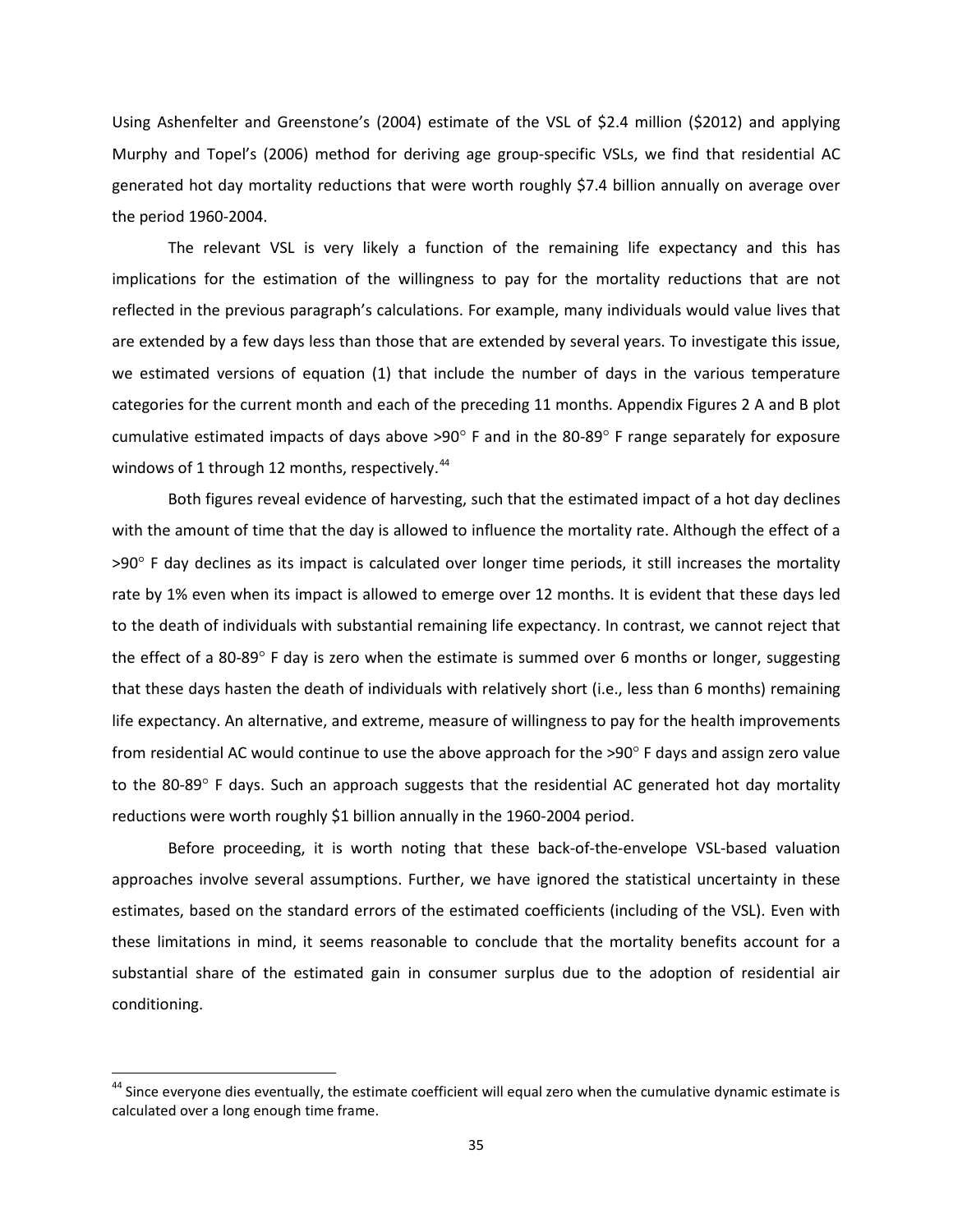A second way to interpret these results is through the lens of climate change and the degree to which currently available technologies can be deployed to limit the damages of climate change and amplify the benefits. State of the art climate change models with business as usual scenarios predict that the United States will have 38.0 additional days per year where the temperature falls into 80-89°F and 42.3 additional days per year where the temperature exceeds 90° F by the end of the century (see e.g., Deschenes and Greenstone 2011). If residential AC adoption were at the 1960 rate of adoption and population was at 2004 levels, then the 1960-2004 Table 6 estimates suggest that the increase in 80- 89°F and >90°F days would cause an additional 68,000 deaths annually at the end of the century. However at 2004 rates of residential AC adoption, the null hypothesis that additional 80-89°F and >90° F days would have no impact on mortality cannot be rejected. It is apparent that air conditioning has positioned the United States to be well adapted to the high temperature-related mortality impacts of climate change.

However, many other countries, especially poor ones in the tropics, are currently quite vulnerable to temperature related mortality. As just one measure of the stakes, the typical Indian experiences 33 days annually where the temperature exceeds 90 °F, but this is projected to increase by as many as 100 days by the end of the century (Burgess et al. 2014). Indeed using data from 1957-2000, Burgess et al. (2014) find that one additional day above 90 °F, compared to a day in the 60-69° F range, increases the annual mortality rate in India by about 1% which is roughly 20 times the corresponding response in the United States during essentially the same period.

Are this paper's results instructive for today's poor countries who will need to adapt to climate change? It is challenging to apply results from one country and period to another one in a different period when culture, technology, and many other factors differ. However, climate change is regarded as the biggest global health threat of the 21 century (Costello 2009) and it is critical to develop effective and efficient adaptation strategies, especially for today's poor countries.

In an earlier version of this paper, we showed that there are some striking similarities between the United States before 1960 and developing countries today (Barreca et. al 2012). For example, life expectancy at birth in the United States in 1940 was 63, compared to 65 and 68 in India and Indonesia now, respectively. Infant mortality rates per 1,000 are also comparable, with the US at 47 in 1940, and India and Indonesia at 50 and 27, respectively.

Further, the levels of the three 'modifiers' in the historical United States are comparable to today's developing countries. The fraction of the residential population with electricity was 74% in 1940 in the United States, compared to approximately 65-66% in both India and Indonesia today. The number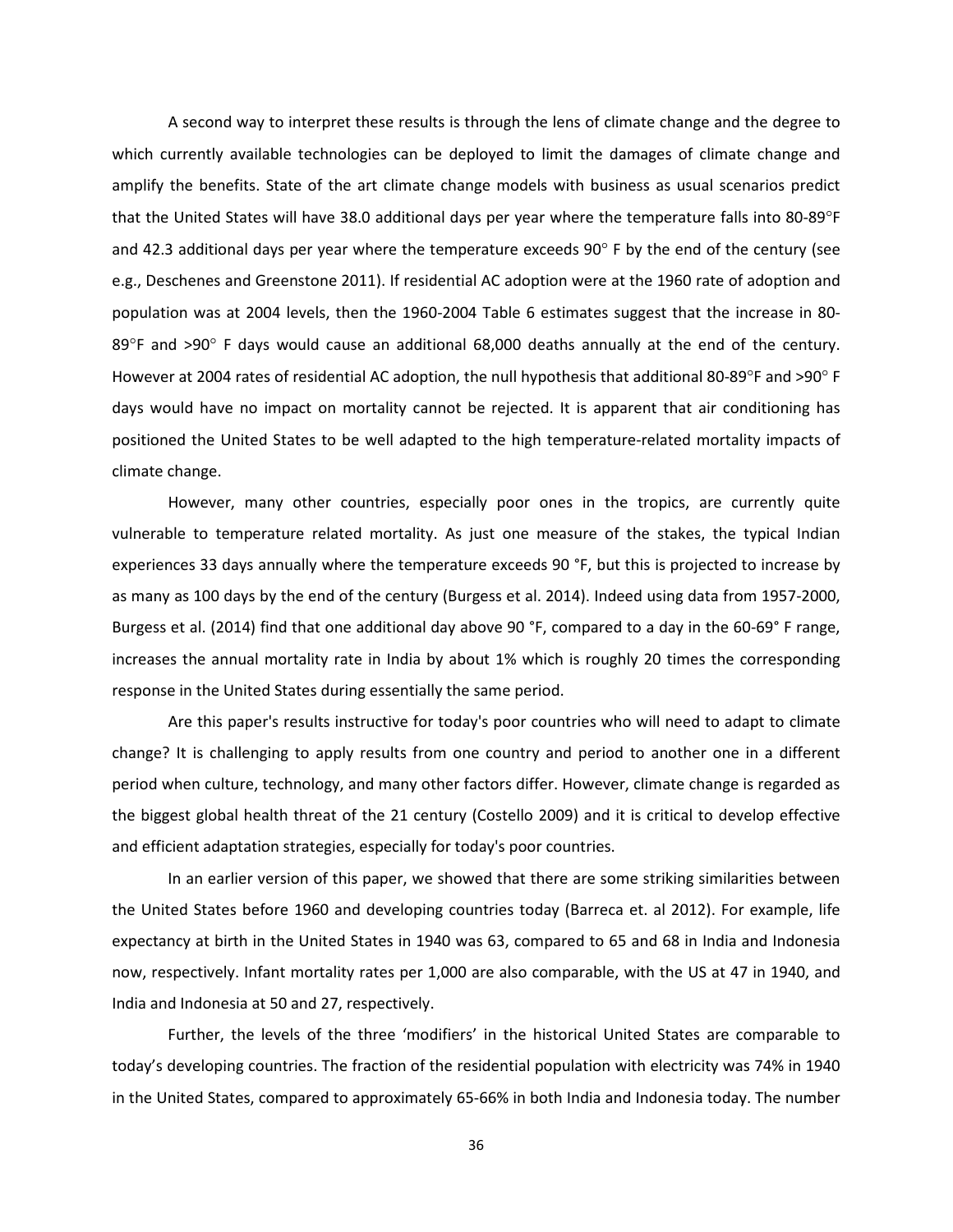of physicians per 1000 population was higher in the 1940 United States than in India or Indonesia today; however, the medical technologies were likely worse in the 1940s United States compared to modern day developing countries. Perhaps most importantly given this paper's results, it is striking that no individual had access to residential AC in the United States in 1940, which is qualitatively similar to rural India and Indonesia today and is home to 72% of Indians and 54% of Indonesians.

Given the large benefits of AC for the US population found in this paper, it may be surprising that AC adoption rates are so low in developing countries. One important difference is the electric grid many Indians lack electricity and those who have it face frequent blackouts and brownouts. But a broader explanation is that adoption of many technologies follows an S-curve, and developing countries like India and Indonesia may not yet be into the middle of that curve. Even in the U.S., AC adoption was not complete almost 50 years after AC became available. An important question for future research is how tradeoffs between health investments like air conditioning and other expenditures occur in developing countries where incomes and the value of health may be lower than in countries like the U.S.

The similarity between the United States before 1960 and many developing countries today suggests that the greater use of air conditioning in these countries would significantly reduce mortality rates both today and in the future. Consequently, a primary finding of this paper is that the wider use of residential air conditioning should be near the top of the list of adaptation strategies to consider in response to climate change-induced warming of the planet.

At the same time, it is probable that the greater use of residential air conditioning will speed up the rate of climate change because fossil fuels (e.g., coal and natural gas) that cause climate change are the most inexpensive sources of energy. Further the abundant supply of coal and dramatic increase in the supply of inexpensive natural gas in the last few years due to advances in unconventional drilling mean that in the absence of a significant *global* price on greenhouse gas emissions, they are likely to remain the cheapest source of energy for the foreseeable future. It therefore seems that residential AC is both the most promising existing technology to help poor countries mitigate the temperature related mortality impacts of climate change and a technology whose proliferation will speed up the rate of climate change. In many respects, this underscores the complicated nature of trying to mitigate the rate of climate change when any solution requires reductions in greenhouse gas emissions by countries with very different income levels.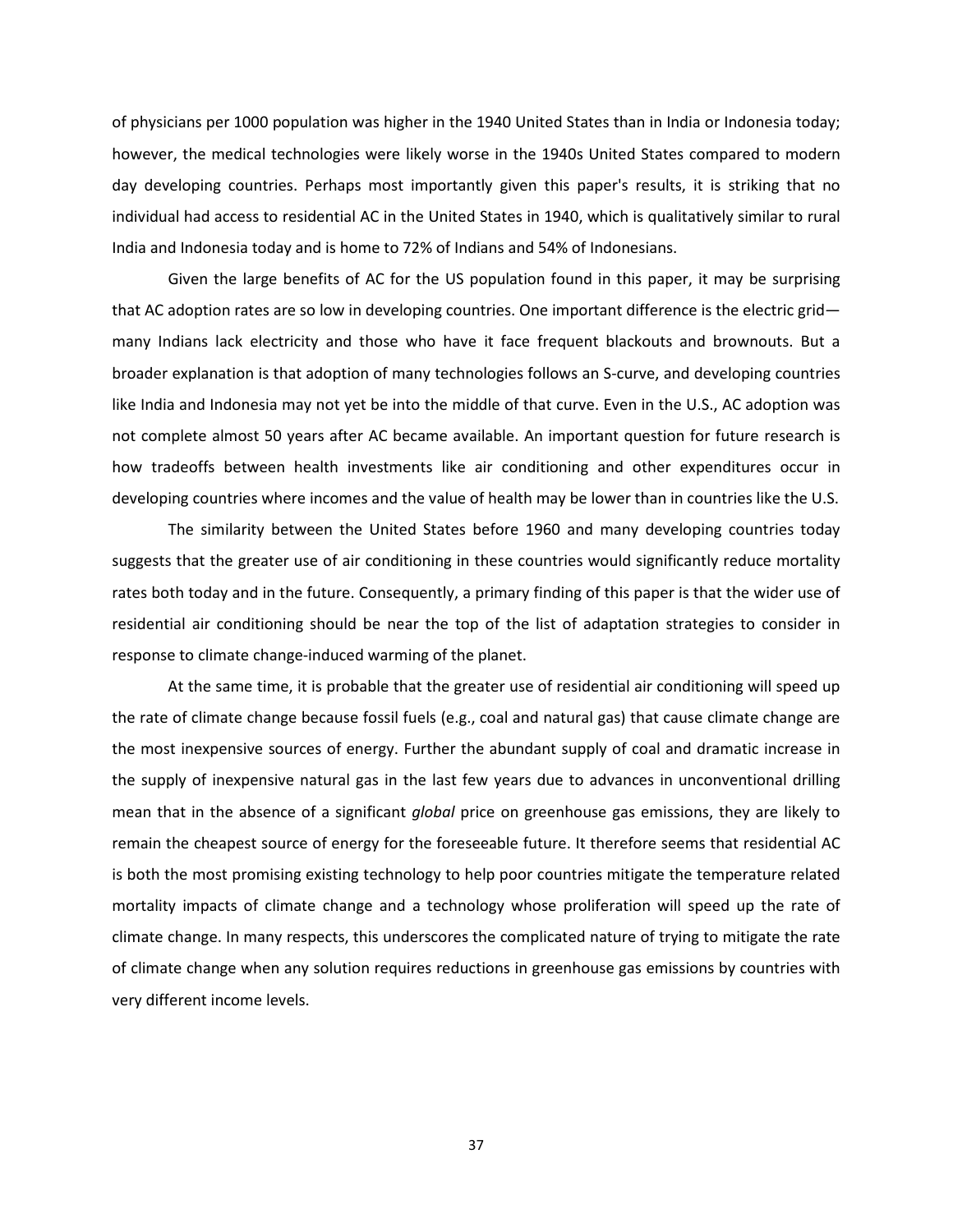#### **VII. Conclusion**

Using the most comprehensive set of data files ever compiled on mortality and its determinants over the course of the 20th century in the United States or any other country, this paper makes two primary discoveries about mortality during the 20th century. First, we document a remarkable decline in the mortality effect of temperature extremes: The impact of days with a mean temperature exceeding 80° F has declined by about 70% over the course of the 20th century in the United States, with almost the entire decline occurring after 1960. The result is that there are about 14,000 fewer fatalities annually than if the pre-1960 impacts of mortality still prevailed.

Second, the empirical results point to air conditioning as a central determinant in the reduction of the mortality risk associated with high temperatures during the 20<sup>th</sup> century. Specifically, the diffusion of residential air-conditioning after 1960 is related to a statistically significant and economically meaningful reduction in the temperature-mortality relationship at high temperatures. Indeed, the adoption of residential air conditioning explains essentially the entire decline in the relationship between mortality and days with an average temperature exceeding 80 °F. In contrast, we find that electrification (represented by residential electrification) and access to health care (represented by doctors per capita) are not statistically related to changes in the temperature mortality relationship.

The final part of the analysis aims to develop a measure of the welfare consequences of residential AC adoption. Specifically, we estimate that AC adoption leads to a \$5 to \$10 billion (2012\$) annual increase in consumer surplus at the 1980 AC penetration rate, depending on the assumptions about the shape of the long run electricity supply curve. The present value of US consumer surplus from the introduction of residential AC in 1960 (the first year where we measure the AC penetration rate) ranges from \$83 to \$186 billion (\$2012) with a 5% discount rate. It is noteworthy that the monetized value of the mortality improvements account for a substantial fraction of this gain in consumer surplus.

Adaptation is going to be a critical part of the world's climate strategy. This study has documented that there are tremendous opportunities available to mitigate climate change's impacts on mortality through the use of an existing technology. There are surely meaningful opportunities to deploy existing technologies in many other domains to limit climate damages and this is an urgent area for research. Also of great importance is research into the development of new technologies that have value in a changed climate. Adaptation of both forms offers great promise but it should not be lost that it requires resources that could be used for other purposes. Ultimately, it is a cost of climate change too.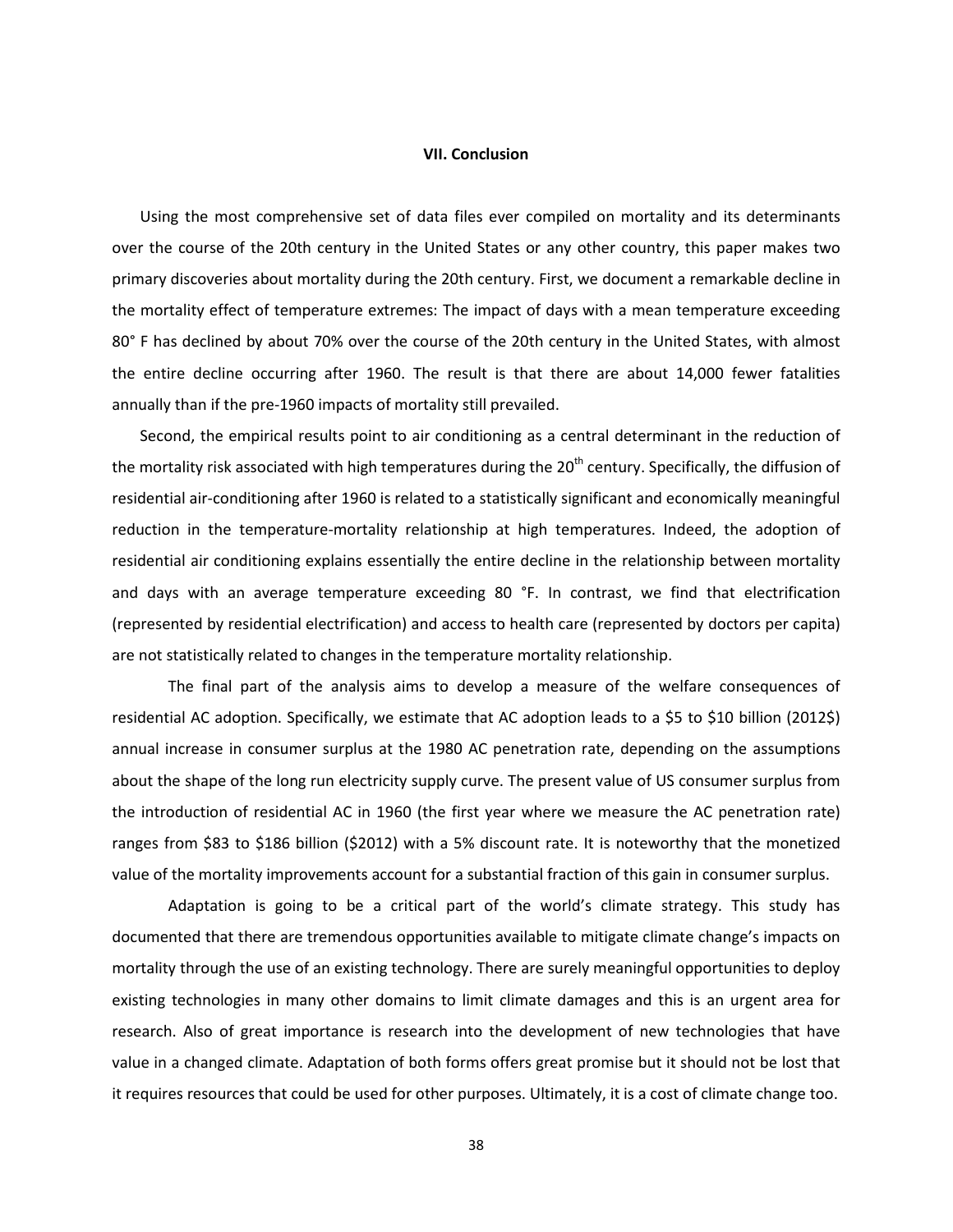#### **References**

- Ackermann, M. (2002). *Cool Comfort: America's Romance with Air Conditioning.* Washington, DC: Smithsonian Institute Press.
- Almond, D., Chay, K., & Greenstone, M. (2006). *Civil Rights, the War on Poverty, and Black-White Convergence in Infant Mortality in the Rural South and Mississippi.* MIT Department of Economics Working Paper No. 07-04.
- Arnfield, A.J. (2003). Two Decades of Urban Climate Research: A Review of Turbulence, Exchanges of Energy and Water, and the Urban Heat Island. *International Journal of Climatology*, *23*, 1-26.
- Ashenfelter, O. & Greenstone, M. (2004). Using Mandated Speed Limits to Measure the Value of a Statistical Life. *Journal of Political Economy*, *112*(1), S226-S267.
- Auffhammer, M., & Schlenker, W. (2014). Empirical studies on agricultural impacts and adaptation. *Energy Economics, 46*, 555-561.
- Bailey, M. J. (2006). More power to the pill: the impact of contraceptive freedom on women's life cycle labor supply. *The Quarterly Journal of Economics*, 289-320.
- Bailey, M. J., & Collins, W. J. (2011). Did Improvements in Household Technology Cause the Baby Boom? Evidence from Electrification, Appliance Diffusion, and the Amish. *American Economic Journal: Macroeconomics, 3*(2), 181-217.
- Barreca, A. (2012). Climate Change, Humidity, and Mortality in the United States. *Journal of Environmental Economics and Management, 63*(1), 19-34.
- Barreca, A., Clay, K., Deschenes, O., Greenstone, M., & Shapiro, J. (2015). Convergence in Adaptation to Climate Change: Evidence from High Temperatures and Mortality, 1900-2004. *American Economic Review: Papers and Proceedings*.
- Barreca, A., Fishback, P., & Kantor, S. (2012). Agricultural Policy, Migration, and Malaria in the United States in the 1930s. *Explorations in Economic History, 49*(4), 381-398.
- Basu, R., & Samet, J. (2002). Relation Between Elevated Ambient Temperature and Mortality: A Review of the Epidemiologic Evidence. *Epidemiologic Review, 24*(December), 190-202.
- Baum-Snow, N. (2007). Did Highways Cause Suburbanization?. *The Quarterly Journal of Economics, 122*(2), 775-80.
- Bertrand, M., Duflo, E., & Mullainathan, S. (2004). How Much Should We Trust Differences-In-Differences Estimates? *The Quarterly Journal of Economics, 119*(1), 249-275.
- Biddle, J. (2008). Explaining the spread of residential air conditioning, 1955-1980. *Explorations in Economic History, 45*(4), 402-423.
- Blumenthal, D. (2004). New Steam from an Old Cauldron The Physician Supply Debate. *New England Journal of Medicine, 350*(17), 1780-1787.
- Bouchama, A. & Knochel, J. (2002). Heat Stroke. *The New England Journal of Medicine*. *346*: 1978-1988.
- Braga, A., Zanobetti, A., & Schwartz, J. (2001). The Time Course of Weather-Related Deaths. *Epidemiology, 12*(6), 662-667.
- Brown, D. C. (1979). Health of Farm Children in the South, 1900-1950. *Agricultural History, 53*(1), 170- 187.
- Burch, G. E., & DePasquale, N. (1959). Influence of air conditioning on hospitalized patients. *Journal of the American Medical Association, 170*(2), 160-163.
- Bureau of Economic Analysis. (2012). *Personal Income Summary*. Retrieved May 22, 2012, from http://www.bea.gov/iTable/iTable.cfm?ReqID=70&step=1&isuri=1&acrdn=4
- Burgess, R., Deschenes, O., Donaldson, D., & Greenstone, M. (2014). *Weather and Death in India: Mechanisms and Implications for Climate Change.* MIT Department of Economics.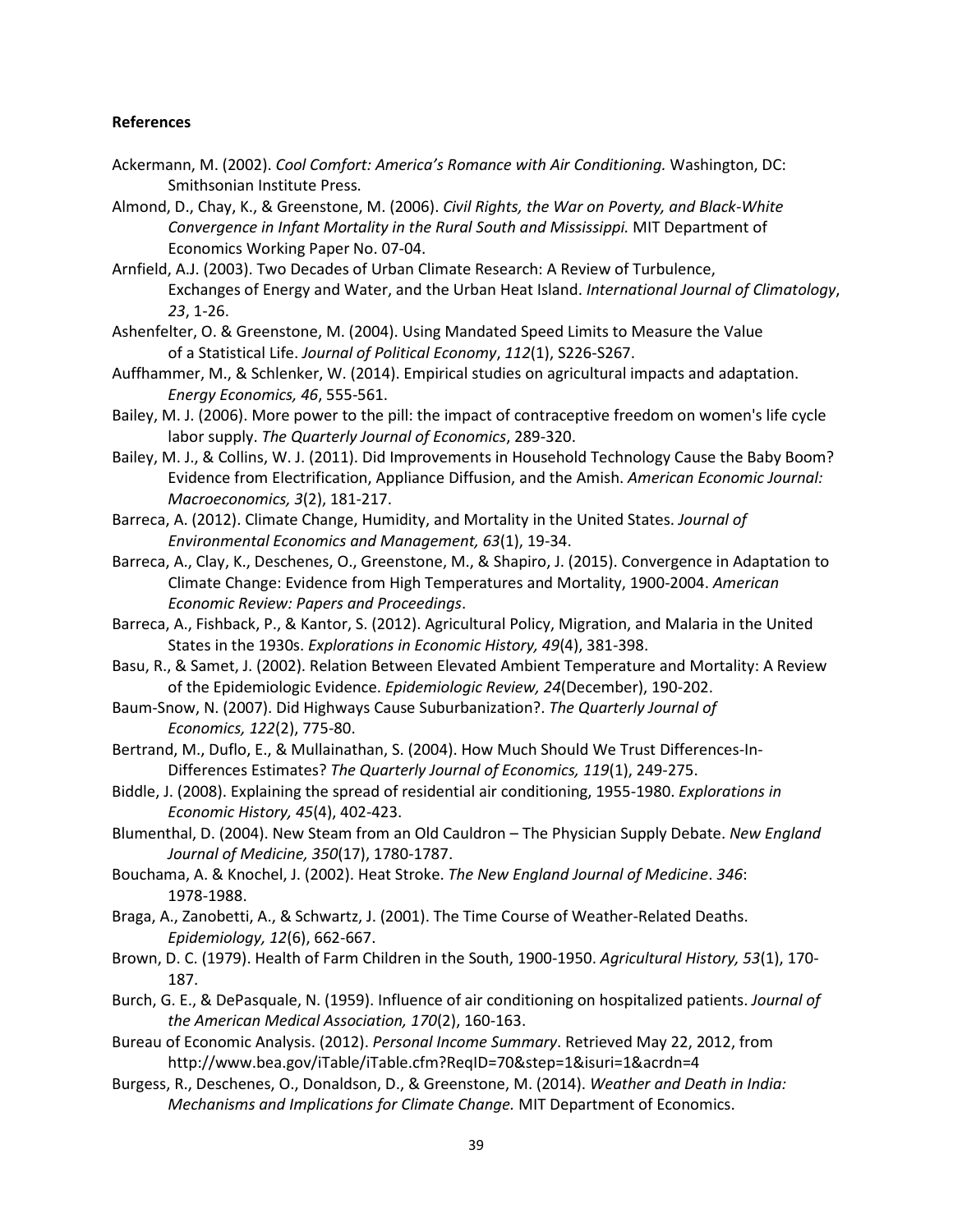Cameron, A. C., & Miller, D. L. (2013). *A Practitioner's Guide to Cluster-Robust Inference.* UC Davis.

- Carter, S. B., Gartner, S. S., Haines, M. R., Olmstead, A. L., Sutch, R., & Wright, G. (2006). *Historical Statistics of the United States: Millennial Edition.* Cambridge University Press.
- CDC. (2012). Retrieved November 27, 2012, from http://emergency.cdc.gov/disasters/extremeheat/elderlyheat.asp
- Chen, Y., Ebenstein, A., Greenstone, M., & Li, H. (2013). Evidence on the impact of sustained exposure to air pollution on life expectancy from China's Huai River policy. *Proceedings of the National Academy of Sciences, 110*(32), 12936–12941.
- Chung, A. P., Gaynor, M., & Richards-Shubik, S. (2012). *Subsidies and Structure: The Lasting Impact of the Hill-Burton Program on the Hospital Industry.* Working Paper.
- Coen-Pirani, D., León, A., & Lugauer, S. (2010). The effect of household appliances on female labor force participation: Evidence from microdata. *Labour Economics*, 503-513.
- Cooper, G. (2002). *Air-conditioning America: Engineers and the controlled environment, 1900-1960.* Johns Hopkins University Press.
- Costello, A. (2009). Managing the health effects of climate change. *The Lancet, 373*(9676), 1693–1733.
- Cutler, D., Deaton, A., & Lleras-Muney, A. (2006). The Determinants of Mortality. *The Journal of Economic Perspectives, 20*(3), 97-120.
- Davis, L.W. & Kilian, L. (2011). Estimating the effect of a gasoline tax on carbon emissions. *Journal of Applied Econometrics*, *26*(7), 1187–1214.
- Deschenes, O. (2014). Climate Change, Human Health, and Adaptation: A Review of the Empirical Literature*. Energy Economics*, 46: 606-619..
- Deschenes, O., & Greenstone, M. (2011). Climate Change, Mortality, and Adaptation: Evidence from Annual Fluctuations in Weather in the U.S. *American Economic Journal: Applied Economics, 3*(4), 152-185.
- Deschenes, O., & Moretti, E. (2009). Extreme Weather Events, Mortality and Migration. *Review of Economics and Statistics, 91*(4), 659-681.
- Dubin, Jeffrey & McFadden, D. (1984). An Econometric Analysis of Residential Electric Appliance Holdings and Consumption. *Econometrica*, *52*(2), 345-362.
- Duffy, J. (1993). *From humors to medical science: A history of American medicine.* University of Illinois Press.
- Flexnor, A. (1910). *Medical education in the United States and Canada: a report to the Carnegie Foundation for the Advancement of Teaching.* Carnegie Foundation for the Advancement of Teaching.
- Fye, B. (1996). *American cardiology: the history of a specialty and its college.* Johns Hopkins University Press.
- Gordon, R. J. (2000). Does the "New Economy" Measure up to the Great Inventions of the Past? *Journal of Economic Perspectives*, 49-74.
- Greenstone, M., & Looney, A. (2012). Paying Too Much for Energy? The True Costs of Our Energy Choices. *Daedalus, 141*(2), 10-30.
- Greenwood, J., Seshadri, A., & Yorukoglu, M. (2005). Engines of Liberation. *Review of Economic Studies, 72*, 109-133.
- Haines, M. R. (2005). *Historical, Demographic, Economic, and Social Data: The United States, 1790-2000.* Ann Arbor, MI: Inter-University Consortium for Political and Social Research.
- Hiatt, M. D., & Stockton, C. G. (2003). The impact of the Flexner report on the fate of medical schools in North America after 1909. *Journal of American Physicians and Surgeons, 8*(2), 37-40.
- Holmes, T. J. (1998). The effect of state policies on the location of manufacturing: Evidence from state borders. *Journal of Political Economy, 106*(4), 667-705.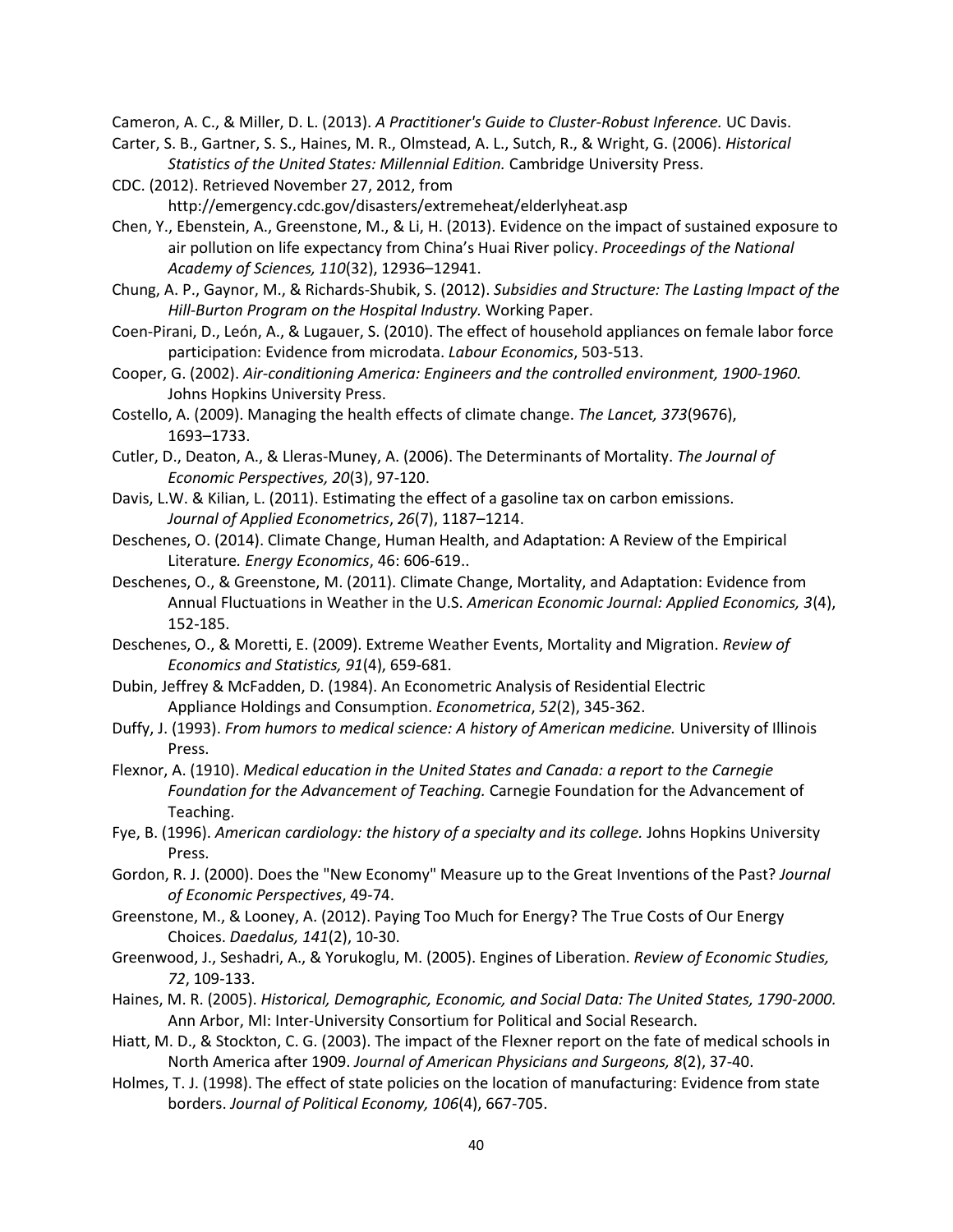- Hsiang, S. M. (2010). Temperatures and cyclones strongly associated with economic production in the Caribbean and Central America. *Proceedings of the National Academy of Sciences, 107*, 15367- 15372.
- Hsiang, S. M., & Narita, D. (2012). Adaptation to cyclone risk: Evidence from the global cross-section. *Climate Change Economics, 3*(2).
- Huynen, M., Martens, P., Schram, D., Weijenberg, M., & Kunst, A. (2001). The impact of heat waves and cold spells on mortality rates in the Dutch population. *Environmental Health Perspectives, 109*(May), 463-70.
- IPCC. (2007). *Climate Change 2007: Impacts, Adaptation and Vulnerability.* (M. L. Parry, O. F. Canziani, J. P. Palutikof, P. J. van der Linden, & C. E. Hanson, Eds.) Cambridge, UK: Cambridge University Press.
- Karl, T. R., & Koss, W. J. (1984). Regional and National Monthly, Seasonal, and Annual Temperature Weighted by Area, 1895-1983.". *Historical Climatology Series 4-3*, 38. Asheville, NC: National Climatic Data Center.
- Klein, R., Midgley, G., Preston, B., Alam, M., Berkhout, F., Dow, K., & Shaw, M. (2014). 2014: Adaptation opportunities, constraints, and limits. In *Climate Change 2014: Impacts, Adaptation, and Vulnerability* (pp. 899-943). Cambridge: Cambridge University Press.
- Kovats, R. S., Hajat, S., Wilkinson P. (2004). Contrasting patterns of mortality and hospital admissions during hot weather and heat waves in Greater London, UK. *Occupational & Environmental Medicine, 61*(11), 893-898.
- Kunst, A. E., Groenhof, F., & Mackenbach, J. P. (1994). The Association between Two Windchill Indices and Daily Mortality Variation in The Netherlands. *American Journal of Public Health, 84*(November), 1738-1742.
- Murphy, K., & Topel, R. (2006). The Value of Health and Longevity. *Journal of Political Economy, 114*(5), 871-904.
- Murray, J. E. (2007). *Origins of American health insurance: a history of industrial sickness funds.* Yale University Press.
- National Cancer Institute. (2008). *U.S. Population Estimates 1968-2005*. Retrieved March 2008, from /http://seer.cancer.gov/popdata/download.html
- National Institute of Health. (2010, September). *A Human Health Perspective On Climate Change*. Retrieved 2010, from http://www.niehs.nih.gov/health/docs/climatereport2010.pdf
- Nye, D. (1990). *Electrifying America: Social meanings of a new technology.* MIT Press.
- Rosamond, Wayne et al. (1998). *Trends in the Incidence of Myocardial Infarction and in Mortality Due to Coronary Heart Disease, 1987 to 1994*, *339*, 861-867.
- Roemer, M. I. (1985). IS Falk, the Committee on the Costs of Medical Care, and the Drive for National Health Insurance. *American Journal of Public Health, 75*(8), 841-848.
- Rogot, E., Sorlie, P., & Backlund, E. (1992). Air-Conditioning and Mortality in Hot Weather. *American Journal of Epidemiology, 136*(1), 106-116.
- Rosenberg, C. (1987). *The care of strangers*. New York: Basic Books
- Ruggles, S., Alexander, J. T., Genadek, K., Goeken, R., Schroeder, M., & Sobek, M. (2010). Integrated Public Use Microdata Series: Version 5.0. Minneapolis: University of Minnesota.
- Sudarshan, A.,Somanathan, E., Somanathan, R., & Tewari, M. (2014). *The Impact of Temperature on Productivity and Labor Supply: Evidence from Indian Manufacturing.* Delhi: Indian Statistical Institute.
- US Census. (1975). *Historical Statistics of the United States.* Washington D.C.
- WHO. (2009). *Protecting Health From Climate Change.* (D. Campbell-Lendrum & Roberto Bertollini, Eds.)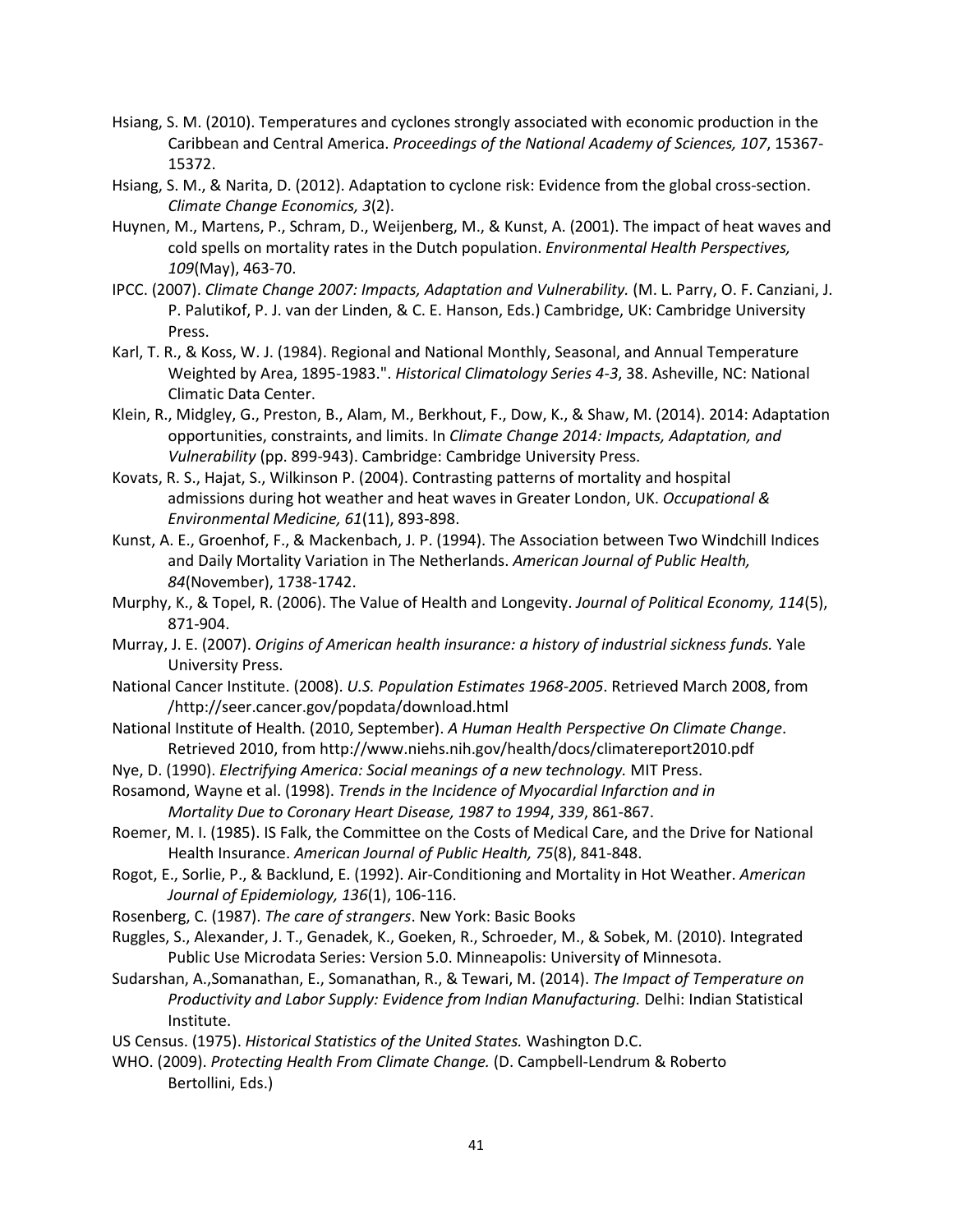

**Figure 1: Distribution of Daily Average Temperatures, 1900-2004**

**Notes:** Figure 1 shows the historical average distribution of daily mean temperatures across 10 temperature-day bins. Each bar represents the average number of days per year in each temperature category over 1900-2004, weighted by the total population in a state-year. See the text for more details.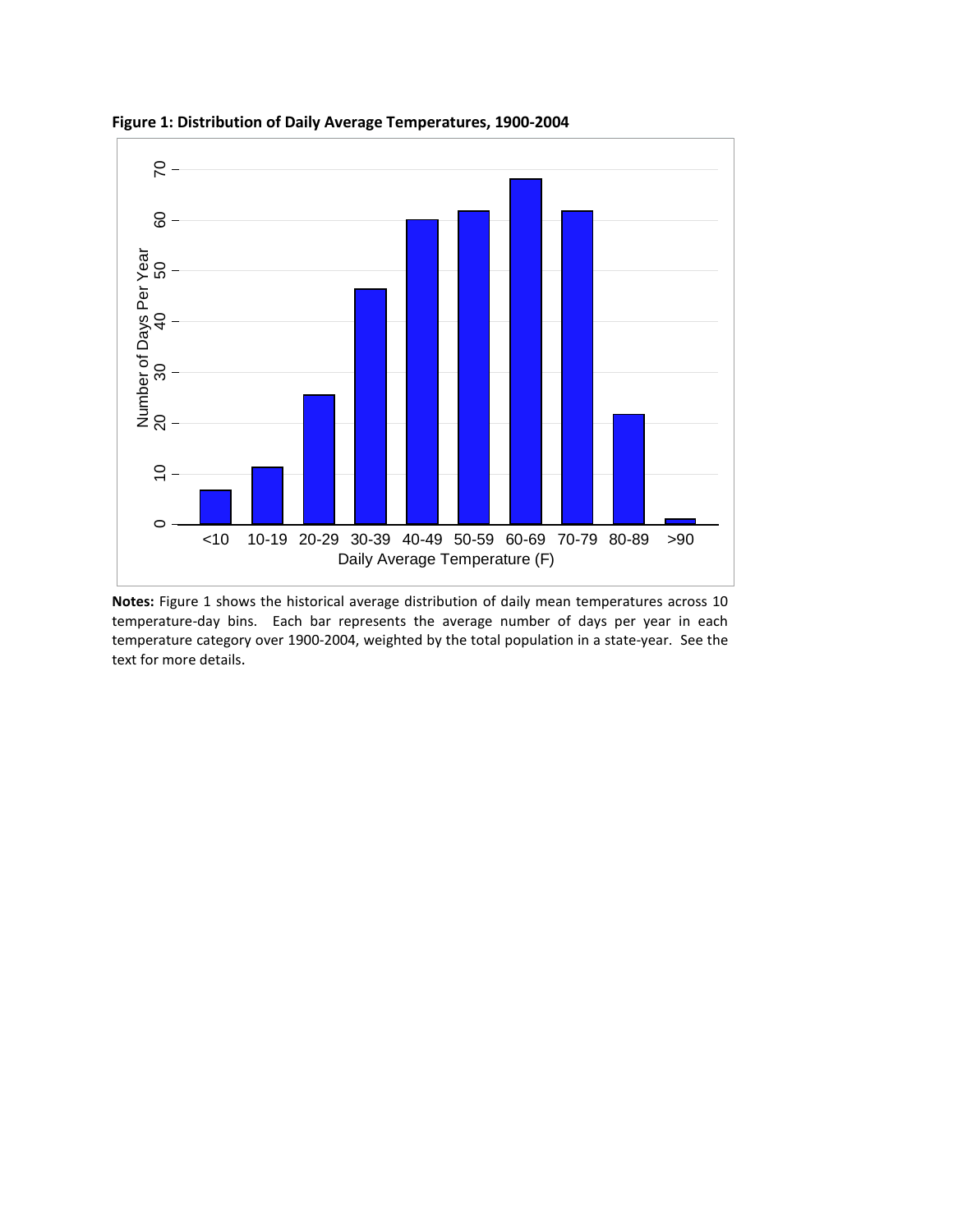





**(b) 1931-2004, including controls for log per capita income**

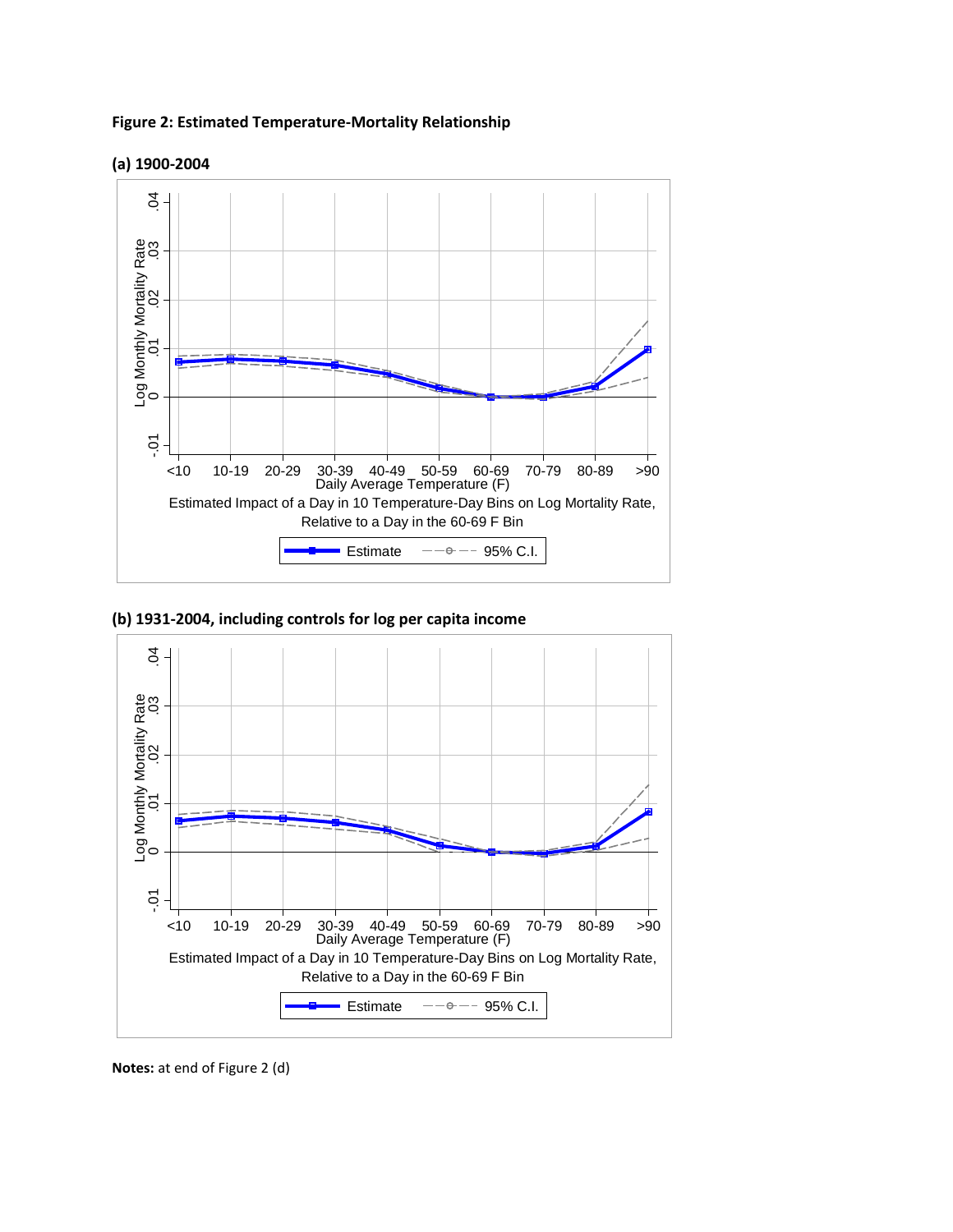#### **Figure 2: Estimated Temperature-Mortality Relationship (Continued)**



**(c) 1931-1959, including controls for log per capita income**

**(d) 1960-2004, including controls for log per capita income**



**Notes:** Figure 2 plots the response function between log monthly mortality rate and average daily temperatures, obtained by fitting equation (1). The response function is normalized with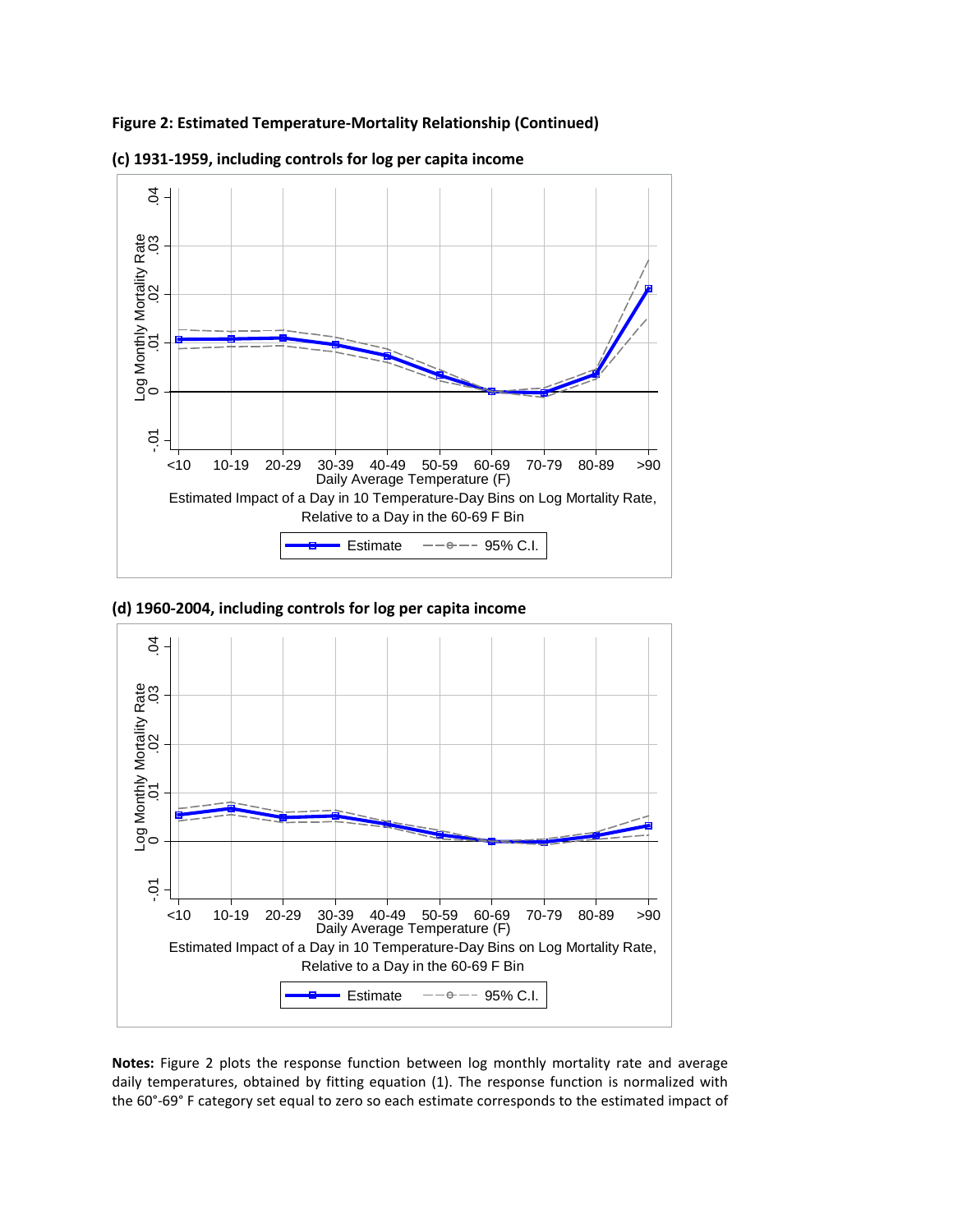an additional day in bin j on the log monthly mortality rate relative to the mortality rate associated with a day where the temperature is between 60°-69° F. The dependent variable is the log monthly mortality rate. Temperature exposure window defined as 2 months and 9 temperature-day bin variables are included in the model. Cumulative dynamic estimates are reported. All regressions are weighted by the relevant population. The estimates underlying Figures 2 (b), (c), and (d) include the baseline set of covariates. The estimates underlying Figure 2 (a) are based on same specification, but exclude month×log per capita income interactions. Standard errors clustered on state.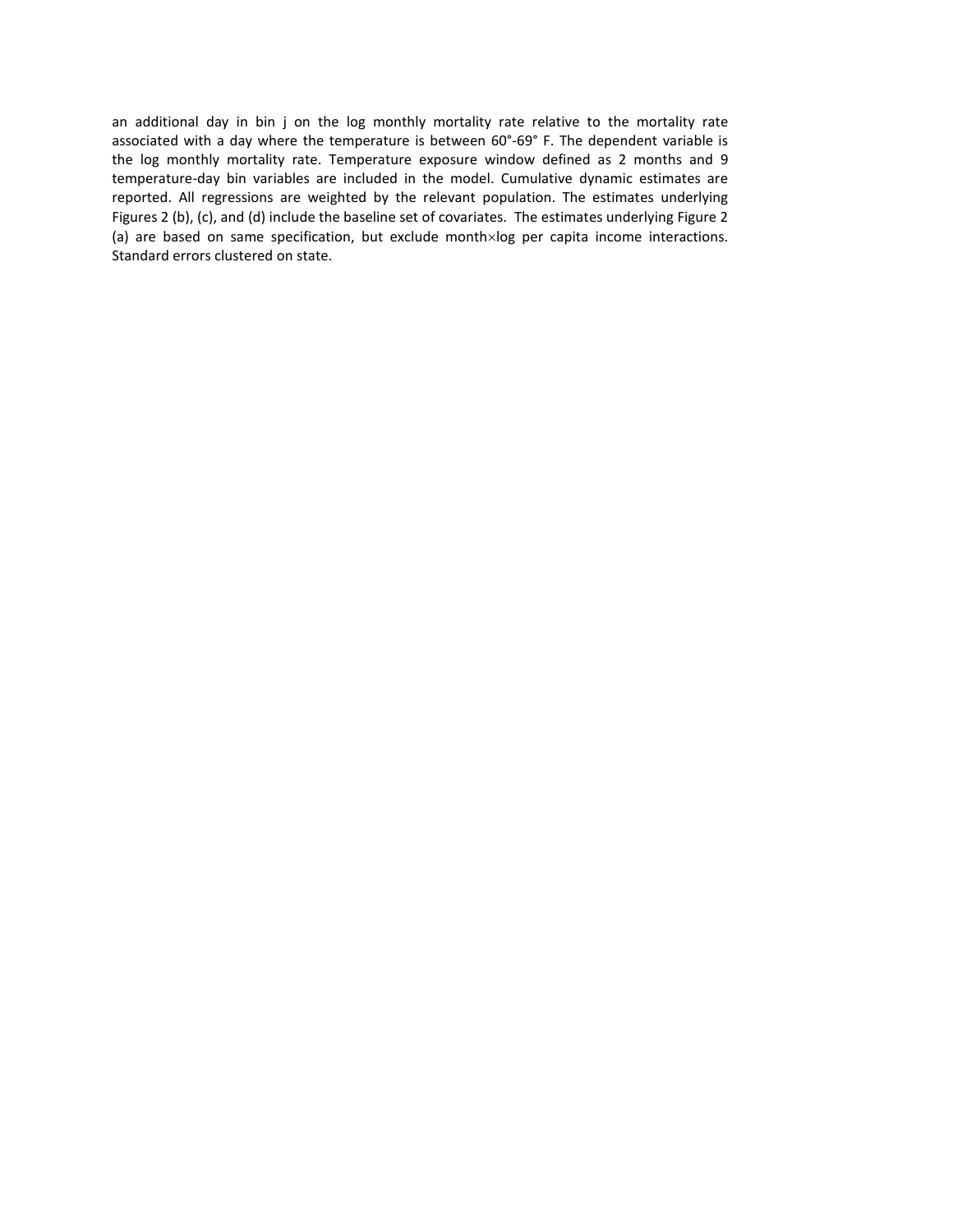**Figure 3: Estimated Temperature-Mortality Relationship, by 10 Year Period**



**(a) Temperature-days above 90**° **F**

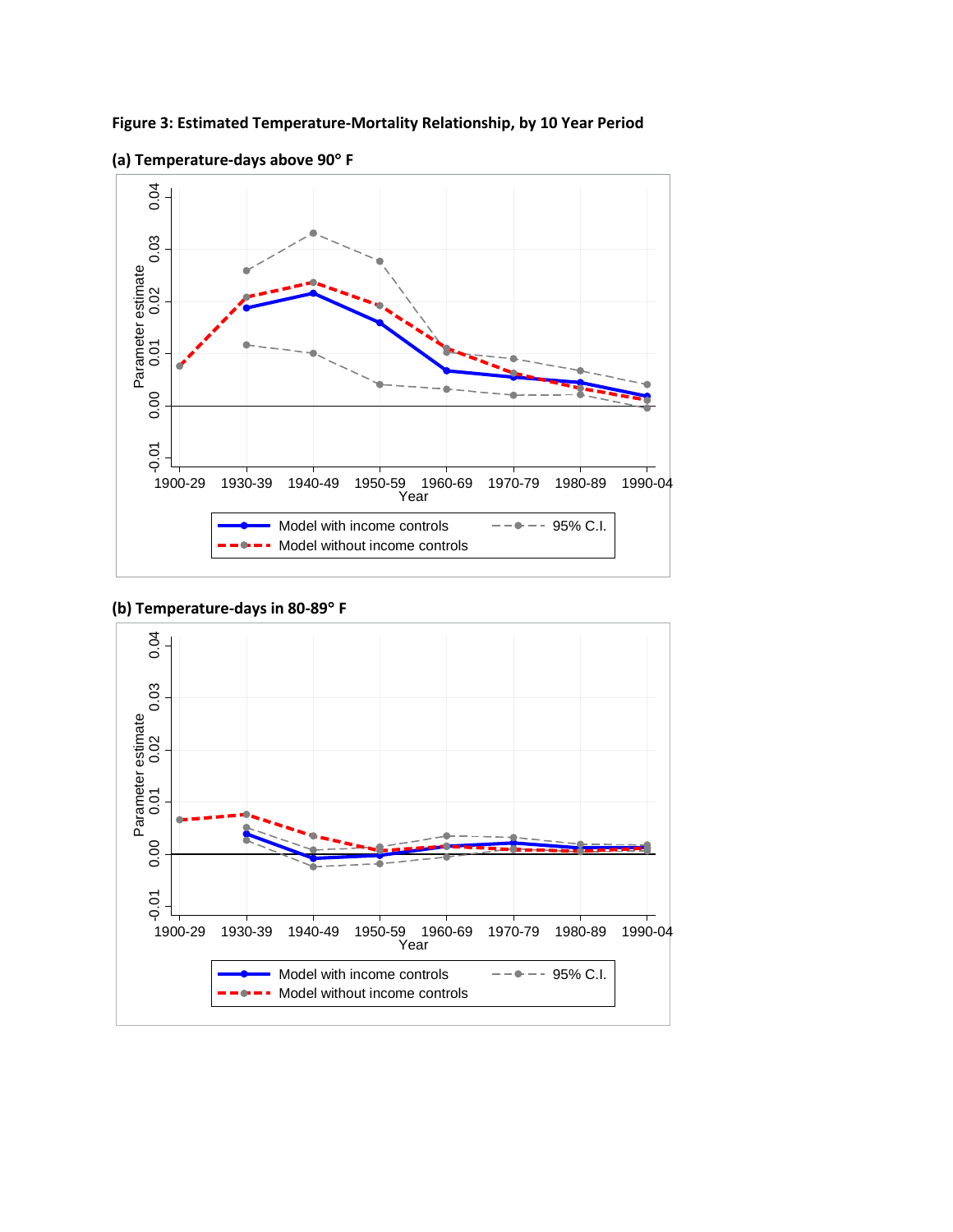**Figure 3: Estimated Temperature-Mortality Relationship, by 10 Year Period (continued)**



**(c) Temperature-days below 40**° **F**

**Notes:** Dependent variable is log monthly mortality rate. Temperature exposure window defined as 2 months and 3 critical temperature bins (<40 $\degree$ F, 80-89 $\degree$ F, and >90 $\degree$ F) are included in the model. Estimates for period 1900-29 are pooled to increase precision. Otherwise, all estimates are for 10 year periods listed on the horizontal scale. Estimates denoted by the red (blue) dashed line are based on models that exclude (include) month\*log per capita income interactions. Otherwise, baseline set of covariates is included in both regressions. All regressions are weighted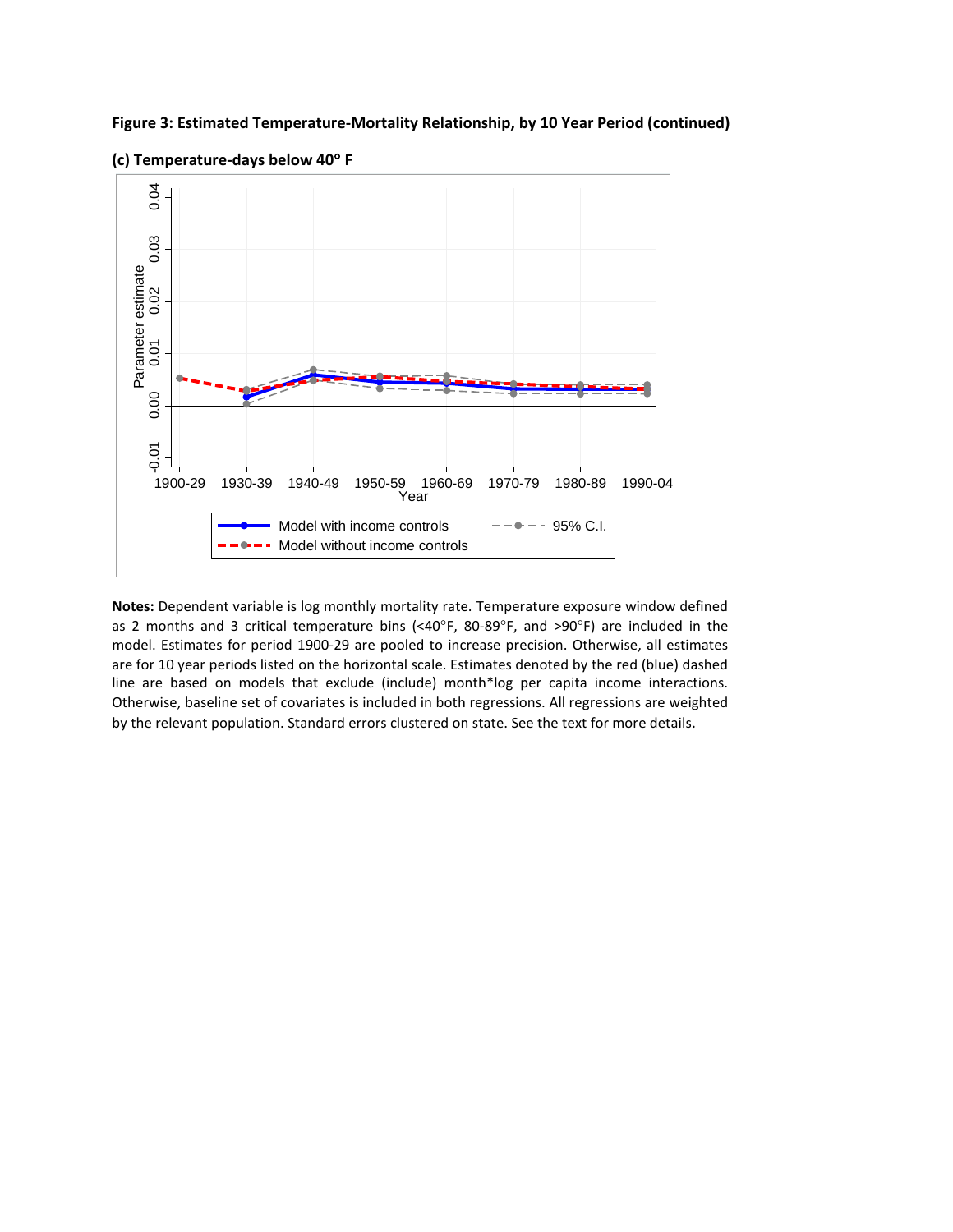

**Figure 4: Impact of Residential Air Conditioning on the Mortality-Temperature Relationship, 1960- 2004**

**Notes:** Figure 4 plots the  $\delta_i$ 's coefficients associated with the interactions between the share of the population with residential AC and the 9 temperature-day bin variables from the fitting of equation (2) to 1960-2004 data. The dependent variable is the log monthly mortality rate and the specification includes the baseline set of covariates. Standard errors are clustered on state. See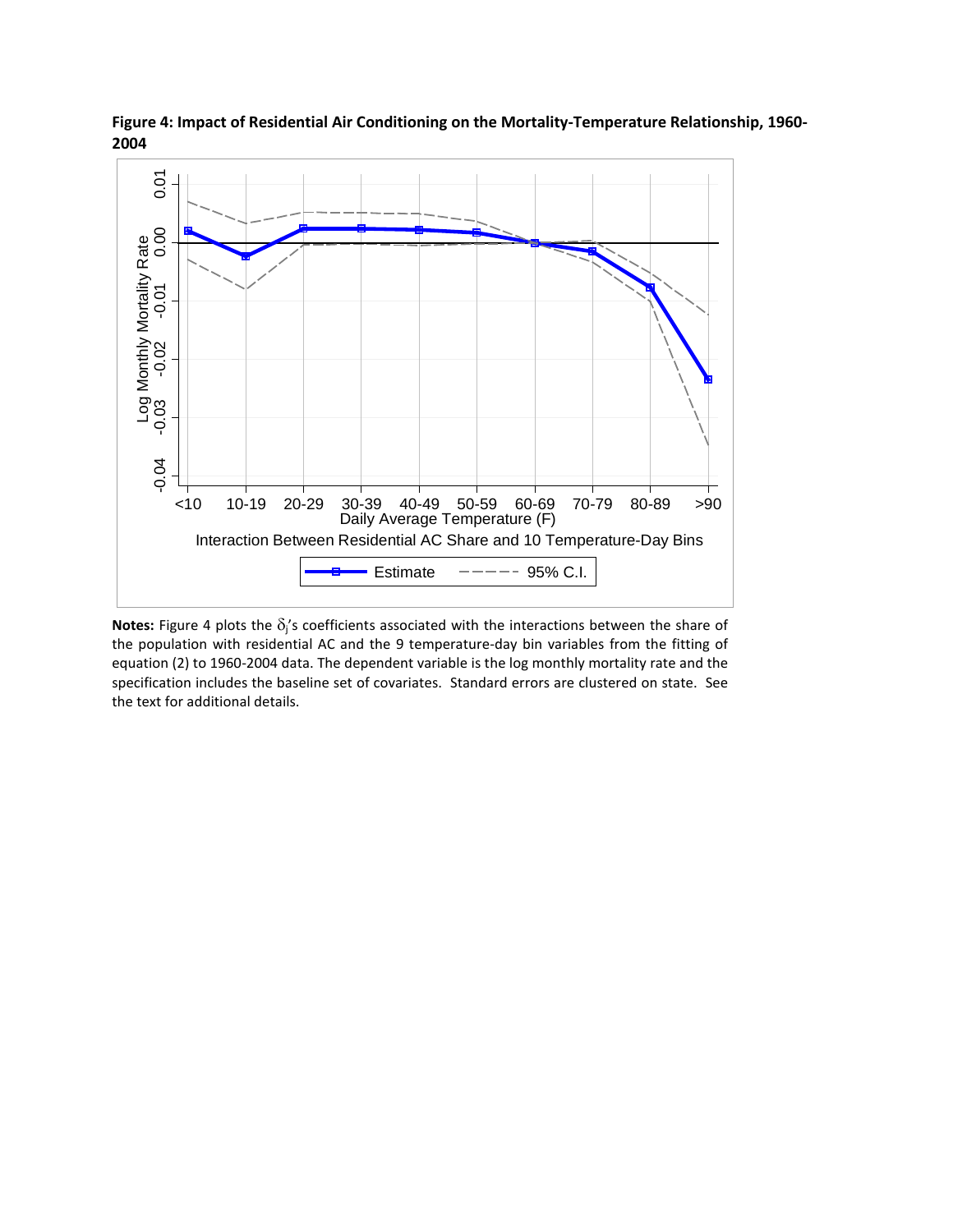**Figure 5: Consumer Surplus Associated with Shift in Electricity Demand Functions**

**(a) Perfectly inelastic long-term supply curve**



**(b) Linear long-term supply curve**

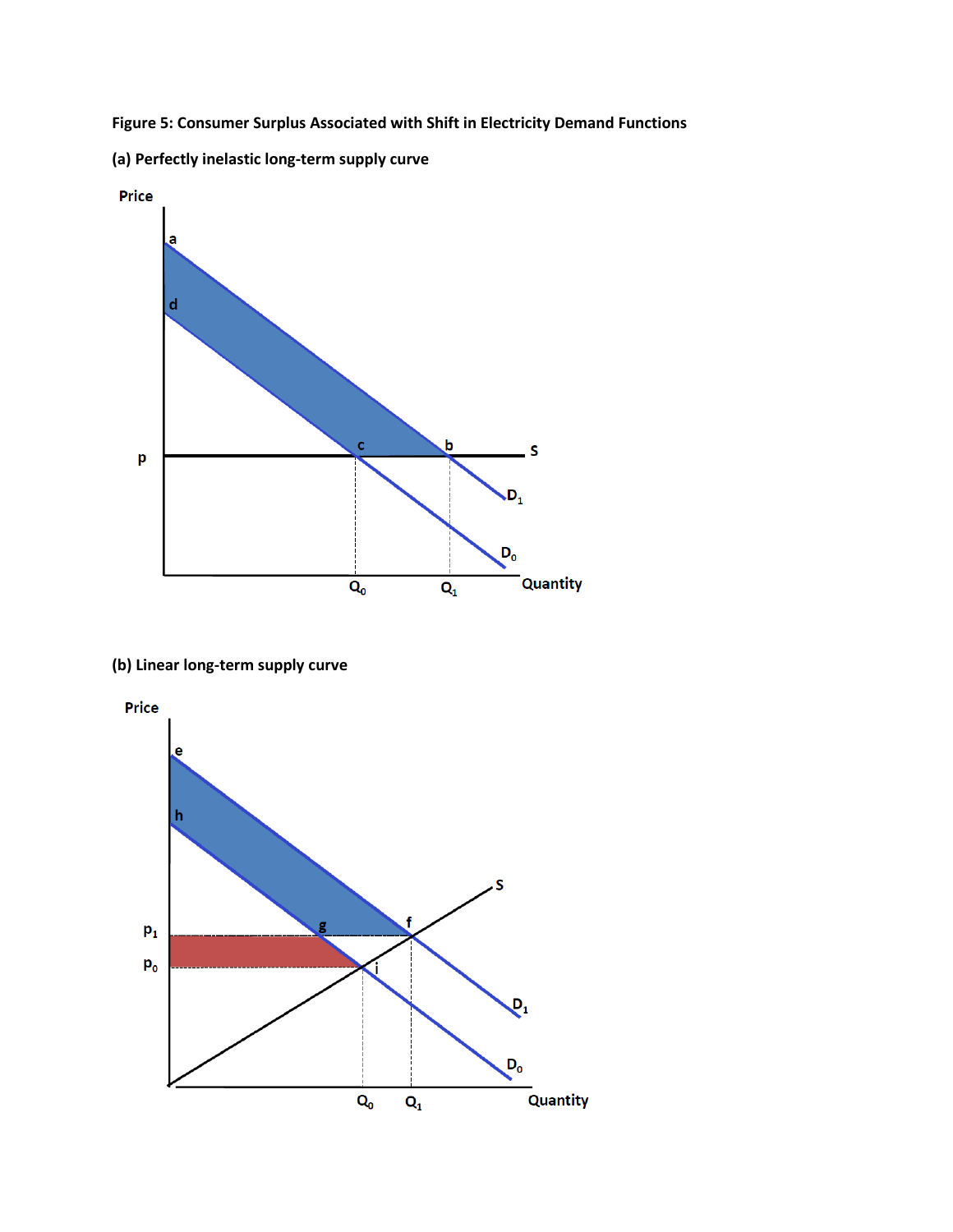|                              |         | <b>All-Age Mortality Rate:</b> |                     | <b>Annual Days With Mean Temperature:</b> |         |         |               |                 |  |
|------------------------------|---------|--------------------------------|---------------------|-------------------------------------------|---------|---------|---------------|-----------------|--|
|                              |         |                                | $<$ 40 $^{\circ}$ F | $<$ 40 $^{\circ}$ F                       | 80-89°F | 80-89°F | $>90^\circ$ F | $>90^{\circ}$ F |  |
|                              | 1900-59 | 1960-04                        | 1900-59             | 1960-04                                   | 1900-59 | 1960-04 | 1900-59       | 1960-04         |  |
| <b>A. National Estimate:</b> | 1,110.5 | 885.8                          | 85.6                | 73.7                                      | 23.3    | 26.0    | 0.54          | 1.14            |  |
| A. By U.S. Climate Region    |         |                                |                     |                                           |         |         |               |                 |  |
| 1. Northeast                 | 1,242.8 | 950.8                          | 110.8               | 106.6                                     | 8.0     | 9.0     | 0.1           | 0.1             |  |
| 2. Central                   | 1113.6  | 946.6                          | 97.4                | 100.7                                     | 18.7    | 13.9    | 0.4           | $0.1\,$         |  |
| 3. East North Central        | 1038.9  | 874.4                          | 141.5               | 139.5                                     | 8.0     | 5.6     | 0.1           | 0.0             |  |
| 4. West North Central        | 946.4   | 903.1                          | 141.3               | 139.2                                     | 11.5    | 9.3     | 0.5           | 0.1             |  |
| 5. Northwest                 | 997.4   | 821.2                          | 76.7                | 67.3                                      | 1.6     | 2.1     | 0.0           | 0.0             |  |
| 6. West                      | 1060.8  | 748.5                          | 9.1                 | 7.1                                       | 9.8     | 15.0    | 1.0           | 2.4             |  |
| 7. Southwest                 | 1036.7  | 701.6                          | 95.1                | 74.5                                      | 17.7    | 30.5    | 3.4           | 14.1            |  |
| 8. South                     | 945.9   | 849.9                          | 32.7                | 29.9                                      | 70.7    | 73.4    | 2.2           | 2.0             |  |
| 9. Southeast                 | 1013.8  | 906.0                          | 33.6                | 31.2                                      | 44.9    | 53.8    | 0.1           | 0.1             |  |

#### **Table 1: Summary Statistics on Vital Statistics and Exposure to Temperature Extremes**

**Notes:** All statistics are weighted by the relevant population. Mortality rate per 100,000 population. US climate regions are defined as follows: Northeast = CT, DE, ME, MD, MA, NH, NJ, NY, PA, RI, VT; Central = IL, IN, KY, MO, OH, TN, WV; East North Central = IA, MI, MN, WI; West North Central = MT, NE, ND, SD, WY; Northwest = ID, OR, WA; West = CA, NV; Southwest = AZ, CO, NM, UT; South = AR, KS, LA, MS, OK, TX; Southeast = AL, FL, GA, NC, SC, VA.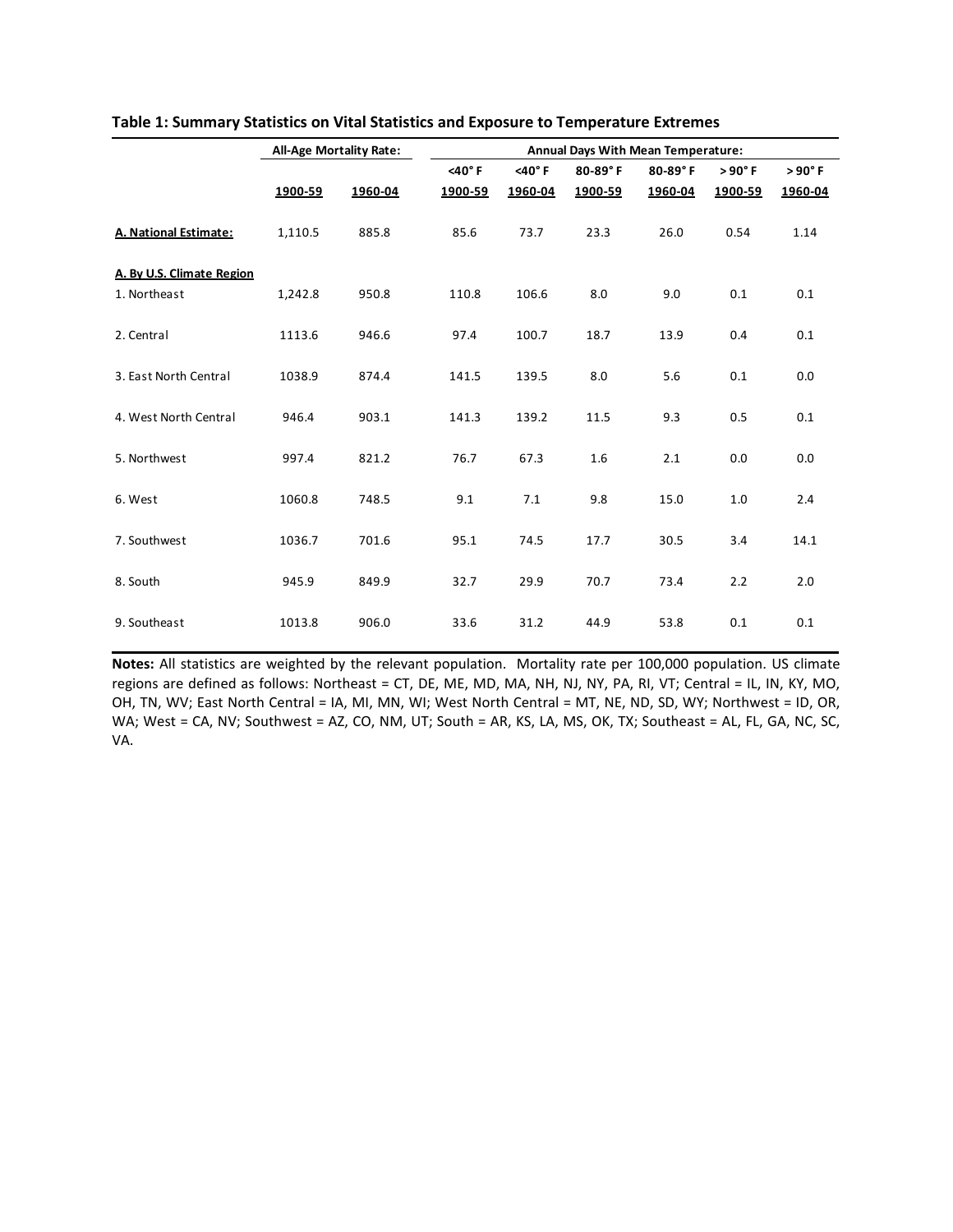|                           | <b>Number of Doctors</b><br>Per |      | <b>Share of Households With</b><br><b>With Electricity</b> |      | <b>Share of Households</b><br><b>With Residential</b><br><b>Air Conditionning</b> |      | <b>Electricity Consumption</b><br>and Prices, 1980 |      |      |                             |                            |                              |
|---------------------------|---------------------------------|------|------------------------------------------------------------|------|-----------------------------------------------------------------------------------|------|----------------------------------------------------|------|------|-----------------------------|----------------------------|------------------------------|
|                           | 1000 Population                 |      |                                                            |      |                                                                                   |      |                                                    |      |      |                             |                            |                              |
|                           | 1930                            | 1960 | 2004                                                       | 1930 | 1960                                                                              | 2004 | 1960                                               | 1980 | 2004 | Consumption<br>(HH with AC) | Consumption<br>(HH w/o AC) | Prices (\$2012)<br>(per kWh) |
| A. National Estimate:     | 1.24                            | 1.33 | 2.90                                                       | 0.69 | 1.00                                                                              | 1.00 | 0.12                                               | 0.55 | 0.87 | 10.6                        | 8.1                        | 0.14                         |
| A. By U.S. Climate Region |                                 |      |                                                            |      |                                                                                   |      |                                                    |      |      |                             |                            |                              |
| 1. Northeast              | 1.36                            | 1.74 | 3.90                                                       | 0.90 | 1.00                                                                              | 1.00 | 0.10                                               | 0.45 | 0.76 | 7.6                         | 6.3                        | 0.17                         |
| 2. Central                | 1.25                            | 1.19 | 2.67                                                       | 0.66 | 1.00                                                                              | 1.00 | 0.12                                               | 0.60 | 0.99 | 11.1                        | 8.7                        | 0.12                         |
| 3. East North Central     | 1.23                            | 1.06 | 2.69                                                       | 0.73 | 1.00                                                                              | 1.00 | 0.06                                               | 0.42 | 0.80 | 7.9                         | 7.7                        | 0.13                         |
| 4. West North Central     | 0.95                            | 1.17 | 1.93                                                       | 0.49 | 1.00                                                                              | 1.00 | 0.12                                               | 0.51 | 0.82 | 10.4                        | 9.7                        | 0.10                         |
| 5. Northwest              | 1.41                            | 1.15 | 2.70                                                       | 0.81 | 1.00                                                                              | 1.00 | 0.05                                               | 0.18 | 0.36 | 20.0                        | 18.7                       | 0.06                         |
| 6. West                   | 1.78                            | 1.62 | 2.59                                                       | 0.96 | 1.00                                                                              | 1.00 | 0.05                                               | 0.41 | 0.77 | 7.6                         | 5.6                        | 0.14                         |
| 7. Southwest              | 1.56                            | 1.71 | 2.52                                                       | 0.63 | 1.00                                                                              | 1.00 | 0.13                                               | 0.52 | 0.88 | 9.2                         | 7.3                        | 0.14                         |
| 8. South                  | 1.03                            | 1.03 | 2.47                                                       | 0.37 | 1.00                                                                              | 1.00 | 0.26                                               | 0.80 | 1.00 | 12.1                        | 7.0                        | 0.12                         |
| 9. Southeast              | 0.93                            | 0.94 | 2.81                                                       | 0.36 | 1.00                                                                              | 1.00 | 0.13                                               | 0.71 | 1.00 | 13.8                        | 9.6                        | 0.13                         |

#### **Table 2: Summary Statistics on the Modifiers of the Temperature-Mortality Relationship and Electricity Consumption in 1980**

**Notes:** All statistics are weighted by the relevant population. US climate regions are defined as follows: Northeast = CT, DE, ME, MD, MA, NH, NJ, NY, PA, RI, VT; Central = IL, IN, KY, MO, OH, TN, WV; East North Central = IA, MI, MN, WI; West North Central = MT, NE, ND, SD, WY; Northwest = ID, OR, WA; West = CA, NV; Southwest = AZ, CO, NM, UT; South = AR, KS, LA, MS, OK, TX; Southeast = AL, FL, GA, NC, SC, VA. Residential electricity consumption in thousand kilowatt hour per year. Residential electricity price in \$2012 per kWh.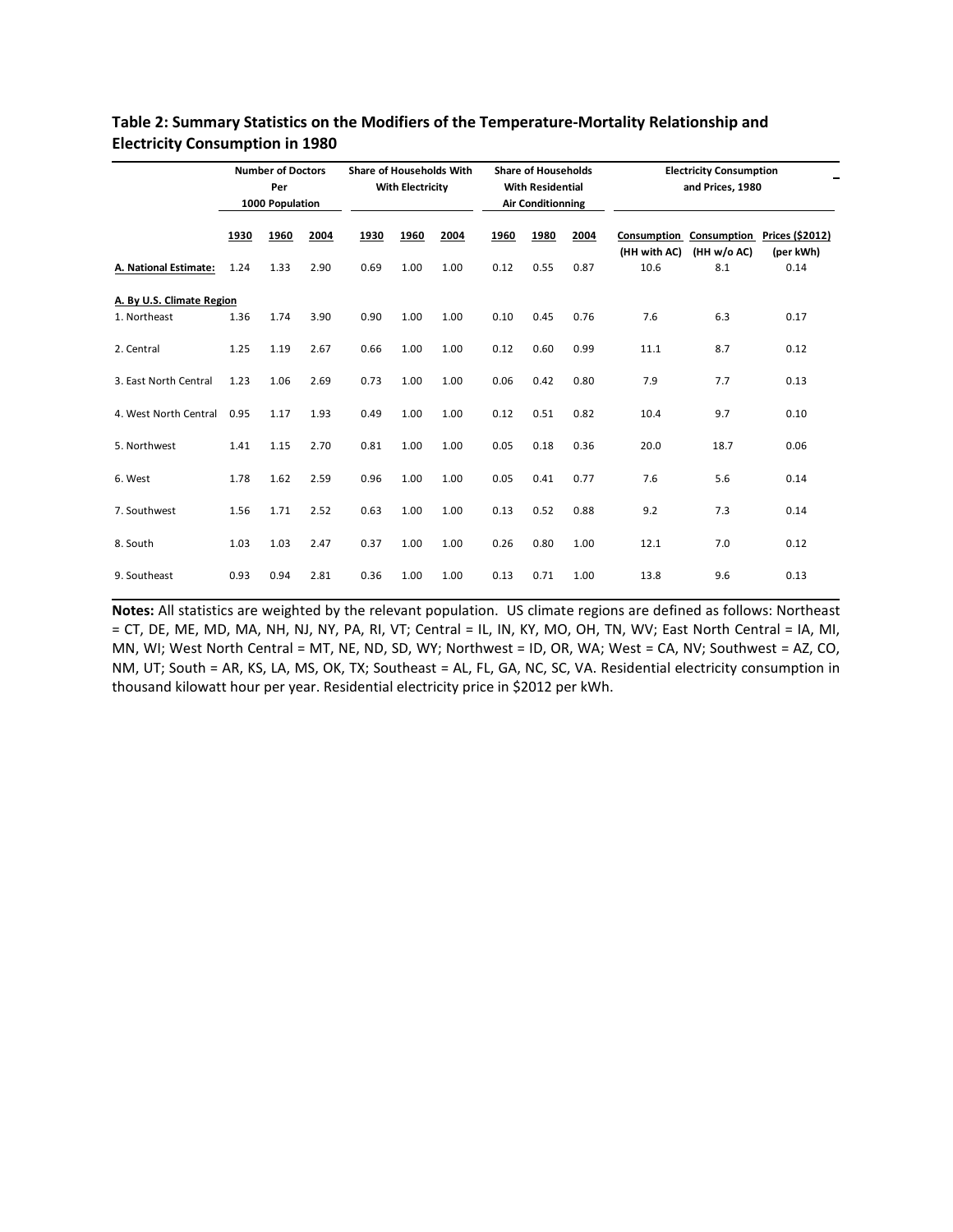|                                                 | Sample:     |             |             |
|-------------------------------------------------|-------------|-------------|-------------|
|                                                 | 1931-2004   | 1931-1959   | 1960-2004   |
|                                                 | (1)         | (2)         | (3)         |
| A. Daily Average Temperature                    |             |             |             |
| Number of Days Above 90°F                       | $0.0092**$  | $0.0216***$ | $0.0034***$ |
|                                                 | (0.0028)    | (0.0029)    | (0.0009)    |
| Number of Days Between 80-89°F                  | $0.0015***$ | $0.0037***$ | $0.0012***$ |
|                                                 | (0.0003)    | (0.0004)    | (0.0003)    |
| Number of Days Below 40°F                       | $0.0041***$ | $0.0057***$ | $0.0033***$ |
|                                                 | (0.0004)    | (0.0007)    | (0.0003)    |
| <b>B. Daily Minimum and Maximum Temperature</b> |             |             |             |
| <b>Daily Minimum Temperature</b>                |             |             |             |
| Number of Days Above 80°F                       | 0.0025      | $0.0208**$  | 0.0010      |
|                                                 | (0.0023)    | (0.0077)    | (0.0007)    |
| Number of Days Between 70-79°F                  | 0.0011      | $0.0034***$ | 0.0006      |
|                                                 | (0.0006)    | (0.0007)    | (0.0005)    |
| Number of Days Below 30°F                       | $0.0036***$ | $0.0051***$ | $0.0027***$ |
|                                                 | (0.0006)    | (0.0009)    | (0.0004)    |
| <b>Daily Maximum Temperature</b>                |             |             |             |
| Number of Days Above 100°F                      | $0.0038***$ | $0.0052***$ | $0.0015*$   |
|                                                 | (0.0005)    | (0.0012)    | (0.0006)    |
| Number of Days Between 90-99°F                  | 0.0002      | 0.0002      | 0.0005      |
|                                                 | (0.0003)    | (0.0004)    | (0.0003)    |
| Number of Days Below 50°F                       | $0.0015**$  | $0.0021**$  | $0.0014***$ |
|                                                 | (0.0005)    | (0.0007)    | (0.0004)    |
| Observations                                    | 43,464      | 17,004      | 26,411      |

**Table 3: Estimates of the Impact of High and Low Temperatures on Log Monthly Mortality Rate**

**Notes:** Dependent variable is log monthly mortality rate. Temperature exposure window defined as 2 months. Cumulative dynamic estimates are reported. Regressions are weighted by the relevant population. All regressions include baseline set of covariates. Standard errors clustered on state. Asterisks denote p-value < 0.05 (\*), <0.01 (\*\*), <0.001 (\*\*\*).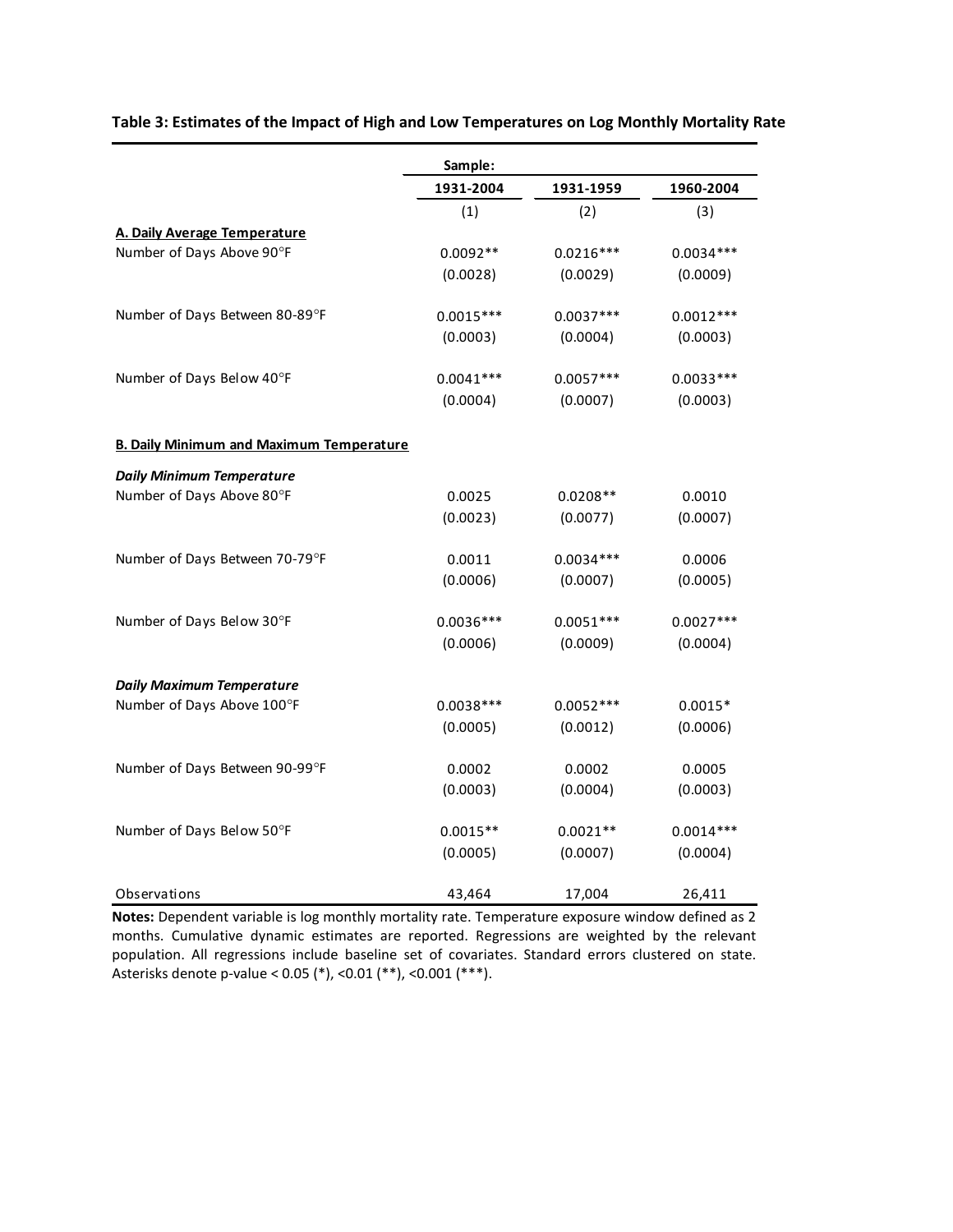|                               | <b>Number of Days</b> |                   | <b>Number of Days</b> |                 | <b>Number of Days</b> |             |  |
|-------------------------------|-----------------------|-------------------|-----------------------|-----------------|-----------------------|-------------|--|
|                               |                       | Above 90°F        |                       | Between 80-89F° |                       | below 40°F  |  |
|                               | 1931-1959             | 1960-2004         | 1931-1959             | 1960-2004       | 1931-1959             | 1960-2004   |  |
|                               | (1a)                  | (1 <sub>b</sub> ) | (2a)                  | (2b)            | (3a)                  | (3b)        |  |
| <b>By U.S. Climate Region</b> |                       |                   |                       |                 |                       |             |  |
| 1. Northeast                  | 0.0540                | 0.0129            | $0.0042***$           | $0.0025***$     | $0.0038***$           | $0.0025***$ |  |
|                               | (0.0288)              | (0.0146)          | (0.0008)              | (0.0007)        | (0.0007)              | (0.0004)    |  |
| 2. Central                    | $0.0337***$           | $0.0183**$        | $0.0036***$           | $0.0019**$      | $0.0043***$           | $0.0024***$ |  |
|                               | (0.0036)              | (0.0067)          | (0.0006)              | (0.0006)        | (0.0009)              | (0.0004)    |  |
| 3. East North Central         | $0.0898***$           | $-0.0316$         | $0.0041***$           | $0.0051***$     | $0.0018*$             | $0.0015***$ |  |
|                               | (0.0229)              | (0.0160)          | (0.0007)              | (0.0007)        | (0.0009)              | (0.0002)    |  |
| 4. West North Central         | $0.0347***$           | $0.0524***$       | $0.0066***$           | $-0.0015*$      | $0.0021**$            | $0.0010*$   |  |
|                               | (0.0040)              | (0.0049)          | (0.0012)              | (0.0006)        | (0.0006)              | (0.0005)    |  |
| 5. Northwest                  | 0.0316                | $0.0987*$         | 0.0039                | $0.0138***$     | $0.0068***$           | $0.0042***$ |  |
|                               | (0.2493)              | (0.0425)          | (0.0070)              | (0.0013)        | (0.0010)              | (0.0006)    |  |
| 6. West                       | 0.0259                | $0.0056***$       | $0.0049*$             | $0.0037***$     | $0.0225***$           | $0.0160***$ |  |
|                               | (0.0212)              | (0.0005)          | (0.0024)              | (0.0006)        | (0.0034)              | (0.0041)    |  |
| 7. Southwest                  | $0.0062**$            | $0.0013*$         | $-0.0013$             | $-0.0012$       | $0.0039**$            | 0.0024      |  |
|                               | (0.0021)              | (0.0005)          | (0.0034)              | (0.0009)        | (0.0013)              | (0.0012)    |  |
| 8. South                      | $0.0166***$           | $0.0026*$         | $0.0027***$           | $0.0008*$       | $0.0083***$           | $0.0052***$ |  |
|                               | (0.0017)              | (0.0011)          | (0.0007)              | (0.0004)        | (0.0019)              | (0.0014)    |  |
| 9. Southeast                  | 0.0453                | $0.0402**$        | $0.0027***$           | 0.0000          | $0.0114***$           | $0.0053***$ |  |
|                               | (0.0386)              | (0.0138)          | (0.0006)              | (0.0002)        | (0.0014)              | (0.0009)    |  |
|                               |                       |                   |                       |                 |                       |             |  |

**Table 4: Estimates of the Impact of High and Low Temperatures on Log Monthly Mortality Rate, By US Climate Regions**

**Notes:** The dependent variable is the log monthly mortality rate. Temperature exposure window defined as 2 months. Cumulative dynamic estimates are reported. Regressions weighted by the relevant population. All regressions include the baseline set of covariates. US climate regions are defined in the notes of Table 1. Standard errors clustered on state. Asterisks denote p-value < 0.05 (\*), <0.01 (\*\*), <0.001 (\*\*\*). See the text for more details.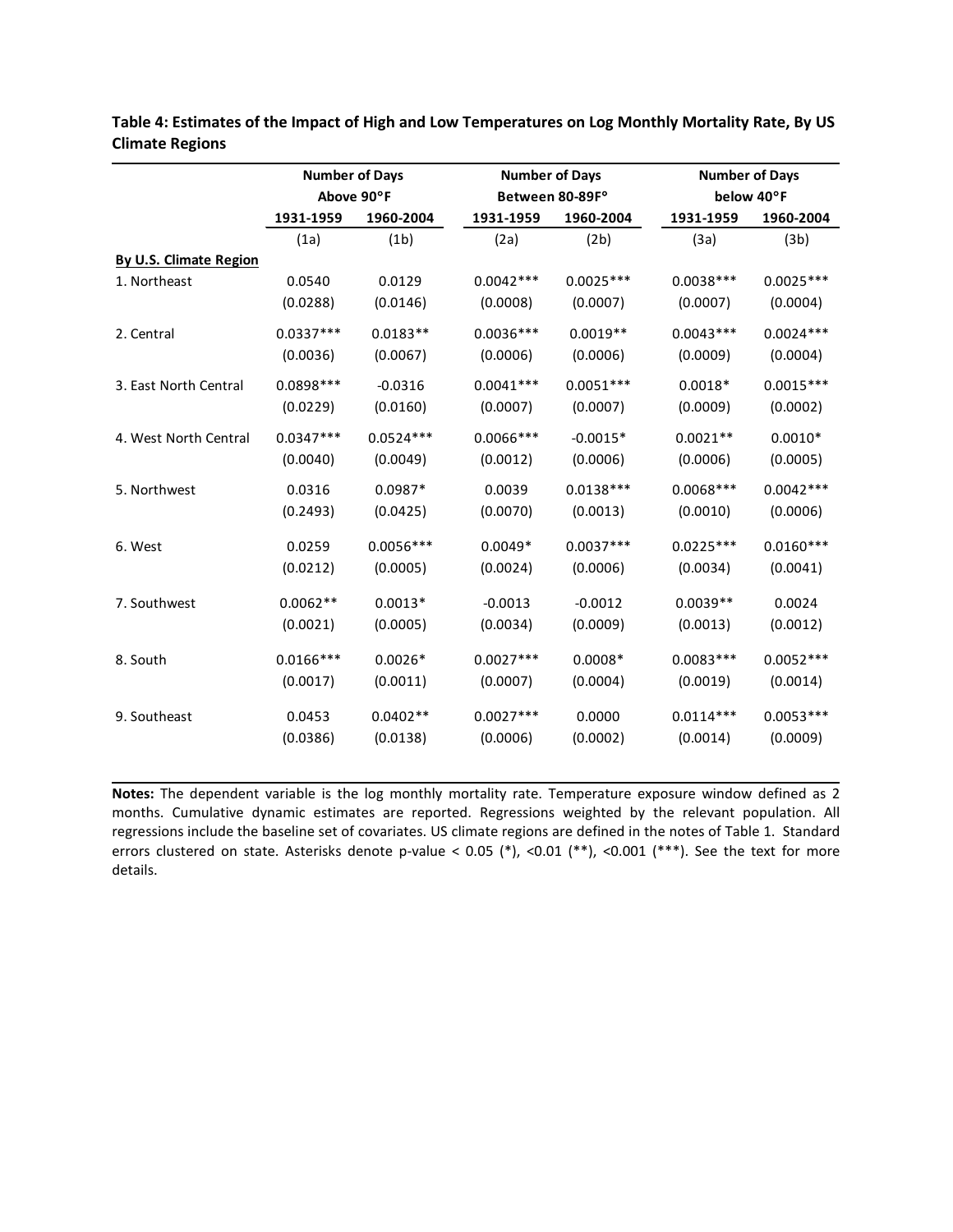|                                                      | Number of Days Above 90°F |             |                      | Number of Days Between 80-89°F |             |                      |
|------------------------------------------------------|---------------------------|-------------|----------------------|--------------------------------|-------------|----------------------|
|                                                      | 1931-1959                 | 1960-2004   | <b>Pre/Post Diff</b> | 1931-1959                      | 1960-2004   | <b>Pre/Post Diff</b> |
|                                                      |                           |             | P-Value              |                                |             | P-Value              |
|                                                      | (1)                       | (2)         | (3)                  | (4)                            | (5)         | (6)                  |
| 1. Baseline (Table 3, Panel A)                       | $0.0216***$               | $0.0034***$ | 0.004                | $0.0037***$                    | $0.0012***$ | < 0.001              |
|                                                      | (0.0029)                  | (0.0009)    |                      | (0.0004)                       | (0.0002)    |                      |
| 2. Exposure Window of 4 Months                       | $0.0211***$               | $0.0024***$ | < 0.001              | $0.0024**$                     | 0.0005      | < 0.001              |
|                                                      | (0.0029)                  | (0.0006)    |                      | (0.0008)                       | (0.0003)    |                      |
| 3. Log Real Per Capita Income Below Median           | $0.0220***$               | $0.0041***$ | < 0.001              | $0.0036***$                    | $0.0013***$ | 0.021                |
|                                                      | (0.0030)                  | (0.0008)    |                      | (0.0004)                       | (0.0003)    |                      |
|                                                      |                           |             |                      |                                |             |                      |
| 4. Log Real Per Capita Income Above Median           | $0.0199***$               | $0.0025*$   | 0.003                | $0.0040***$                    | $0.0010***$ | 0.016                |
|                                                      | (0.0032)                  | (0.0011)    |                      | (0.0007)                       | (0.0003)    |                      |
| 5. Including Fraction Black, Fraction Living on Farm | $0.0218***$               | $0.0036***$ | 0.005                | $0.0037***$                    | $0.0011***$ | < 0.001              |
| Fraction Movers as Additional Controls               | (0.0029)                  | (0.0009)    |                      | (0.0004)                       | (0.0003)    |                      |
| 6. Including Temperature*Rainfall Interactions       | $0.0196***$               | $0.0040***$ | 0.003                | $0.0041***$                    | $0.0013***$ | < 0.001              |
|                                                      | (0.0029)                  | (0.0009)    |                      | (0.0004)                       | (0.0003)    |                      |

#### **Table 5: Estimated Mortality Impact of Temperature-Days Above 90**°**F, Alternative Samples and Specifications**

**Notes:** Dependent variable is log monthly mortality rate. Unless noted otherwise, temperature exposure window is defined as 2 months. Cumulative dynamic estimates are reported. Regressions are weighted by the relevant population. All regressions include the baseline set of covariates. Standard errors clustered on state. Asterisks denote p-value < 0.05 (\*), <0.01 (\*\*), <0.001 (\*\*\*). The entries in columns (3) and (6) are the p-values for the test of equality of the pre-1960 coefficients and the post-1960 coefficients.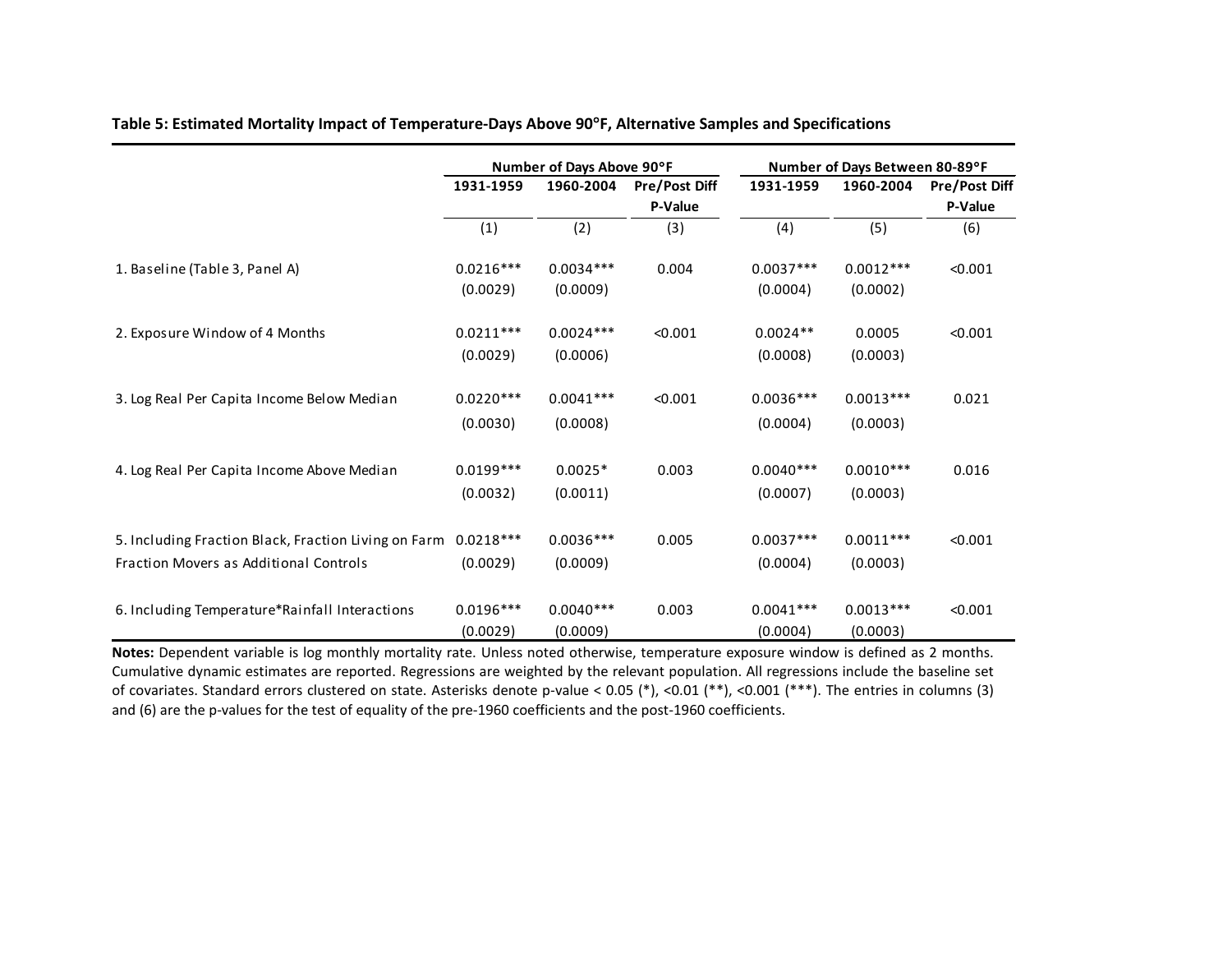|                                                                           |          | [A] Sample: 1931-1959 |           |            | [B] Sample: 1960-2004     |                          |  |
|---------------------------------------------------------------------------|----------|-----------------------|-----------|------------|---------------------------|--------------------------|--|
|                                                                           | (1a)     | (2a)                  | (3a)      | (1b)       | (2b)                      | (3b)                     |  |
| Temperature Above 90°F                                                    |          |                       |           |            |                           |                          |  |
| Number of Days Above 90 °F $\times$                                       | 0.0059   |                       | 0.0077    | $-0.0022$  |                           | $-0.0007$                |  |
| Log Doctors Per Capita                                                    | (0.0058) |                       | (0.0066)  | (0.0025)   |                           | (0.0030)                 |  |
| Number of Days Above 90 $\degree$ F $\times$                              |          | 0.0225                | 0.0237    |            |                           |                          |  |
| Share with Residential Electricity                                        |          | (0.0114)              | (0.0129)  |            |                           |                          |  |
| Number of Days Above 90 $\degree$ F $\times$                              |          |                       |           |            | $-0.0223***$              | $-0.0217**$              |  |
| Share with Residential AC                                                 |          |                       |           |            | (0.0056)                  | (0.0067)                 |  |
|                                                                           |          |                       |           |            |                           |                          |  |
| Temperature in 80-89°F                                                    | 0.0005   |                       | 0.0007    | $-0.0026*$ |                           | 0.0005                   |  |
| Number of Days in 80-89 $\degree$ F $\times$                              |          |                       |           |            |                           |                          |  |
| Log Doctors Per Capita                                                    | (0.0011) |                       | (0.0010)  | (0.0010)   |                           | (0.0006)                 |  |
| Number of Days in 80-89 $\degree$ F $\times$                              |          | $-0.0019$             | $-0.0024$ |            |                           |                          |  |
| Share with Residential Electricity                                        |          | (0.0016)              | (0.0019)  |            |                           |                          |  |
| Number of Days in 80-89 $\degree$ F $\times$<br>Share with Residential AC |          |                       |           |            | $-0.0066$ ***<br>(0.0011) | $-0.0070***$<br>(0.0012) |  |
|                                                                           |          |                       |           |            |                           |                          |  |

**Table 6: Interaction Effects Between Modifiers and Number of Temperature-Days Between 80-89**°**F and Above 90**°**F**

**Notes:** Each column corresponds to a separate regression. Dependent variable is log monthly mortality rate. Temperature exposure window defined as 2 months. Cumulative dynamic estimates are reported. Number of temperature-day variables for days < 40°F, 80-90°F, and >90°F and their interactions with log doctors per capita, share with residential electricity, and share of residential AC are included. All regressions include the baseline set of covariates. Standard errors clustered on state. Asterisks denote p-value <  $0.05$  (\*), < $0.01$  (\*\*), < $0.001$  (\*\*\*).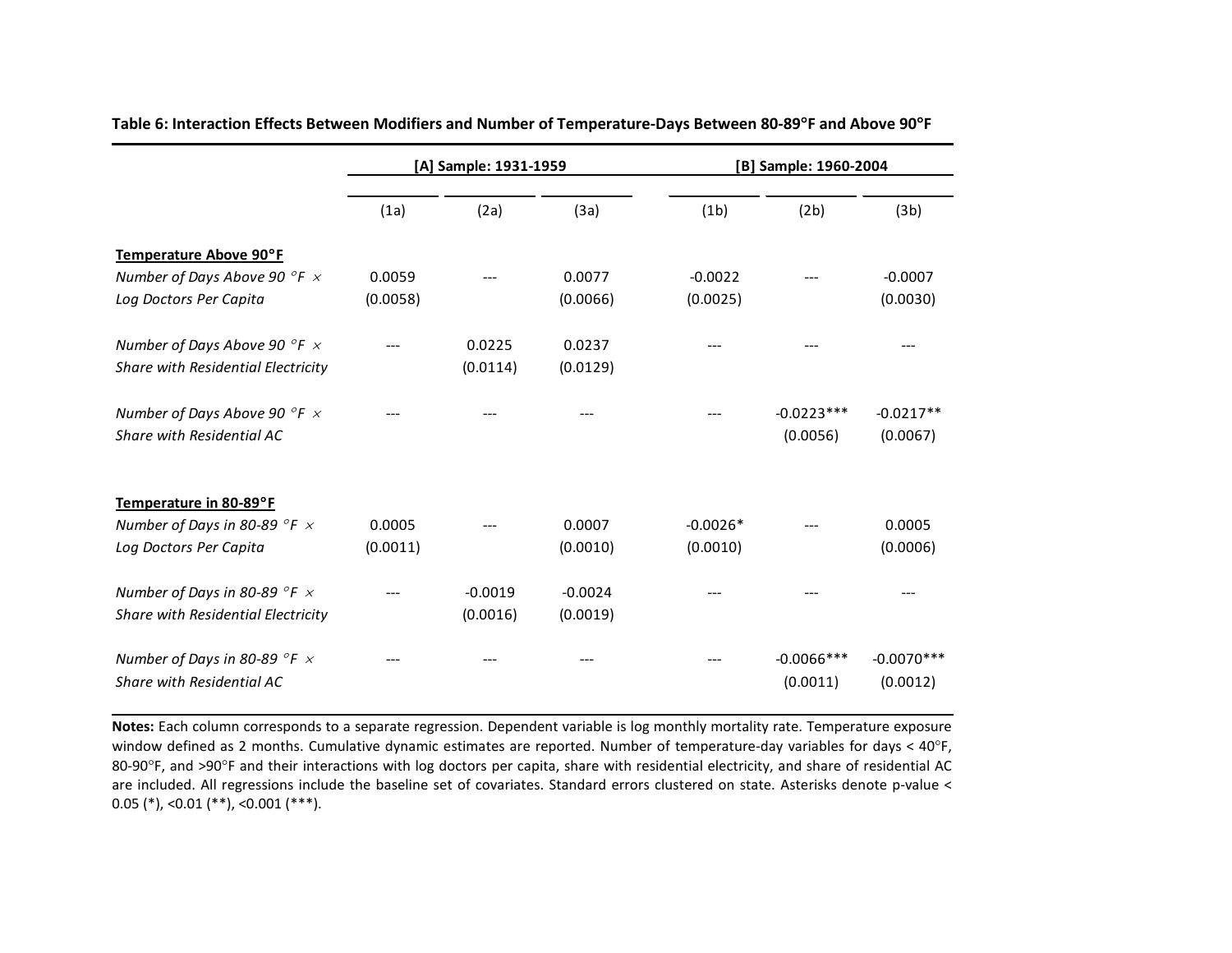|  |  |  | Table 7: Effect of Residential Air Conditioning on Heat-Related Mortality, By Age, Race, and Cause of Death, 1960-2004 |
|--|--|--|------------------------------------------------------------------------------------------------------------------------|
|--|--|--|------------------------------------------------------------------------------------------------------------------------|

|                                              | (1)                           | (2)                         | (3)                  | (4)                       | (5)             |
|----------------------------------------------|-------------------------------|-----------------------------|----------------------|---------------------------|-----------------|
| A. By Age Group                              |                               |                             |                      |                           |                 |
|                                              | Infants (Age 0-1)             | Age 1-44                    | Age 45-64            | Age 65+                   |                 |
| Number of Days Above 90 °F $\times$          | $-0.0230$                     | 0.0000                      | $-0.0141**$          | $-0.0273**$               |                 |
| Share with Residential AC                    | (0.0170)                      | (0.0172)                    | (0.0046)             | (0.0093)                  |                 |
| Number of Days in 80-89 $\degree$ F $\times$ | $-0.0083*$                    | $-0.0026$                   | $-0.0013$            | $-0.0050***$              |                 |
| Share with Residential AC                    | (0.0034)                      | (0.0024)                    | (0.0019)             | (0.0010)                  |                 |
| <b>B.</b> By Race                            |                               |                             |                      |                           |                 |
|                                              | White                         | <b>Black</b>                |                      |                           |                 |
| Number of Days Above 90 °F $\times$          | $-0.0197***$                  | $-0.0474***$                |                      |                           |                 |
| Share with Residential AC                    | (0.0054)                      | (0.0124)                    |                      |                           |                 |
| Number of Days in 80-89 $\degree$ F $\times$ | $-0.0056***$                  | $-0.0036$                   |                      |                           |                 |
| Share with Residential AC                    | (0.0012)                      | (0.0020)                    |                      |                           |                 |
| C. By Cause of Deaths                        |                               |                             |                      |                           |                 |
|                                              | <b>Cardiovascular Disease</b> | <b>Respiratory Diasease</b> | <b>Motor-Vehicle</b> | <b>Infectious Disease</b> | <b>Neoplasm</b> |
|                                              |                               |                             | <b>Accidents</b>     |                           |                 |
| Number of Days Above 90 °F $\times$          | $-0.0221***$                  | $-0.0556*$                  | $-0.0098$            | $-0.0249$                 | $-0.0094***$    |
| Share with Residential AC                    | (0.0047)                      | (0.0263)                    | (0.0162)             | (0.0253)                  | (0.0024)        |
| Number of Days in 80-89 $\degree$ F $\times$ | $-0.0058***$                  | $-0.0231***$                | $-0.0031$            | 0.0101                    | $-0.0020$       |
| Share with Residential AC                    | (0.0015)                      | (0.0033)                    | (0.0034)             | (0.0081)                  | (0.0017)        |

**Notes:** Each entry is from a separate regression. Dependent variable is log monthly mortality rate. Temperature exposure window defined as 2 months. Cumulative dynamic estimates are reported. Number of temperature-day variables for days < 40°F, 80-90°F, and >90°F and their interactions share of residential AC are included. All regressions include the baseline set of covariates. Standard errors clustered on state. Asterisks denote p-value < 0.05 (\*), <0.01 (\*\*), <0.001 (\*\*\*).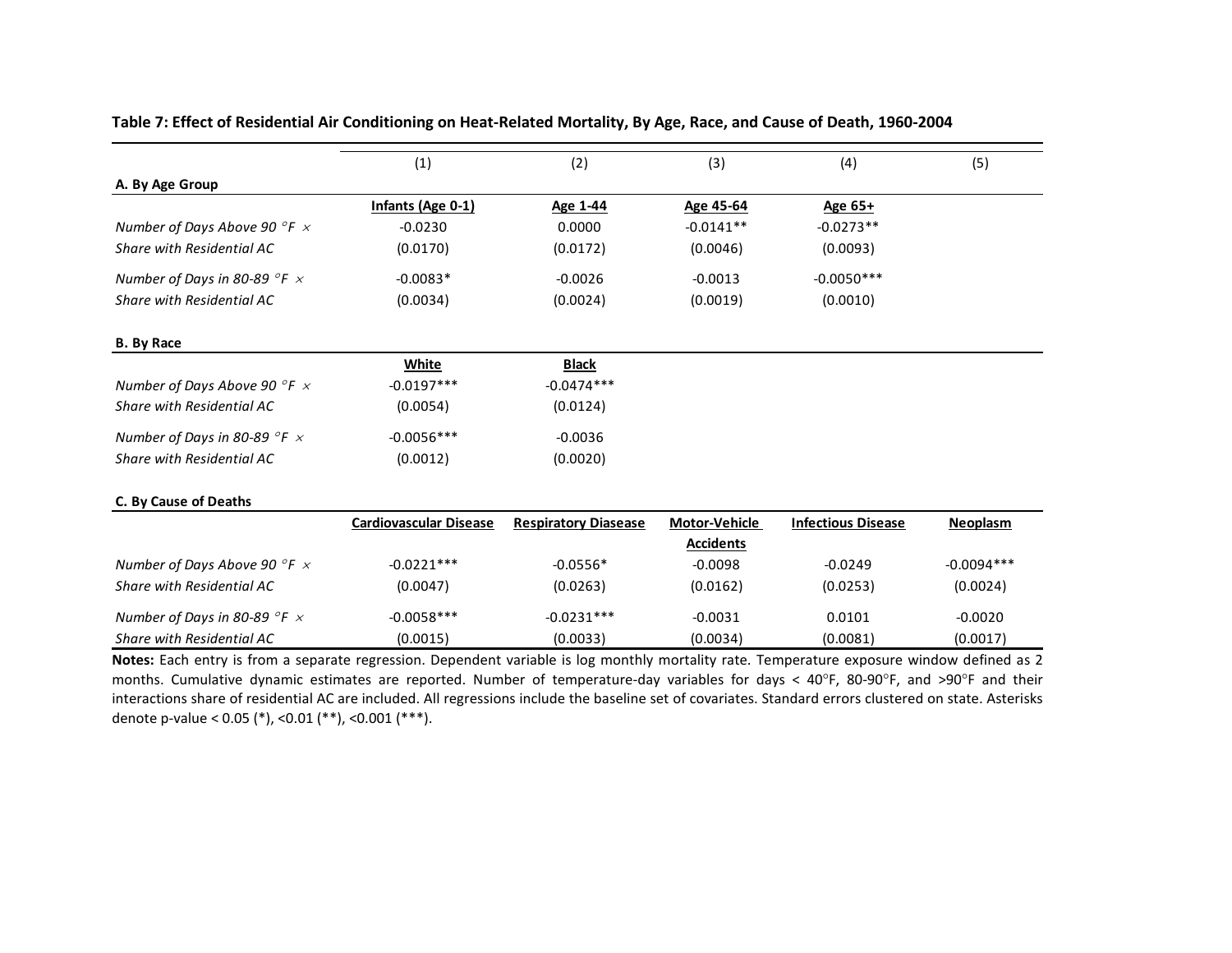|                                              | (1)           | (2)          | (3)        | (4)          | (5)        |
|----------------------------------------------|---------------|--------------|------------|--------------|------------|
| Number of Days Above 90 $\degree$ F $\times$ | $-0.0223***$  | $-0.0239***$ | $-0.0317*$ | $-0.0461***$ | $-0.0223*$ |
| Share with Residential AC                    | (0.0056)      | (0.0063)     | (0.0147)   | (0.0060)     | (0.0106)   |
| Number of Days Between 80-89 °F $\times$     | $-0.0066$ *** | $-0.0051***$ | $-0.0057*$ | $-0.0094***$ | $-0.0052*$ |
| Share with Residential AC                    | (0.0011)      | (0.0010)     | (0.0022)   | (0.0016)     | (0.0020)   |
| Number of Days Below 40 °F $\times$          | 0.0004        | $-0.0007$    | 0.0027     | 0.003        | 0.0001     |
| Share with Residential AC                    | (0.0009)      | (0.0008)     | (0.0023)   | (0.0015)     | (0.0015)   |
|                                              |               |              |            |              |            |
| Baseline controls                            | yes           | yes          | yes        | yes          | yes        |
| State-month cubic time trends                | no            | yes          | no         | no           | no         |
| Two year window around census years          | no            | no           | yes        | no           | no         |
| Temperature*year trends                      | no            | no           | no         | yes          | no         |
| Exposure window = $4$ months                 | no            | no           | no         | no           | yes        |
| <b>Observations</b>                          | 26,411        | 26,411       | 4,704      | 26,411       | 26,264     |

**Table 8: Robustness Analysis of the Effect of Residential Air Conditioning on the Temperature-Mortality Relationship, 1960-2004**

**Notes:** Each column is from a separate regression. Dependent variable is log monthly mortality rate. Temperature exposure window defined as 2 months. Cumulative dynamic estimates are reported. Number of temperature-day variables for days < 40°F, 80-90°F, and >90°F and their interactions share of residential AC are included. The specification of the regression follows the description at the bottom of the table. See the text for more details. Standard errors clustered on state. Asterisks denote p-value < 0.05 (\*), <0.01 (\*\*), <0.001 (\*\*\*).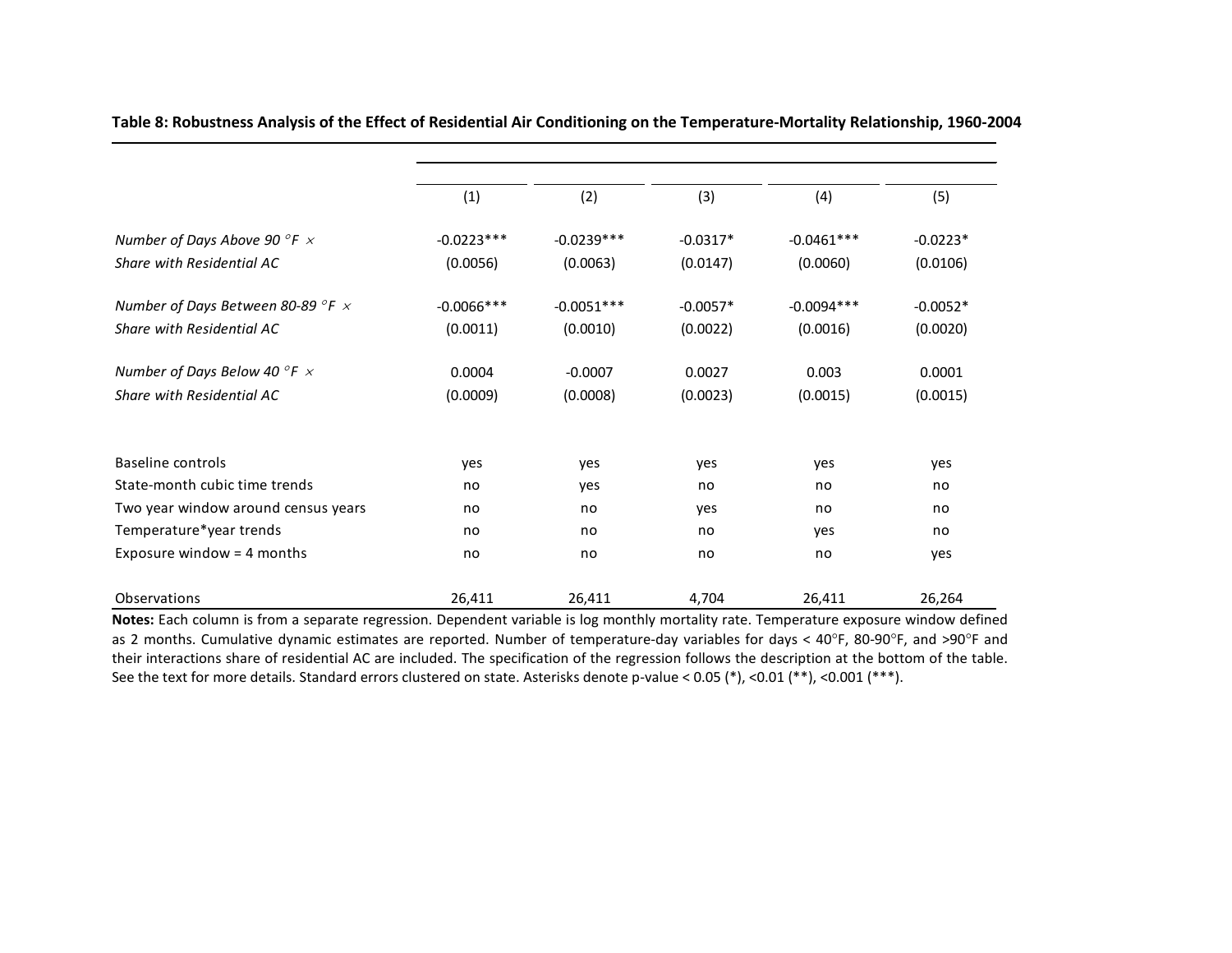|                                                                     | (1)         | (2)         | (3)         | (4)         | (5)         |
|---------------------------------------------------------------------|-------------|-------------|-------------|-------------|-------------|
| Electricity price                                                   | $-92.29***$ | $-88.97***$ | $-62.77***$ | $-54.16***$ | $-53.56***$ |
|                                                                     | (15.89)     | (21.27)     | (11.43)     | (11.48)     | (11.35)     |
| Air conditioning                                                    | $2.45***$   | 3.44        | $1.26***$   | $1.24***$   | $1.11***$   |
|                                                                     | (0.39)      | (2.60)      | (0.15)      | (0.16)      | (0.14)      |
| Electricity price x air conditioning                                |             | $-7.31$     | $---$       |             | ---         |
|                                                                     |             | (17.54)     |             |             |             |
| Air conditionning $\times$ above median annual 90 $^{\circ}$ F days |             |             |             |             | $---$       |
| Full set of controls                                                | no          | no          | yes         | yes         | yes         |
| Electricity price instrumented                                      | no          | no          | no          | yes         | yes         |
| Selection ccrrection terms                                          | no          | no          | no          | no          | yes         |
| Implied National Consumer Surplus from AC (Billion \$2012 Per Year) |             |             |             |             |             |
| Perfectly elastic supply case                                       | 10.89***    | $9.34**$    | $8.63***$   | $9.82***$   | $8.37***$   |
|                                                                     | (2.78)      | (2.92)      | (1.78)      | (2.37)      | (2.41)      |
| Inelastic supply case (linear supply curve)                         | 4.88**      | 3.17        | $4.57***$   | $5.57***$   | 4.88**      |
|                                                                     | (1.57)      | (3.45)      | (1.11)      | (1.52)      | (1.61)      |

**Table 9: Estimates of the Electricity Demand Function, and Implied Estimates of National Consumer Surplus Associated with Residential Air Conditioning**

Notes: Each column is from a separate regression. Number of observations = 3,699,613. The dependent variable is the annual household-level electricity consumption in 1980, measured in thousand kWh. Electricity price is the state-level residential sector electricity price (from SEDS) in \$2012 per kwh. Air conditioning is an indicator variable equal to 1 if the household owns a central or room air conditioning. Full set of controls include climate variables, indicators for household size, household income, homeownership, number of rooms, age of structure, and number of units in the structure. Electricity price is instrumented using U.S. census division indicator variables (columns 4 and 5). The selection correction terms in column 5 follow from Dubin and McFadden (1984). Derivation of national consumer surplus explained in the text. Standard errors clustered on state. Asterisks denote p-value < 0.05 (\*), <0.01 (\*\*),  $< 0.001$  (\*\*\*).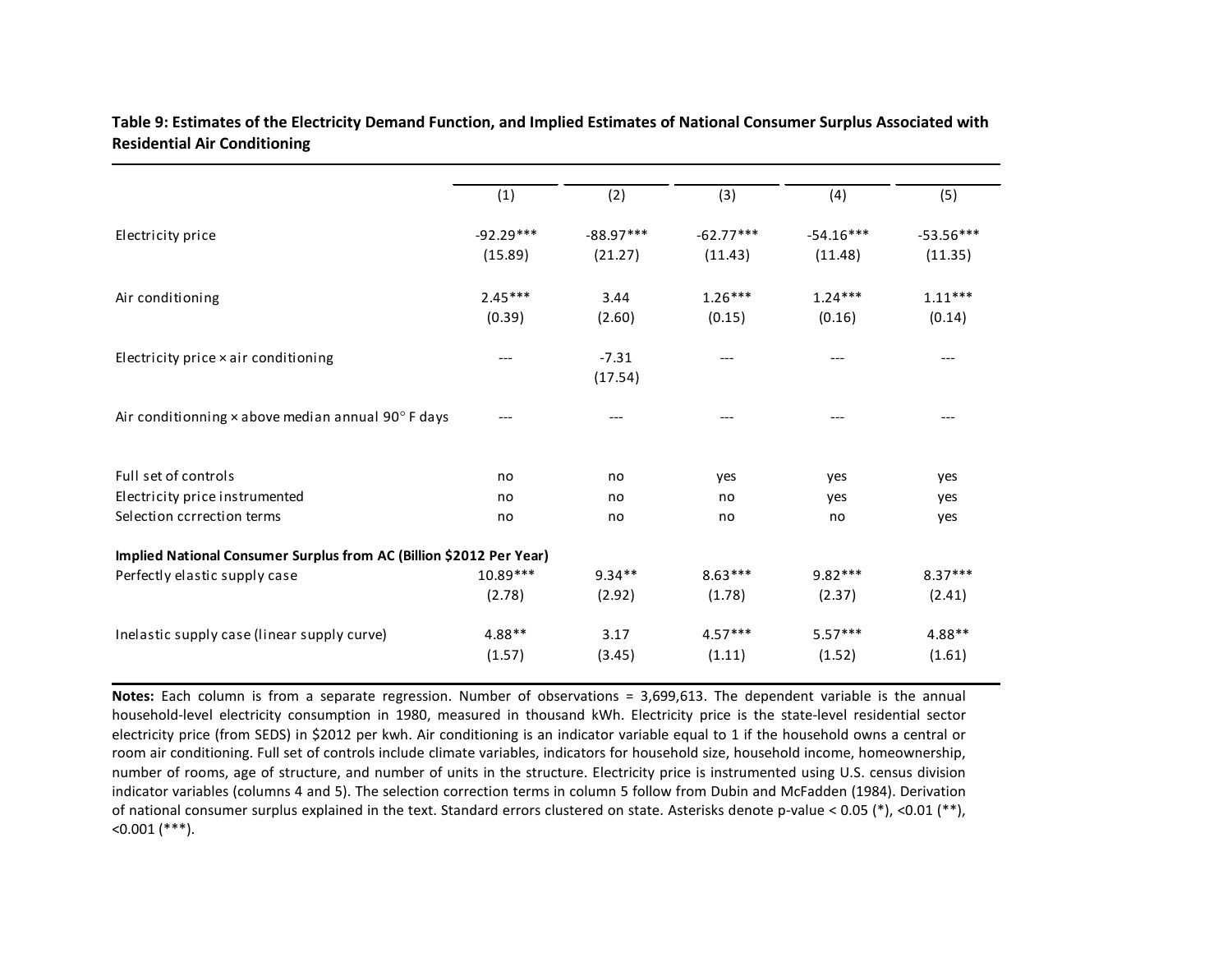### **APPENDIX --- FOR ONLINE PUBLICATION**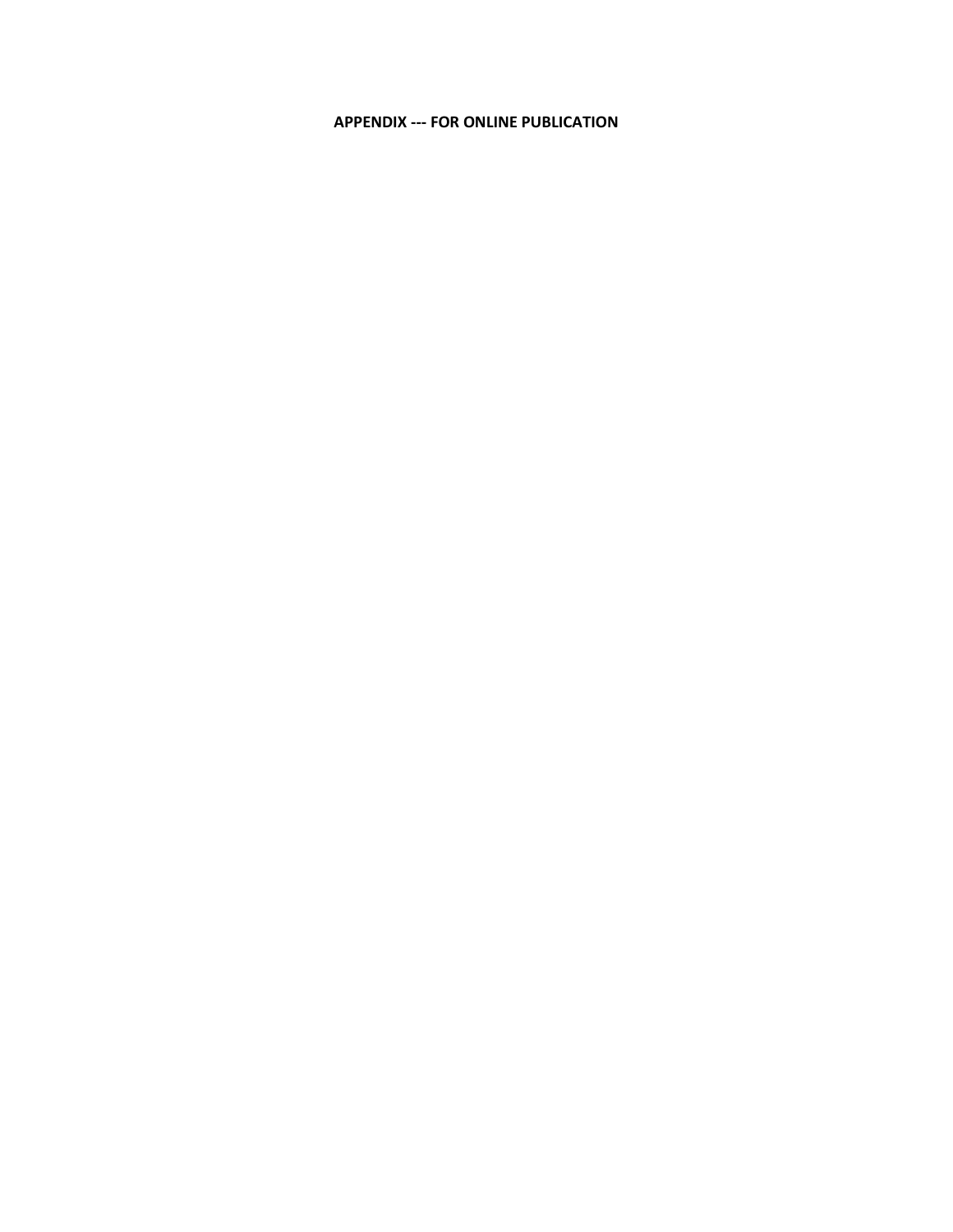#### Details from Application of Discrete-Continuous Model (Section V.)

This appendix describes an approach to using the residential electricity market to estimate the consumer surplus from AC. Including selection terms in the model described in the main approach gives

$$
q_{is} = \beta_0 + \beta_1 AC_{is} + \beta_2 p_{is} + X_{is}\gamma + \beta_3 \left[ AC_{is} \left( \frac{\hat{P}_{is0} ln \hat{P}_{is0}}{1 - \hat{P}_{is0}} + ln \hat{P}_{is1} \right) + (1 - AC_{is}) \left( \frac{\hat{P}_{is1} ln \hat{P}_{is1}}{1 - \hat{P}_{is1}} + ln \hat{P}_{is0} \right) \right]
$$

Solving for prices gives:

$$
p_{is} = \frac{q_{is} - \beta_0 - \beta_1 AC_{is} - X_{is}\gamma - \beta_3 \left[AC_{is}\left(\frac{\hat{P}_{is0}ln\hat{P}_{is0}}{1 - \hat{P}_{is0}} + ln\hat{P}_{is1}\right) + (1 - AC_{is})\left(\frac{\hat{P}_{is1}ln\hat{P}_{is1}}{1 - \hat{P}_{is1}} + ln\hat{P}_{is0}\right)\right]}{\beta_2}
$$

Assuming that the quantity supplied at  $P=0$  is zero, the (inverse) electricity supply function is  $P^S(q) = \frac{P^*}{Q^*}q$ , where  $P^*$  and  $Q^*$  are observed equilibrium price and quantity. So if residential AC did not exist, the new equilibrium quantity  $Q^{*'}$  would be given by:

$$
Q^{*'} = \frac{-\beta_0 - X_{is}\gamma - \beta_3 \left\{ \overline{AC} \left[ \frac{\hat{P}_{iso} ln \hat{P}_{iso}}{1 - \hat{P}_{iso}} + ln \hat{P}_{is1} \right] + (1 - \overline{AC}) \left[ \frac{\hat{P}_{is1} ln \hat{P}_{is1}}{1 - \hat{P}_{is1}} + ln \hat{P}_{is0} \right] \right\}}{\frac{P^*}{Q^*} \beta_2 - 1}
$$

where  $\overline{AC}$  is the population share with AC in the data. If AC did not exist, the equilibrium price would be:

$$
{P^*}'=\frac{\left(-\beta_0-X_{is}\gamma-\beta_3\left\{\overline{AC}\left[\frac{\hat{P}_{is0}ln\hat{P}_{is0}}{1-\hat{P}_{is0}}+ln\hat{P}_{is1}\right]+(1-\overline{AC})\left[\frac{\hat{P}_{is1}ln\hat{P}_{is1}}{1-\hat{P}_{is1}}+ln\hat{P}_{is0}\right]\right\}\right)\frac{P^*}{Q^*}}{\left(\frac{P^*}{Q^*}\beta_2-1\right)}
$$

Note that in all these calculations, the equilibrium price  $P^*$  is the mean observed price, and the equilibrium quantity  $Q^*$  is given by:

$$
Q^* = \beta_0 + \overline{AC} \beta_1 + \beta_2 \overline{p} + \overline{X} \gamma + \overline{AC} \beta_3 \overline{\left[ \frac{\hat{P}_{LS0} ln \hat{P}_{LS0}}{1 - \hat{P}_{LS0}} + ln \hat{P}_{LS1} \right]} + (1 - \overline{AC}) \beta_3 \overline{\left[ \frac{\hat{P}_{LS1} ln \hat{P}_{LS1}}{1 - \hat{P}_{LS1}} + ln \hat{P}_{LS0} \right]}
$$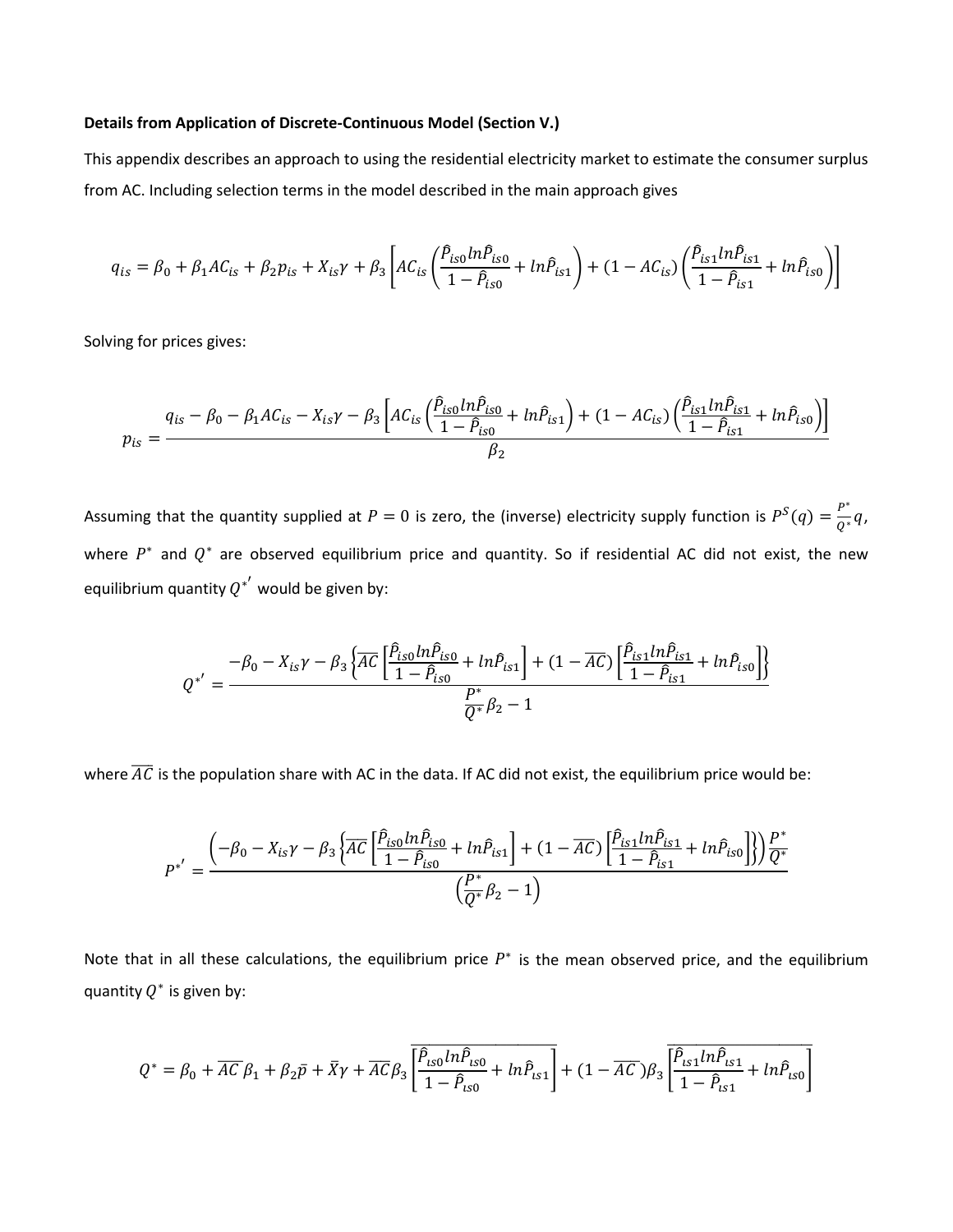To calculate the consumer surplus from air conditioning, we compare the consumer surplus in the electricity market at observed prices and demand (CS) against the consumer surplus that would prevail if no AC was available  $(CS')$ . Then we get the following consumer surplus under cases where air conditioning is and is not available:

$$
CS = \frac{1}{2} \left( \overline{AC} \frac{-\beta_0 - \beta_1 - \overline{X} \gamma - \beta_3 \overline{\left[ \frac{\hat{P}_{iso} ln \hat{P}_{iso}}{1 - \hat{P}_{iso}} + ln \hat{P}_{iso} \right]}}{\beta_2} + (1 - \overline{AC}) \frac{-\beta_0 - \overline{X} \gamma - \beta_3 \overline{\left[ \frac{\hat{P}_{iso} ln \hat{P}_{iso}}{1 - \hat{P}_{iso}} + ln \hat{P}_{iso} \right]}}{\beta_2} - \overline{p} \right)
$$

$$
\times \left( \beta_0 + \beta_1 \overline{AC} + \beta_2 \overline{p} + \overline{X} \gamma + \overline{AC} \beta_3 \overline{\left[ \frac{\hat{P}_{iso} ln \hat{P}_{iso}}{1 - \hat{P}_{iso}} + ln \hat{P}_{iso} \right]} + (1 - \overline{AC}) \beta_3 \overline{\left[ \frac{\hat{P}_{iso} ln \hat{P}_{iso}}{1 - \hat{P}_{iso}} + ln \hat{P}_{iso} \right]} \right)
$$

$$
CS' = \frac{1}{2} \left( \frac{-\beta_0 - \bar{X} \gamma - \beta_3 \left\{ \overline{AC} \left[ \frac{\hat{P}_{LS0} ln \hat{P}_{LS0}}{1 - \hat{P}_{LS0}} + ln \hat{P}_{LS1} \right] + (1 - \overline{AC}) \left[ \frac{\hat{P}_{LS1} ln \hat{P}_{LS1}}{1 - \hat{P}_{LS1}} + ln \hat{P}_{LS0} \right] \right\}}{\beta_2} \right)
$$
  

$$
- \frac{\left( -\beta_0 - \bar{X} \gamma - \beta_3 \left\{ \overline{AC} \left[ \frac{\hat{P}_{LS0} ln \hat{P}_{LS0}}{1 - \hat{P}_{LS0}} + ln \hat{P}_{LS1} \right] + (1 - \overline{AC}) \left[ \frac{\hat{P}_{LS1} ln \hat{P}_{LS1}}{1 - \hat{P}_{LS1}} + ln \hat{P}_{LS0} \right] \right\} \right) \overline{Q^*}}{\left( \frac{\overline{P^*}}{\overline{Q^*}} \beta_2 - 1 \right)}
$$
  

$$
\times \left( \frac{\left( -\beta_0 - \bar{X} \gamma - \beta_3 \left\{ \overline{AC} \left[ \frac{\hat{P}_{LS0} ln \hat{P}_{LS0}}{1 - \hat{P}_{LS0}} + ln \hat{P}_{LS1} \right] + (1 - \overline{AC}) \left[ \frac{\hat{P}_{LS1} ln \hat{P}_{LS1}}{1 - \hat{P}_{LS1}} + ln \hat{P}_{LS0} \right] \right\} \right)}{\overline{Q^*} \beta_2 - 1}
$$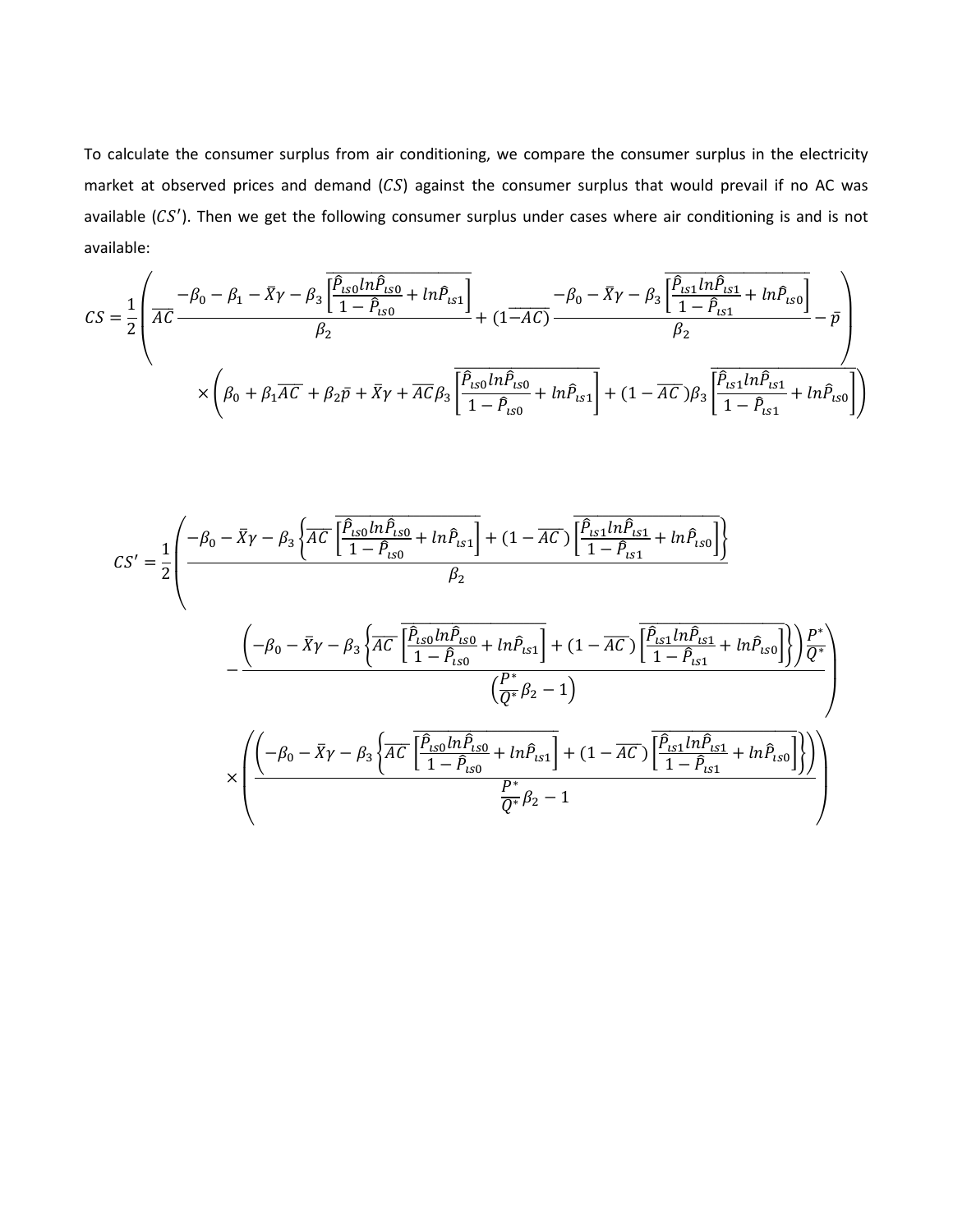

**Appendix Figure 1: Comparison of interpolated and nationally representative estimates of AC ownership rate**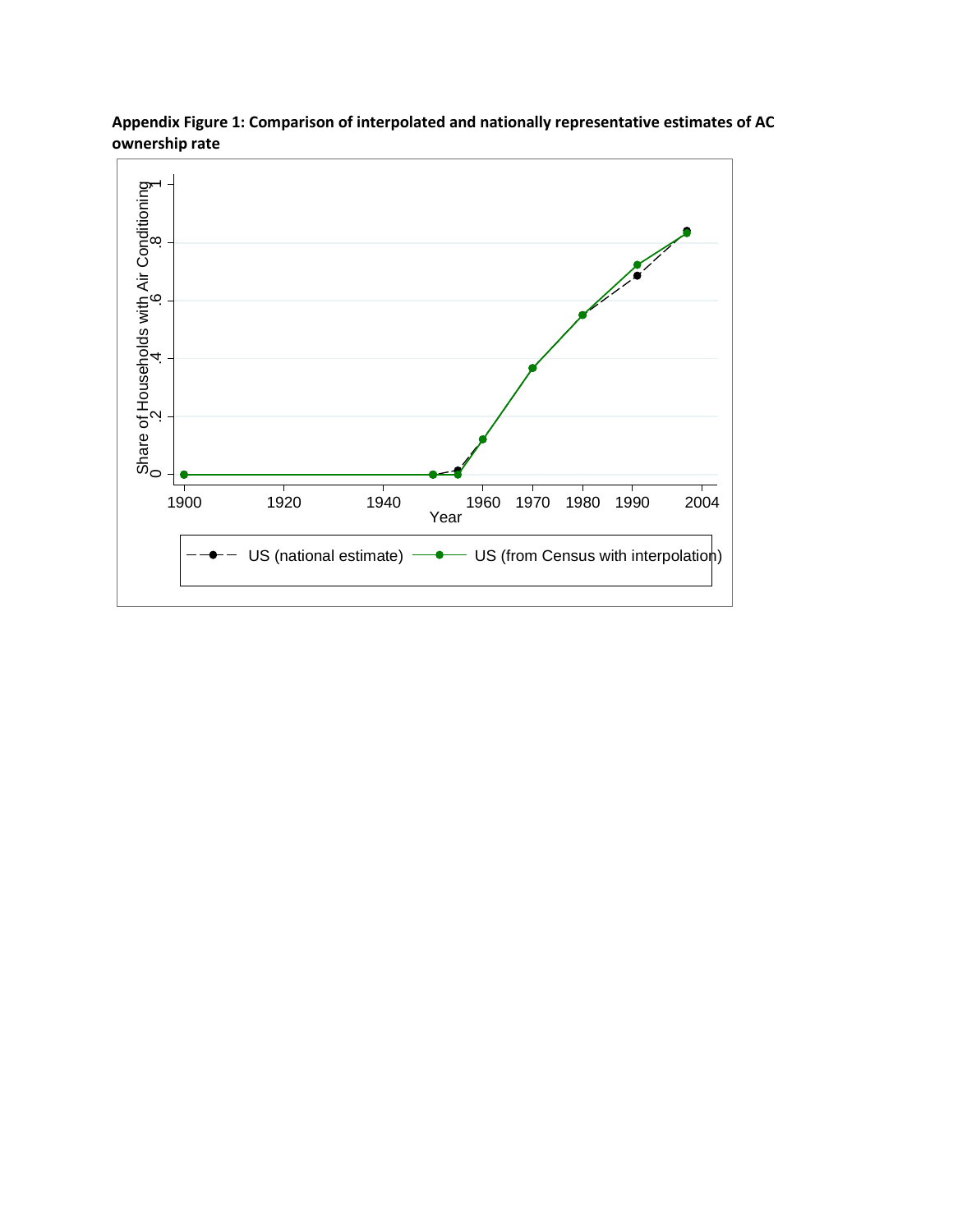**Appendix Figure 2: Cumulative Estimated Impact of 80-89**°**F and >90**°**F Temperatures on Log Monthly Mortality Rate, By Length of Exposure Window (Lags)**



**(a) Impact of >90**°**F Temperatures on Log Monthly Mortality Rate, 1931-1959**

**(b) Impact of 80-89**°**F Temperatures on Log Monthly Mortality Rate, 1931-1959**



**Notes:** Appendix Figure 2 plots the estimated cumulative dynamic estimates of the effect of >90°F and 80-89°F temperature on log monthly mortality as a function of the exposure window.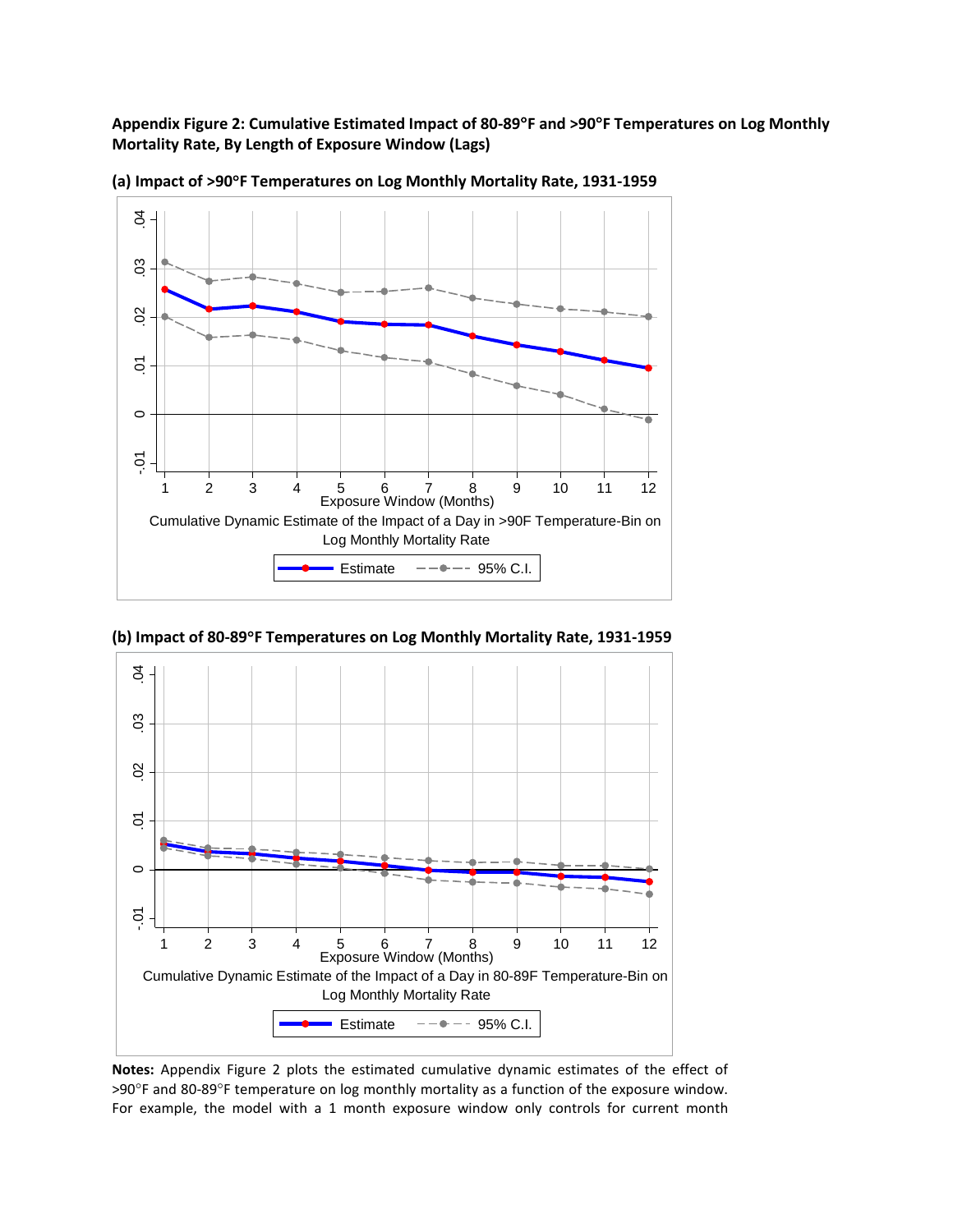temperature, while the model with a 12 month exposure controls separately for the last 12 months of temperature. In all cases, the estimate reported in the figure corresponds to the sum of the coefficients attached to each month's temperature over the exposure window. Three critical temperature bins (<40°F, 80-89°F, and >90°F) are included in the model and the specification includes the baseline set of covariates. Standard errors are clustered on state.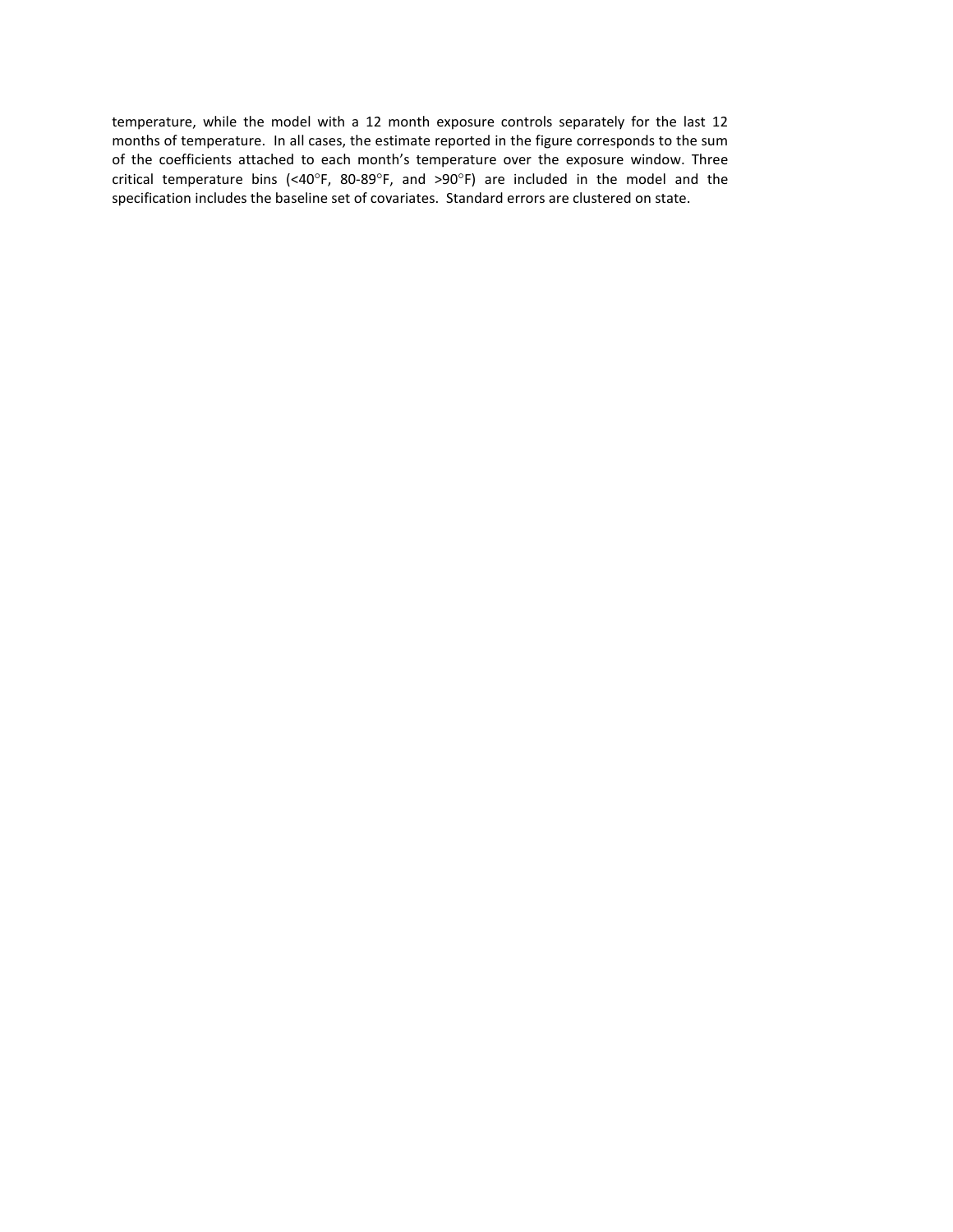### **Appendix Table 1: Year of Entry of States in Vital Statistics Registration System**

|    | State                | U.S. Climate Region       | Entered sample |
|----|----------------------|---------------------------|----------------|
| 1  | Connecticut          | Northeast                 | 1900           |
| 2  | District of Columbia | Northeast                 | 1900           |
| 3  | Indiana              | Central                   | 1900           |
| 4  | Maine                | Northeast                 | 1900           |
| 5  | Massachusetts        | <b>Northeast</b>          | 1900           |
| 6  | Michigan             | East North Central        | 1900           |
| 7  | New Hampshire        | <b>Northeast</b>          | 1900           |
| 8  | New Jersey           | Northeast                 | 1900           |
| 9  | New York             | Northeast                 | 1900           |
| 10 | Rhode Island         | Northeast                 | 1900           |
| 11 | Vermont              | <b>Northeast</b>          | 1900           |
| 12 | California           | West                      | 1906           |
| 13 | Colorado             | Southwest                 | 1906           |
| 14 | Maryland             | Northeast                 | 1906           |
| 15 | Pennsylvania         | Northeast                 | 1906           |
| 16 | South Dakota         | <b>West North Central</b> | 1906           |
| 17 | Washington           | Northwest                 | 1908           |
| 18 | Wisconsin            | <b>East North Central</b> | 1908           |
| 19 | Ohio                 | Central                   | 1909           |
| 20 | Minnesota            | <b>East North Central</b> | 1910           |
| 21 | Montana              | <b>West North Central</b> | 1910           |
| 22 | North Carolina       | Southeast                 | 1910           |
| 23 | Utah                 | Southwest                 | 1910           |
| 24 | Kentucky             | Central                   | 1911           |
| 25 | Missouri             | Central                   | 1911           |
| 26 | Virginia             | Southeast                 | 1913           |
| 27 | Kansas               | South                     | 1914           |
| 28 | South Carolina       | Southeast                 | 1916           |
| 29 | Tennessee            | Central                   | 1917           |
| 30 | Illinois             | Central                   | 1918           |
| 31 | Louisiana            | South                     | 1918           |
| 32 | Oregon               | Northwest                 | 1918           |
| 33 | Delaware             | Northeast                 | 1919           |
| 34 | Florida              | Southeast                 | 1919           |
| 35 | Mississippi          | South                     | 1919           |
| 36 | Nebraska             | <b>West North Central</b> | 1920           |
| 37 | Georgia              | Southeast                 | 1922           |
| 38 | Idaho                | Northwest                 | 1922           |
| 39 | Wyoming              | West North Central        | 1922           |
| 40 | lowa                 | <b>East North Central</b> | 1923           |
| 41 | North Dakota         | <b>West North Central</b> | 1924           |
| 42 | Alabama              | Southeast                 | 1925           |
| 43 | West Virginia        | Central                   | 1925           |
| 44 | Arizona              | Southwest                 | 1926           |
| 45 | Arkansas             | South                     | 1927           |
| 46 | Oklahoma             | South                     | 1928           |
| 47 | Nevada               | West                      | 1929           |
| 48 | New Mexico           | Southwest                 | 1929           |
| 49 | Texas                | Southwest                 | 1933           |